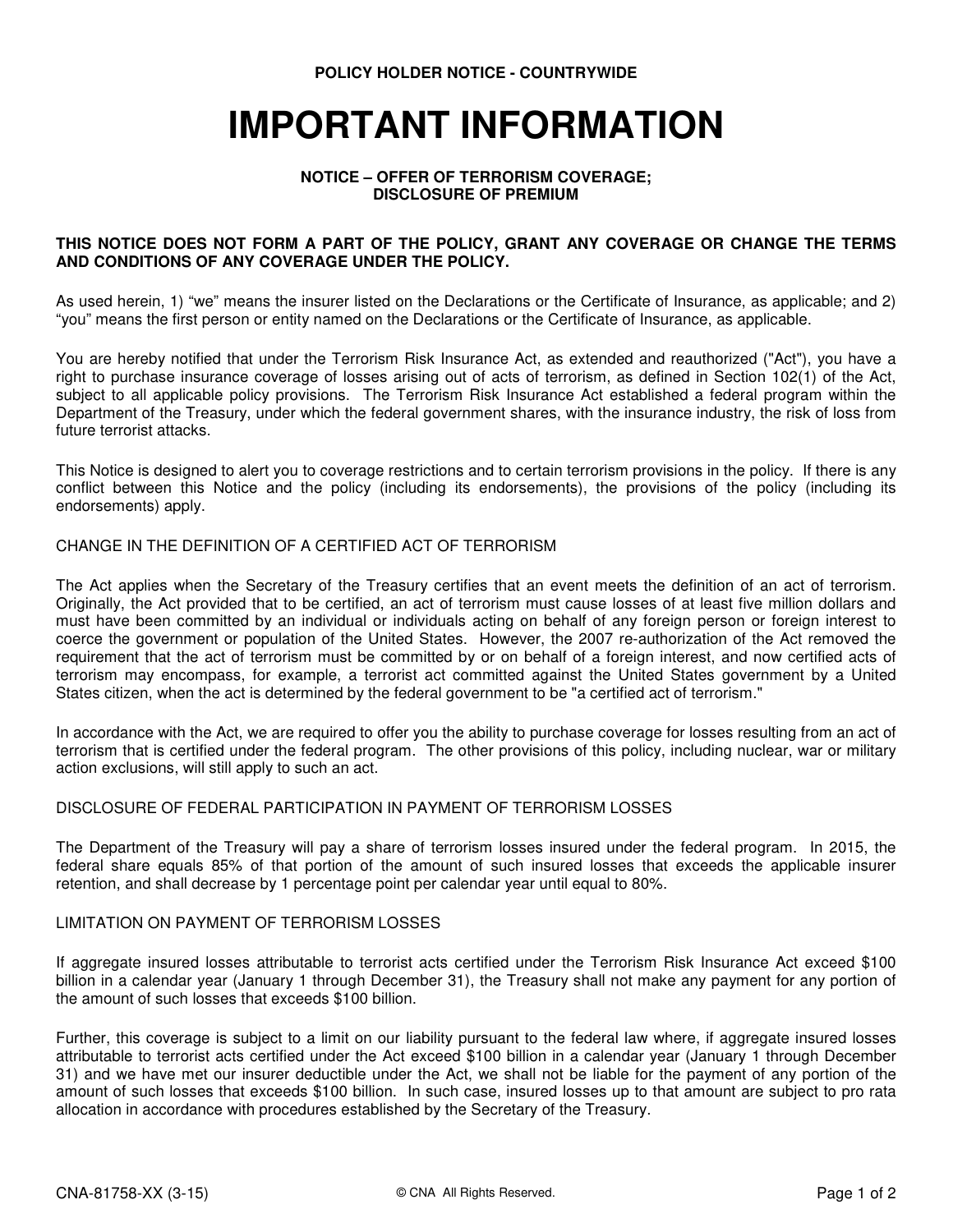#### CONFIRMATION OF ACCEPTANCE OF COVERAGE

In accordance with the Act, we offered you coverage for losses resulting from an act of terrorism that is certified under the federal program. This notice confirms that you have chosen to accept our offer of coverage for certified acts of terrorism. The policy's other provisions, including nuclear, war or military action exclusions, will still apply to such an act. The premium charge for terrorism coverage, if any, is shown separately on the Declarations or the Certificate of Insurance, as applicable.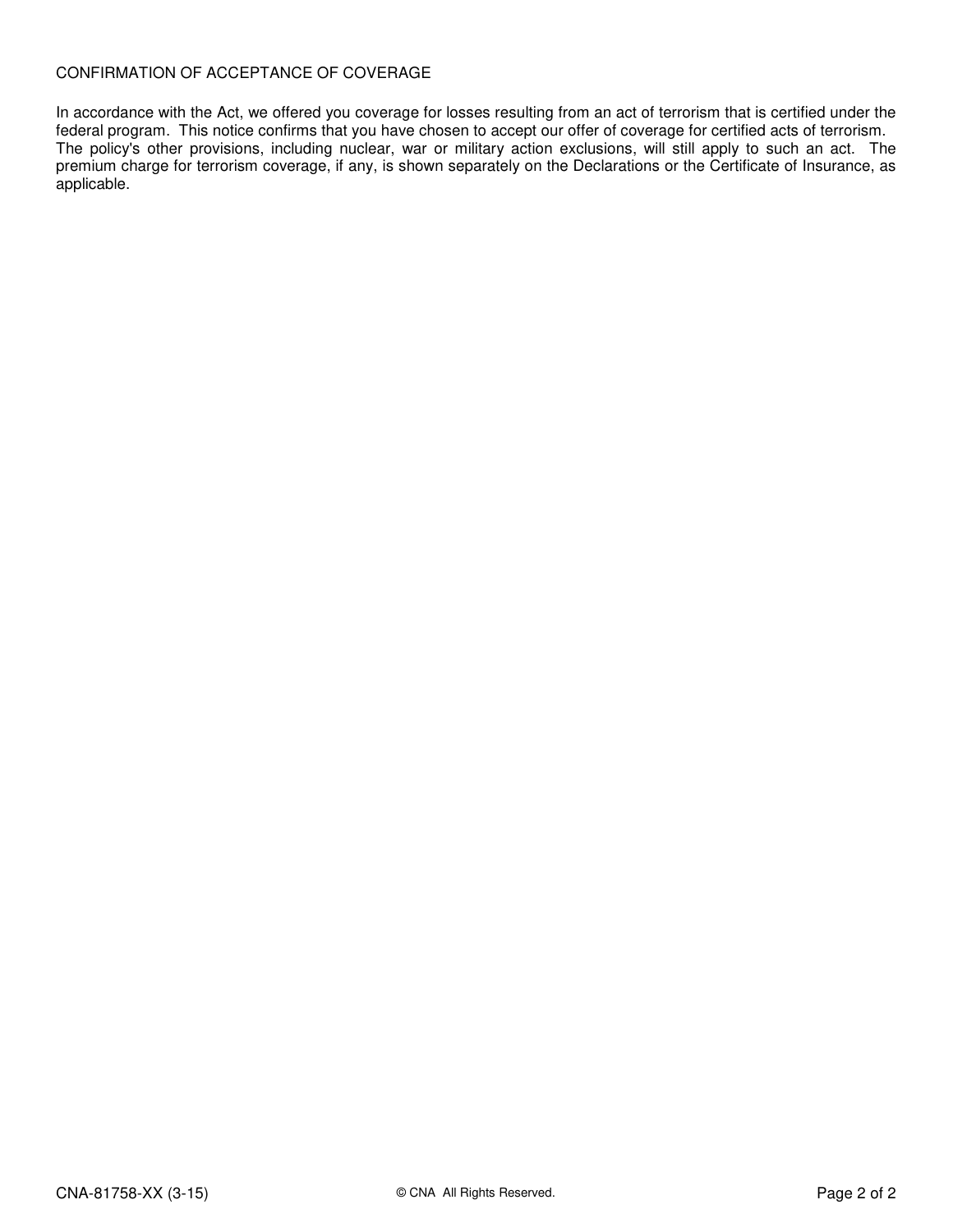#### POLICYHOLDER NOTICE Economic and Trade Sanctions Conditions

Ethics and proper business conduct has been the cornerstone of CNA since 1897. While much has changed during the last century, our commitment to these core values has not wavered. We strongly believe that proper business conduct is more than the practice of avoiding wrong; it is also a matter of choosing to do right. Nowhere is this more essential than helping in the fight against terrorism. As such, we are committed to complying with U.S. Department of Treasury Office of Foreign Asset Control (OFAC) requirements.

Through a variety of laws, OFAC administers and enforces economic sanctions against countries and groups of individuals, such as terrorists and narcotics traffickers. These laws prohibit all United States citizens (including corporations and other entities) and permanent residents from engaging in transactions with sanctioned countries and with individuals and entities on the Specially Designated Nationals (SDN) list. Because all U.S. citizens and companies are subject to this law, we wanted to be sure you were aware of its scope and restrictions. If you haven't already done so, you may want to consider discussing this issue with your legal counsel to ensure you are in compliance.

For insurance companies, accepting premium from, issuing a policy to, insuring property of, or making a claim payment to an individual or entity that is the subject of U.S.-imposed economic sanctions or trade embargoes usually are violations of these laws and regulations. Fines for violating OFAC requirements can be substantial. CNA has established an OFAC compliance program part which includes the use of exclusionary policy language. We believe this makes good business sense for CNA and you.

The purpose of this letter is to advise you that your policy includes OFAC exclusionary policy language, which may reduce or eliminate certain coverage. Specifically, if it is determined that your policy violates certain Federal or State laws or regulations, such as the U.S. list of Specially Designated Nationals or Blocked Persons (organizations or individuals associated with terrorist groups), any term or condition of your policy will be null and void to the extent it violates the applicable laws or regulations of the United States.

We're sure you share our commitment to compliance and thank you for your cooperation.

Your policy language reads as follows:

#### ECONOMIC AND TRADE SANCTIONS CONDITION

The following condition is added to the Policy:

#### ECONOMIC AND TRADE SANCTIONS CONDITION

In accordance with laws and regulations of the United States concerning economic and trade embargoes, this policy is void from its inception with respect to any term or condition of this policy that violates any laws or regulations of the United States concerning economic and trade embargoes including, but not limited to the following:

- 1. Any insured, or any person or entity claiming the benefits of an insured, who is or becomes a Specially Designated National or Blocked Person or who is otherwise subject to U.S. economic or trade sanctions;
- 2. Any claim or "suit" that is brought in a Sanctioned Country or by a Sanctioned Country Government, where any action in connection with such claim or suit is prohibited by U.S. economic or trade sanctions;
- 3. Any claim or "suit" that is brought by any Specially Designated National or Blocked Person or any person or entity who is otherwise subject to U.S. economic or trade sanctions;
- 4. Property that is located in a Sanctioned Country or that is owned by, rented to or in the care, custody or control of a Sanctioned Country Government, where any activities related to such property are prohibited by U.S. economic or trade sanctions; or
- 5. Property that is owned by, rented to or in the care, custody or control of a Specially Designated National or Blocked Person, or any person or entity who is otherwise subject to U.S. economic or trade sanctions.

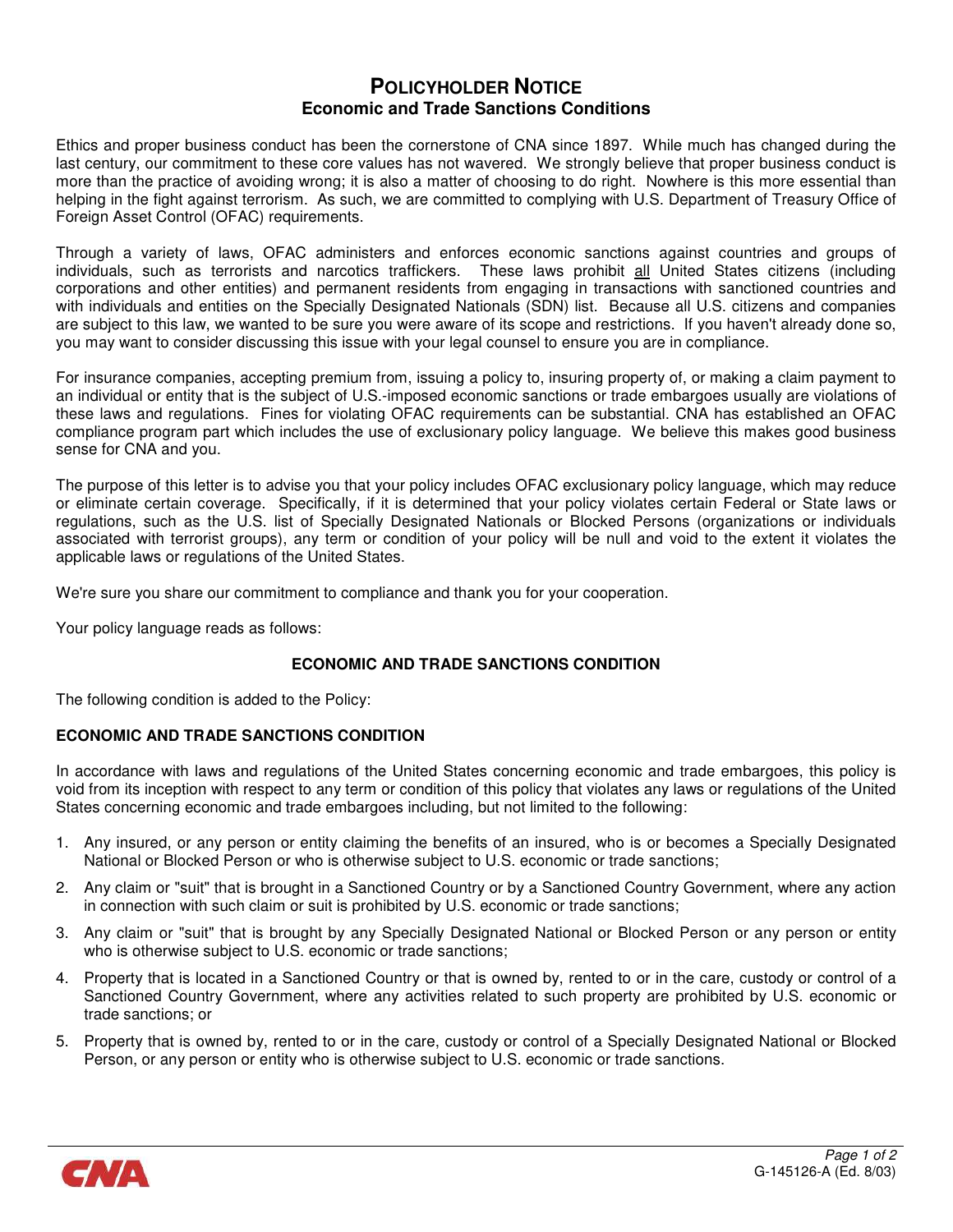As used in this endorsement a Specially Designated National or Blocked Person is any person or entity that is on the list of Specially Designated Nationals and Blocked Persons issued by the U.S. Treasury Department's Office of Foreign Asset Control (OFAC) as it may be from time to time amended.

As used in this endorsement a Sanctioned Country is any country that is the subject of trade or economic embargoes imposed by the laws or regulations of the United States of America.

THIS DISCLOSURE NOTICE DOES NOT PROVIDE COVERAGE NOR DOES THIS NOTICE REPLACE ANY PROVISIONS OF YOUR POLICY. YOU SHOULD READ YOUR POLICY: AND REVIEW YOUR DECLARATIONS PAGE FOR COMPLETE INFORMATION ON THE COVERAGE AND PRICE OF YOUR POLICY. IF THERE IS ANY CONFLICT BETWEEN THE POLICY AND THIS NOTICE, THE PROVISIONS OF THE POLICY SHALL PREVAIL. YOUR INDEPENDENT INSURANCE AGENT WILL BE ABLE TO EXPLAIN THE TERMS OF THE CONTRACT IN DETAIL.

|  | Policy No.: 0250900665 |
|--|------------------------|
|--|------------------------|

Issued To: CERES GLEANN HOMEOWNERS ASSOCIATION, INC. Effective Date: 02/08/2020

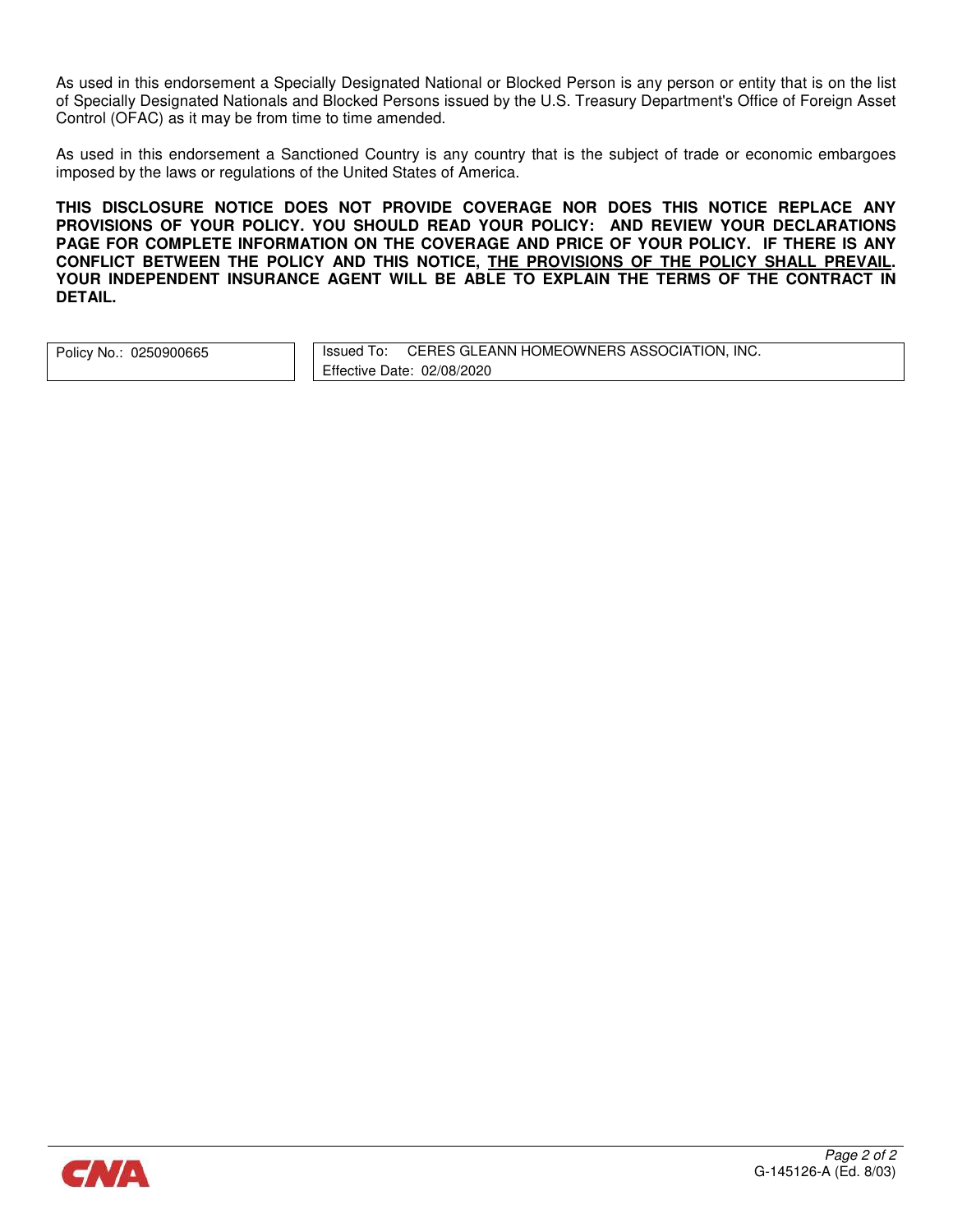#### **Community Association Policy** Declarations **Community Association Policy**

#### NOTICE:

WITH RESPECT TO ASSOCIATION LIABILITY COVERAGE PART, THIS IS A CLAIMS MADE POLICY AND, SUBJECT TO ITS PROVISIONS, APPLIES ONLY TO ANY CLAIM FIRST MADE AGAINST THE NAMED ENTITY INSUREDS DURING THE POLICY PERIOD. NO COVERAGE EXISTS FOR CLAIMS FIRST MADE AFTER THE END OF THE POLICY PERIOD UNLESS, AND TO THE EXTENT THAT, THE EXTENDED REPORTING PERIOD APPLIES.

THE CRIME COVERAGE PART APPLIES TO A COVERED LOSS SUSTAINED RESULTING FROM ACTS OR EVENTS OCCURRING DURING THE POLICY PERIOD UNLESS CERTAIN CONDITIONS CONCERNING PRIOR INSURANCE ARE MET.

DEFENSE COSTS INCURRED UNDER COVERAGE PARTS A REDUCE THE LIMIT OF LIABILITY AND ARE SUBJECT TO THE RETENTION. PLEASE REVIEW THE POLICY CAREFULLY AND DISCUSS THE COVERAGE WITH YOUR INSURANCE AGENT OR BROKER.

| <b>NAMED ENTITY AND MAILING ADDRESS</b>      | <b>NAMED ENTITY NUMBER</b><br><b>AND PHYSICAL ADDRESS</b> |
|----------------------------------------------|-----------------------------------------------------------|
| Item 1. CERES GLEANN HOMEOWNERS ASSOCIATION, | P.O. BOX 1005                                             |
| INC.                                         |                                                           |
| P.O. BOX 1005                                | Dallas, OR 97338                                          |
| Dallas, OR 97338                             |                                                           |
| <b>POLICY NUMBER</b>                         | <b>INSURER</b>                                            |
|                                              | <b>Continental Casualty Company</b>                       |
| 0250900665                                   | CNA Center, 151 North Franklin Street                     |
|                                              | Chicago, IL 60606                                         |

| ltem 2. | Policy Period: 02/08/2020 to 02/08/2021<br>12:01 a.m. local time at the address stated in Item 1.  |                                                                                                                                                                                 |
|---------|----------------------------------------------------------------------------------------------------|---------------------------------------------------------------------------------------------------------------------------------------------------------------------------------|
| Item 3. | <b>Policy Premium:</b>                                                                             | \$1,835.00                                                                                                                                                                      |
|         | <b>Total Amount Due:</b>                                                                           | \$1,835.00                                                                                                                                                                      |
| Item 4. | Notices to Insurer:                                                                                |                                                                                                                                                                                 |
|         | Claims:<br>CNA – Community Association Claims Reporting<br>P.O. Box 8317<br>Chicago, IL 60680-8317 | All other notices:<br>lan H. Graham Insurance, a division of<br>Affinity Insurance Services, Inc.<br><b>Managing General Underwriter</b><br>15303 Ventura Boulevard, 12th Floor |
|         | Email: newlossnfpca@cna.com                                                                        | Sherman Oaks, CA 91403                                                                                                                                                          |

Item 5. Coverage:

This Policy is issued with the Limits of Liability and Retentions set forth, subject to the Prior or Pending Date, if applicable all as set forth in the schedule below.

Defense Costs are included within the applicable limit of liability for Association Liability Coverage Part. Defense costs are neither covered nor included within the applicable limits(s) of liability for the Crime Coverage Part.

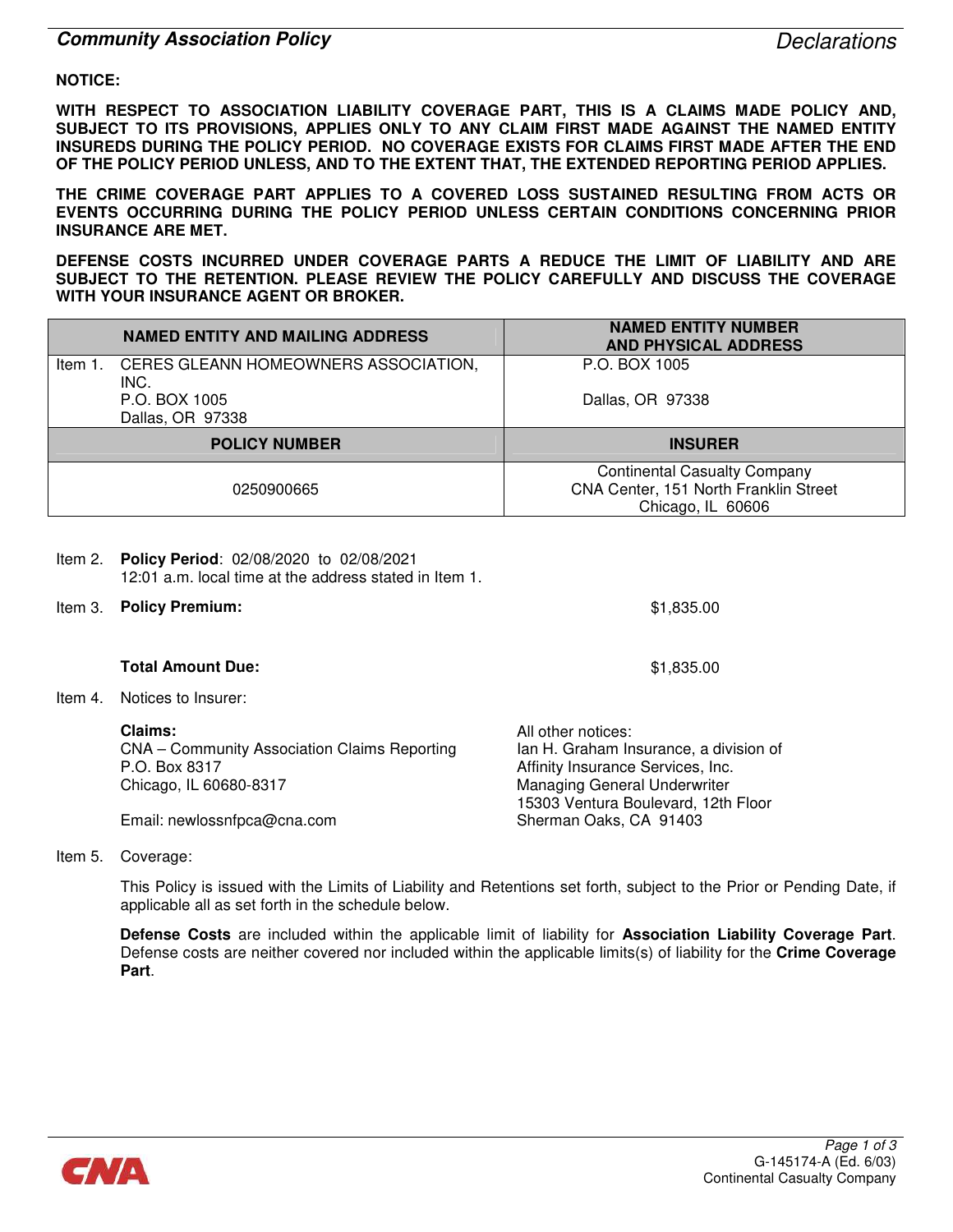### Community Association Policy **Declarations** Declarations

This Policy includes only those coverages designated with a "Yes" as "Included" in column  $\Phi$  of the Coverage Schedule set forth below. If neither "Yes" or "No" is designated for a Coverage Part or a specific Crime Coverage Part Insuring Agreement, such Coverage Part or specific Crime Coverage Part Insuring Agreement is not included.

|                                               | $^{\circ}$      | $\circled{2}$                                | $\circledcirc$    | $\circledA$         |
|-----------------------------------------------|-----------------|----------------------------------------------|-------------------|---------------------|
| <b>COVERAGE PART</b>                          | <b>INCLUDED</b> | <b>SCHEDULED</b>                             | <b>SCHEDULED</b>  | <b>PRIOR OR</b>     |
|                                               | (YES OR NO)     | <b>LIMITS OF LIABILITY</b>                   | <b>RETENTIONS</b> | <b>PENDING DATE</b> |
| <b>Association Liability</b>                  | Yes             | \$1,000,000                                  | \$1,000           | 02/08/2005          |
|                                               |                 | Aggregate Limit of<br>Liability for all Loss |                   |                     |
|                                               |                 | paid on behalf of all                        |                   |                     |
|                                               |                 | <b>Named Entity</b>                          |                   |                     |
|                                               |                 | <b>Insureds</b> for all                      |                   |                     |
|                                               |                 | <b>Claims</b> first made                     |                   |                     |
|                                               |                 | during each <b>Policy</b><br>Period.         |                   |                     |
| Crime:                                        |                 | \$ per loss                                  |                   |                     |
| Insuring Agreement 1:                         | No              | N/A                                          | N/A               |                     |
| <b>Employee Dishonesty</b>                    |                 |                                              |                   |                     |
| Insuring Agreement 2:                         | No.             | N/A                                          | N/A               | Not Applicable      |
| Forgery or Alteration                         |                 |                                              |                   |                     |
| Insuring Agreement 3:                         | No              | N/A                                          | N/A               |                     |
| Theft, Disappearance and Destruction          |                 |                                              |                   |                     |
| Insuring Agreement 4:                         | No              | N/A                                          | N/A               |                     |
| <b>Computer Fraud and Wire Transfer Fraud</b> |                 |                                              |                   |                     |

Item 6. Any natural person or entity property manager hired by the Named Entity to provide Property Management Services.

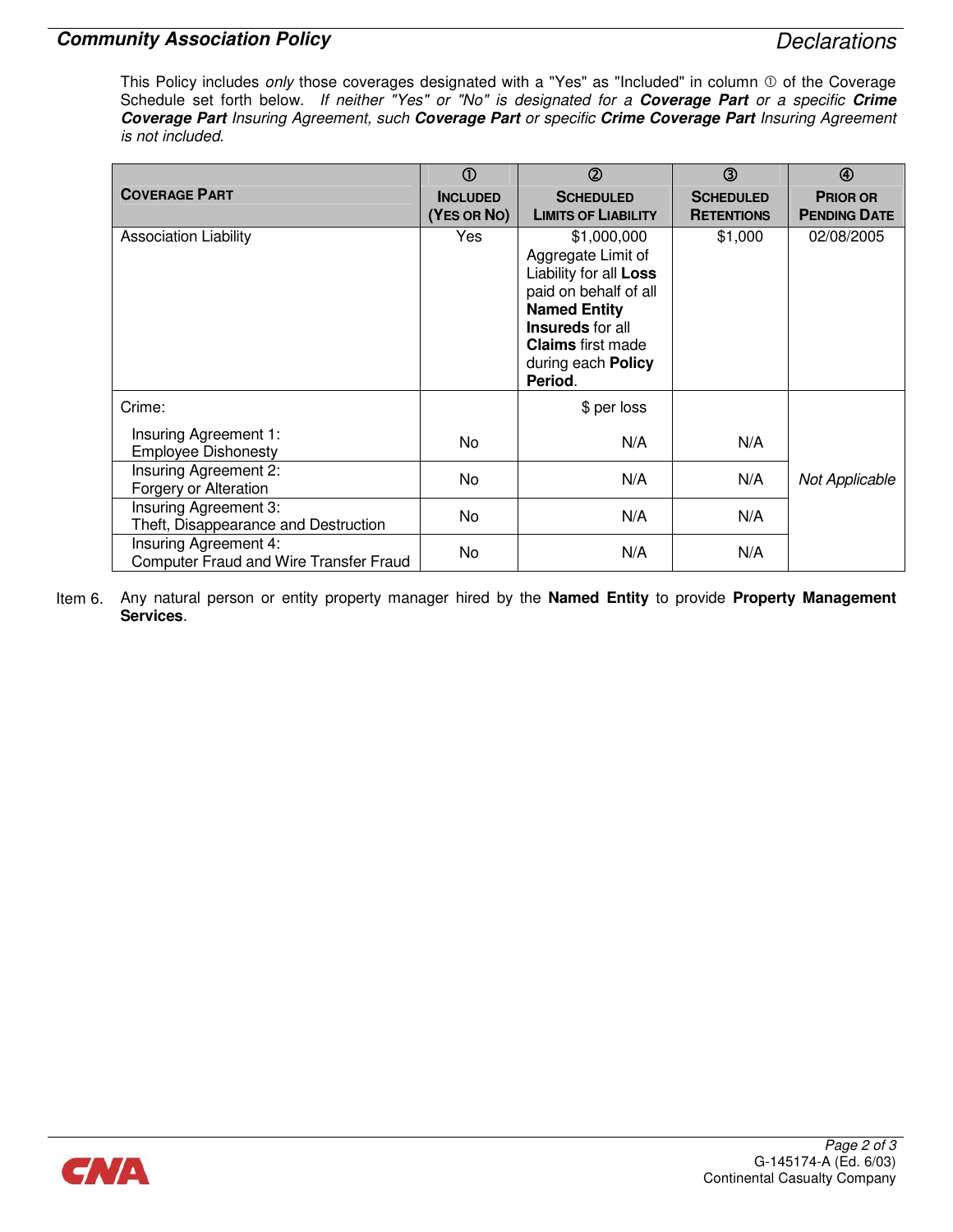### Community Association Policy **Declarations** Declarations

Item 7. Endorsements forming a part of this Policy at issuance:

| CNA-81758-XX (3/15)  | Notice - Offer of Terrorism Coverage; Disclosure of Premium                    |
|----------------------|--------------------------------------------------------------------------------|
| G-145126-A (8/03)    | Policyholder Notice Economic and Trade Sanctions Conditions                    |
| G-145170-AC (6/03)   | Community Association Policy General Terms and Conditions                      |
| G-145171-AC (6/03)   | Community Association Liability Coverage Part                                  |
| CNA-77509-XX (1/14)  | Network Risk and Privacy Claim Endorsement                                     |
| CNA-77510-XX (1/14)  | <b>Privacy Event Expense Endorsement</b>                                       |
| CNA-77511-XX (1/14)  | Amend Claims By Insured Exclusions Endorsement                                 |
| CNA-77512-XX (1/14)  | Wage and Hour Law Claims Defense Costs Coverage Endorsement                    |
| CNA-77513-XX (1/14)  | Outside Director Endorsement                                                   |
| CNA-77515-XX (1/14)  | Supplementary Payment - Defendant Reimbursement Endorsement                    |
| CNA-77516-XX (1/14)  | Defense Costs Outside the Limits Endorsement                                   |
| CNA-77517-XX (1/14)  | <b>Public Relations Event Expenses Endorsement</b>                             |
| CNA-80749-XX (11/14) | Unlimited Extended Reporting Period Endorsement for Past Directors or Officers |
| CNA-81751-XX (3/15)  | Cap on Losses from Certified Acts of Terrorism Endorsement                     |
| CNA-90997-XX (1/18)  | Immigration Claim Defense Costs Endorsement                                    |
| CNA-95307-XX (3/19)  | Workplace Violence Act Endorsement (with Sublimit)                             |
| GSL-8393-XX (3/07)   | <b>Remove Specified Peril</b>                                                  |
| GSL-8394-XX (3/07)   | Breach of Contract Defense Coverage with Sublimit Endorsement                  |
| GSL-40679-XX (8/11)  | Amend Settlement Endorsement                                                   |
| GSL-40680-XX (8/11)  | <b>Mediation Endorsement</b>                                                   |
| CNA-80748-XX (11/14) | <b>First Dollar Defense Endorsement</b>                                        |
| G-145127-A36 (3/04)  | Cancellation and Nonrenewal Endorsement - Oregon                               |
| G-145128-A36 (3/10)  | Amendatory Endorsement - Oregon                                                |

These Declarations, along with the completed and signed Application, the Policy, and any written endorsements attached shall constitute the contract between the Named Entity Insureds and the Insurer.

Authorized Representative:

Date: 11/25/2019

John 13 Brant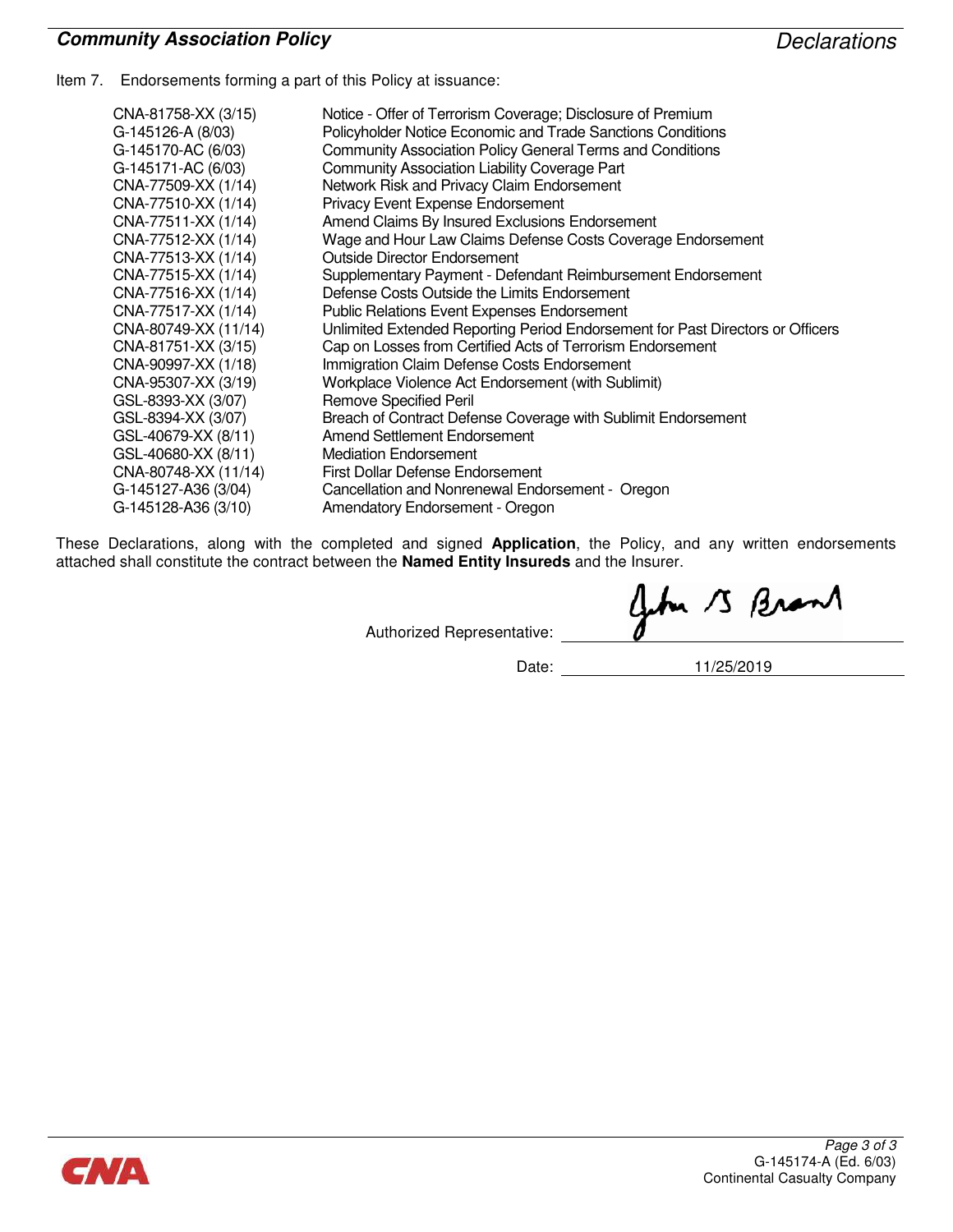In consideration of the payment of the premium and in reliance upon all statements made in the Application furnished to the Insurer designated in the Declarations, a stock insurance corporation, hereafter called the Insurer, the Insurer and the **Named Entity Insureds** agree as follows:

#### I. TERMS AND CONDITIONS

The terms and conditions of each Coverage Part apply only to that Coverage Part and shall not apply to any other Coverage Part. If any provision in these General Terms & Conditions is inconsistent or in conflict with the terms and conditions of any **Coverage Part**, the terms and conditions of that Coverage Part shall control for purposes of that Coverage Part.

#### II. DEFINITIONS

Words set forth in bold have the meaning set forth below. However, any bolded word defined in these General Terms & Conditions that is defined differently in a Coverage Part shall, for purposes of coverage under that Coverage Part, have the meaning defined in that Coverage Part.

- 1. **Application** means all applications for this Policy and for any policy in an uninterrupted series of policies issued by the Insurer or any affiliate of the Insurer of which this Policy is a renewal or replacement. Application includes any materials submitted or required to be submitted with the Application. An "affiliate of the Insurer" means an insurer controlling, controlled by or under common control with the Insurer.
- 2. Coverage Part means only those coverage parts designated in the Declarations as "Included" in this Policy and attached hereto.
- 3. Crime Coverage Part means the Crime Coverage Part, if such Coverage Part is designated as "Included" in the Declarations and attached hereto.
- 4. Crime Loss means loss sustained under the Crime Coverage Part.
- 5. Defense Costs means all reasonable and necessary fees charged by attorneys designated by the Insurer, or by the Named Entity Insureds with the Insurer's written consent. Defense Costs also include all other reasonable and necessary fees, costs and expenses resulting from the investigation, adjustment, defense and appeal of a Liability Claim if incurred by the Insurer, or by the Named Entity Insureds with the written consent of the Insurer, including the costs of appeal, attachment or similar bonds. However, the Insurer has no obligation to provide such bonds. Defense Costs shall not include salaries, wages, fees, overhead or benefit expenses associated with the directors, officers, employees, trustees, committee members, or volunteers of **Named** Entity, any Subsidiary, or Property Manager.
- 6. ERISA or any Similar Act means the Employee Retirement Income Security Act of 1974, as amended, or any similar common or statutory law of the United States or its states, territories or possessions, or any other jurisdiction anywhere in the world.
- 7. Executive Officer means with respect to Named Entity, any Subsidiary, or Property Manager, its trustees, chairperson, chief executive officer, president, chief financial officer, in-house general counsel, and the director of human resources or equivalent position.
- 8. Financial Insolvency means, with respect to any Named Entity covered under any Coverage Part designated as "included" in the Declarations attached hereto:

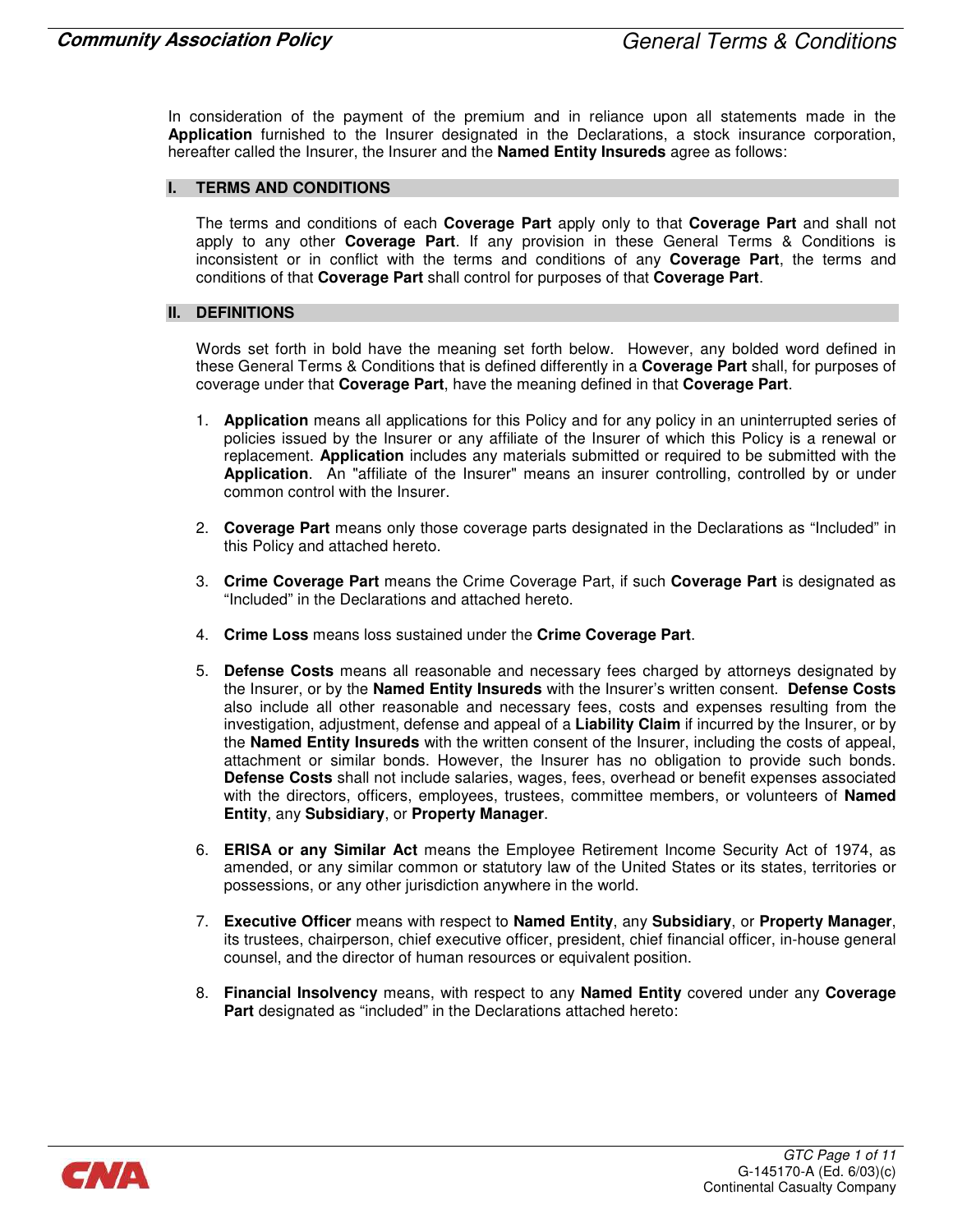- a. the appointment by any state or federal official, agency or court of a receiver, conservator, liquidator, trustee, rehabilitator or similar official to take control of, supervise, manage or liquidate such **Named Entity**; or such **Named Entity** becoming a debtor in possession; and
- b. except with respect to a **Change in Status**, the inability of such organization financially or under applicable law to advance Defense Costs or indemnify the Insureds for Liability Loss.
- 9. Fungi means any form of fungus, including but not limited to yeast, mold, mildew, rust, smut or mushroom, and any spores, mycotoxins, odors or any other substances, products, or by products produced by, released by, or arising out of the current or past presence of fungi.
- 10. Insured Person means any natural person covered under the Liability Coverage Part.
- 11. Interrelated Wrongful Acts means any Wrongful Acts which are logically or causally connected by reason of any common fact, circumstance, situation, transaction or event.
- 12. Liability Claim means any claim covered under the Liability Coverage Part.
- 13. Liability Coverage Part only means the Association Liability Coverage Part, if such Coverage Part is designated as "Included" in the Declarations attached to this policy.
- 14. Liability Loss means loss covered under the Liability Coverage Part.
- 15. Loss means all Liability Loss and all Crime Loss.
- 16. Microbe means any non-fungal microorganism or non-fungal colony-form organism that causes infection or disease including but not limited to any spores, mycotoxins, odors or any other substances, products, or by products produced by, released by, or arising out of the current or past presence of microbes.
- 17. **Named Entity** means the association named in Item 1 of the Declarations, including such association as a debtor in possession under Chapter 11 of the United States Bankruptcy Code or an equivalent status under the law of any other country.
- 18. Named Entity Insureds means the Named Entity, Subsidiaries, Property Manager and Insured Persons covered under under any Coverage Part designated as "Included" in the Declarations.
- 19. Policy Period means the period from the effective date of this Policy to the Policy expiration date stated in Item 2 of the Declarations, or its earlier cancellation date.
- 20. Policy Premium means the original premium and the fully annualized amount of any additional premiums, other than the Extended Reporting Period premium, charged by the Insurer before or during the Policy Period.
- 21. Pollutants means any substance exhibiting hazardous characteristics as, is or may be defined or identified on any list of hazardous substances issued by the United States Environmental Protection Agency or any state or local or foreign counterpart. Pollutants also means, without limitation, any solid, liquid, gaseous or thermal irritant or contaminant, including smoke, vapor, soot, fumes, acids, alkalis, chemicals or waste (including materials to be recycled, reconditioned or reclaimed), as well as any air emission, odor, waste water, oil or oil products, infectious or medical waste, asbestos, or asbestos products.

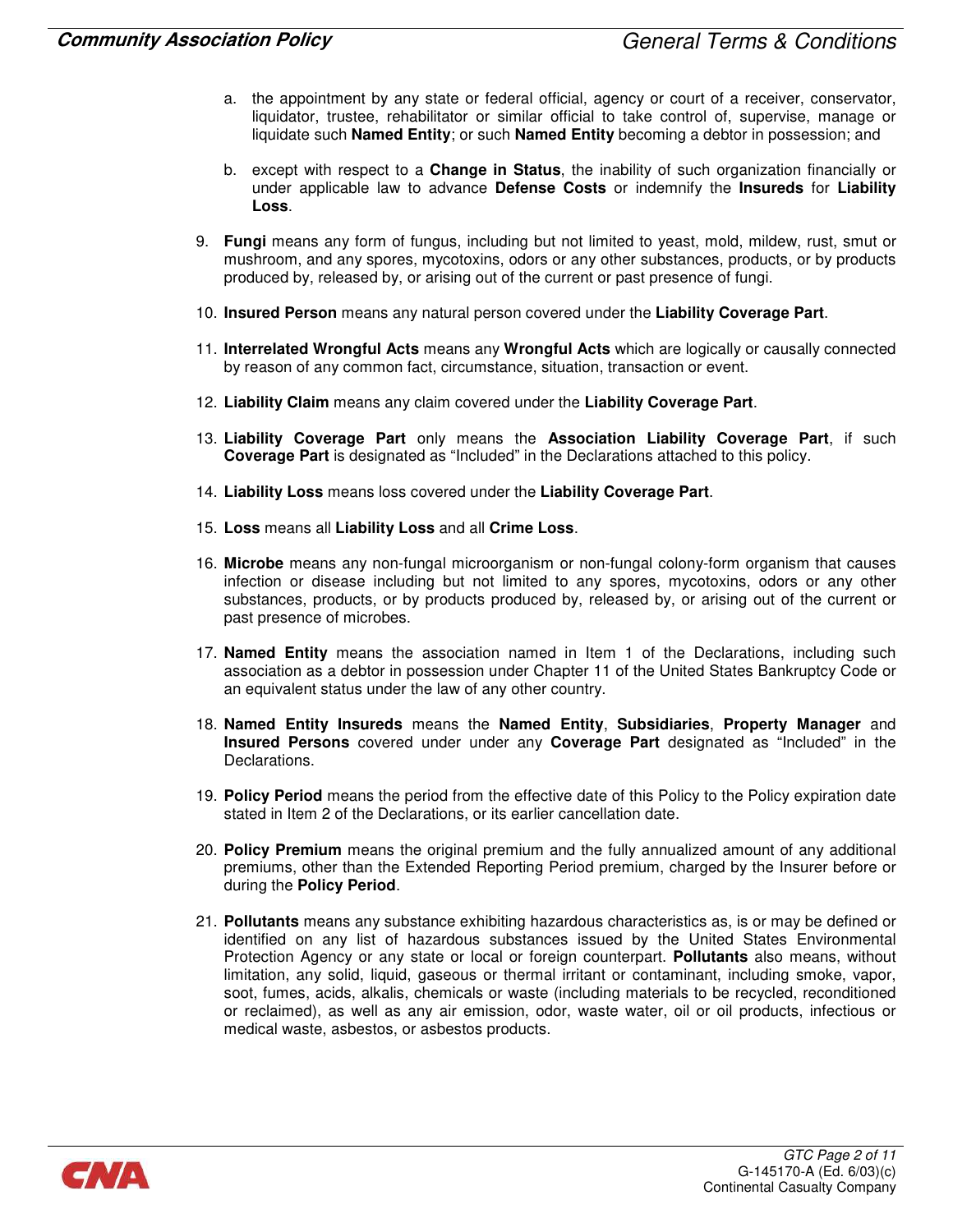- 22. Property Manager means the entity or natural person specified in Item 6 of the Declarations. If an entity is specified in Item 6, Property Manager shall also include Property Manager Employees employed by such entity to provide real estate Property Management Services to the Named Entity.
- 23. Property Manager Employee means any natural person in the regular service of a Property Manager in the ordinary course of such Property Manager's business, whom such Property Manager governs and directs in the performance of such service, including any part-time, seasonal, leased or temporary employee, or any duly elected or appointed director, officer, member of the board of managers or management committee member while performing Property Management Services within the usual scope of a Property Manager Employee.
- 24. Subsidiary means any entity which qualifies as a non-profit entity under Internal Revenue Code Section  $501(c)(3)$  and any amendment thereto, during any time in which the **Named Entity** owns or controls, directly or through one or more **Subsidiaries**, the right to elect or appoint more than 50% of the entity's directors or trustees.
- 25. Change in Status means the consolidation or merger of the Named Entity into or with another entity, or Financial Insolvency:

#### III. EXTENDED REPORTING PERIOD/DISCOVERY

1. Solely with respect to any Liability Coverage Part, if the Insurer non-renews this Policy, the Named Entity shall be provided, at no additional charge, an extension of this Policy for a period of 30 days immediately following the end of the Policy Period, but only with respect to Claims made against **Named Entity Insureds** and reported to the Insurer during such extension by reason of any Wrongful Act committed before the earlier of the end of the Policy Period or the effective date of any Change in Status.

This period shall be referred to as the automatic Extended Reporting Period.

- 2. If the Insurer non-renews this Policy, the **Named Entity** shall have the right to purchase, upon payment of an additional premium equal to 100% of the annualized Policy Premium, an extension of this Policy for a period of 12 months immediately following the end of the **Policy** Period, but only with respect to;
	- a. under the Liability Coverage Part,. any Wrongful Act committed before the earlier of the end of the Policy Period or the effective date of any Change in Status;
	- b. under the Crime Coverage Part, loss sustained completely prior to the earlier of the end of the Policy Period or the effective date of any Change in Status, which is discovered by the Named Entity no later than one year from the date of that termination or cancellation.

This period shall be referred to as the optional Extended Reporting Period.

3. As a condition precedent to the right to purchase the optional Extended Reporting Period, (i) the total premium for this Policy must have been paid; (ii) the **Named Entity** must request such Extended Reporting Period in writing, and such request must be received by the Insurer, at the address for notices set forth in Item 4 of the Declarations page, within 30 days of the end of the Policy Period or the effective date of any Change in Status, and (iii) the full payment of the premium for such Extended Reporting Period must be received by the Insurer within 30 days after the end of the Policy Period.

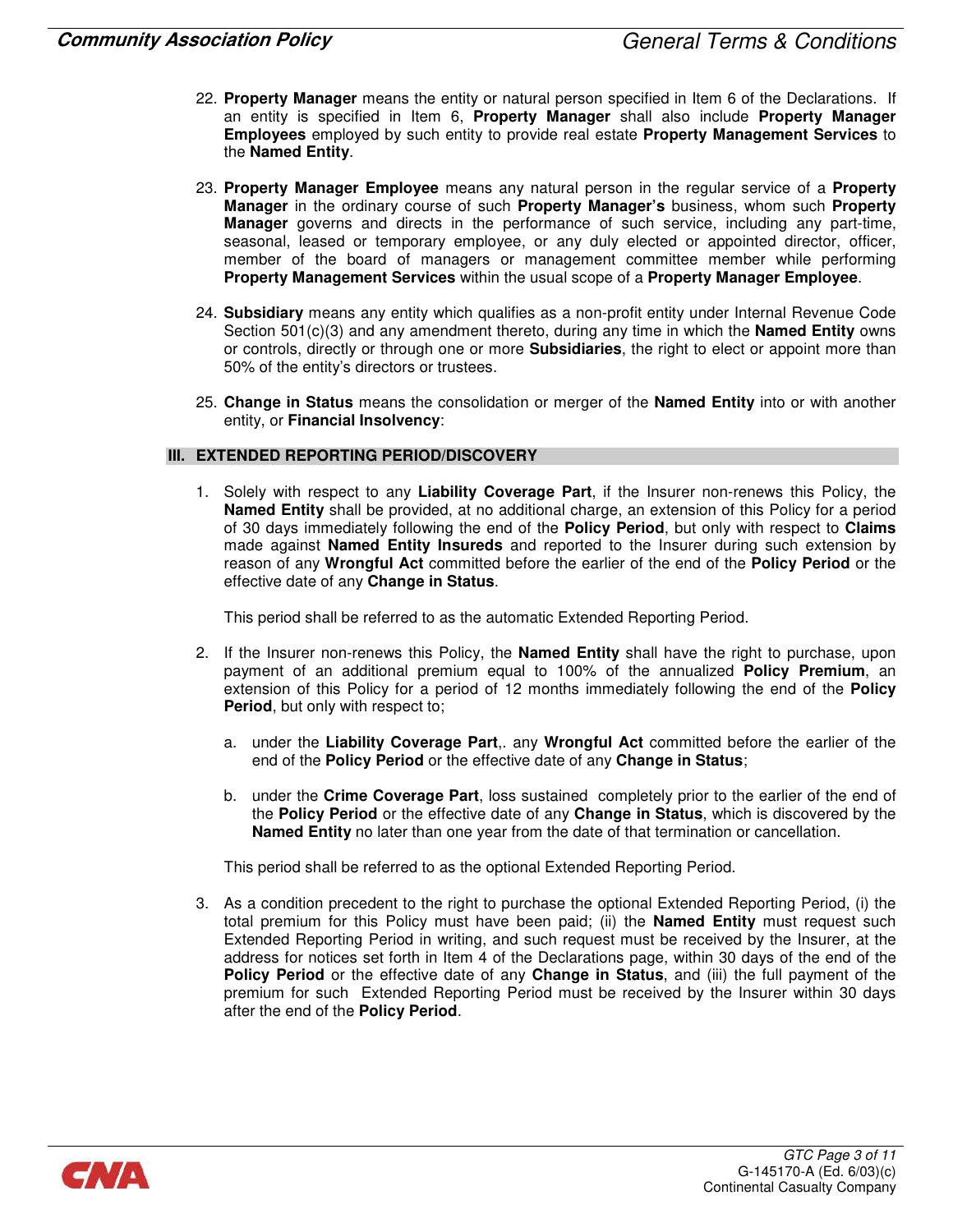- 4. If the optional Extended Reporting Period is purchased, the entire premium shall be deemed fully earned at its commencement without any obligation by the Insurer to return any portion thereof.
- 5. There is no separate or additional limit of liability for the automatic or optional Extended Reporting Period.
- 6. No receiver, conservator, liquidator, trustee, rehabilitator, or similar official and no governmental agency, body or representative can exercise the right to: (i) purchase extended discovery with respect to the Crime Coverage Part; or (ii) report any claim under the Crime Coverage Part. In addition, the Extended Reporting Period terminates immediately with respect to the Crime Coverage Part on the effective date of any other insurance obtained by Named Entity Insureds or any other party which replaces, in whole or in part, the coverage afforded by the Crime Coverage Part, regardless of whether such insurance provides coverage for Loss sustained prior to the effective date of this Policy.

#### IV. ESTATES, LEGAL REPRESENTATIVES AND SPOUSES

The estates, heirs, legal representatives, assigns, spouses and legally recognized domestic partners of Insured Persons shall be considered Named Entity Insureds under the Liability Coverage Part; provided, however, coverage is afforded to such estates, heirs, legal representatives, assigns, spouses and legally recognized domestic partners only for a **Claim** arising solely out of their status as such and, in the case of a spouse, where such **Claim** seeks damages from marital community property, jointly held property or property transferred from the Insured Person to the spouse. No coverage is provided for any act, error or omission of an estate, heir, legal representative, assign, spouse or legally recognized domestic partners. All terms and conditions of this Policy, including without limitation the retention applicable to Liability Loss incurred by the Insured Person, shall also apply to loss incurred by such estates, heirs, legal representatives, assigns, spouses and legally recognized domestic partners.

#### V. LIMIT OF LIABILITY/RETENTIONS

- 1. Limit of Liability
	- a. The Scheduled Limits of Liability set forth in Item 5 of the Declarations as the Scheduled Limits of Liability for the **Association Liability Coverage Part** shall be the maximum aggregate Limits of Liability of the Insurer for all Liability Loss under such Coverage Part, regardless of the number of Claims made against the Named Entity Insureds;
	- b. The Scheduled Limit of Liability set forth in Item 5 of the Declarations as the Scheduled Limit of Liability for the Crime Coverage Part shall be the maximum limit of liability of the Insurer for each Crime Loss under the Crime Coverage Part. Such limit of liability shall not accumulate from Policy Period to Policy Period
	- c. If the Limit of Liability for any Coverage Part is exhausted by payment of Loss, the Insurer's obligations under such Coverage Part shall be deemed completely fulfilled and extinguished.
	- d. The Insurer shall pay Liability Loss on behalf of the Named Entity Insureds, and shall pay Crime Loss as incurred by the Named Entity Insureds, without consideration of other future obligations.
	- e. The liability of the Insurer for all Crime Loss sustained by more than one Named Entity Insured shall not exceed the amount that the Insurer would pay if all Crime Loss had been sustained by one **Named Entity Insured.**

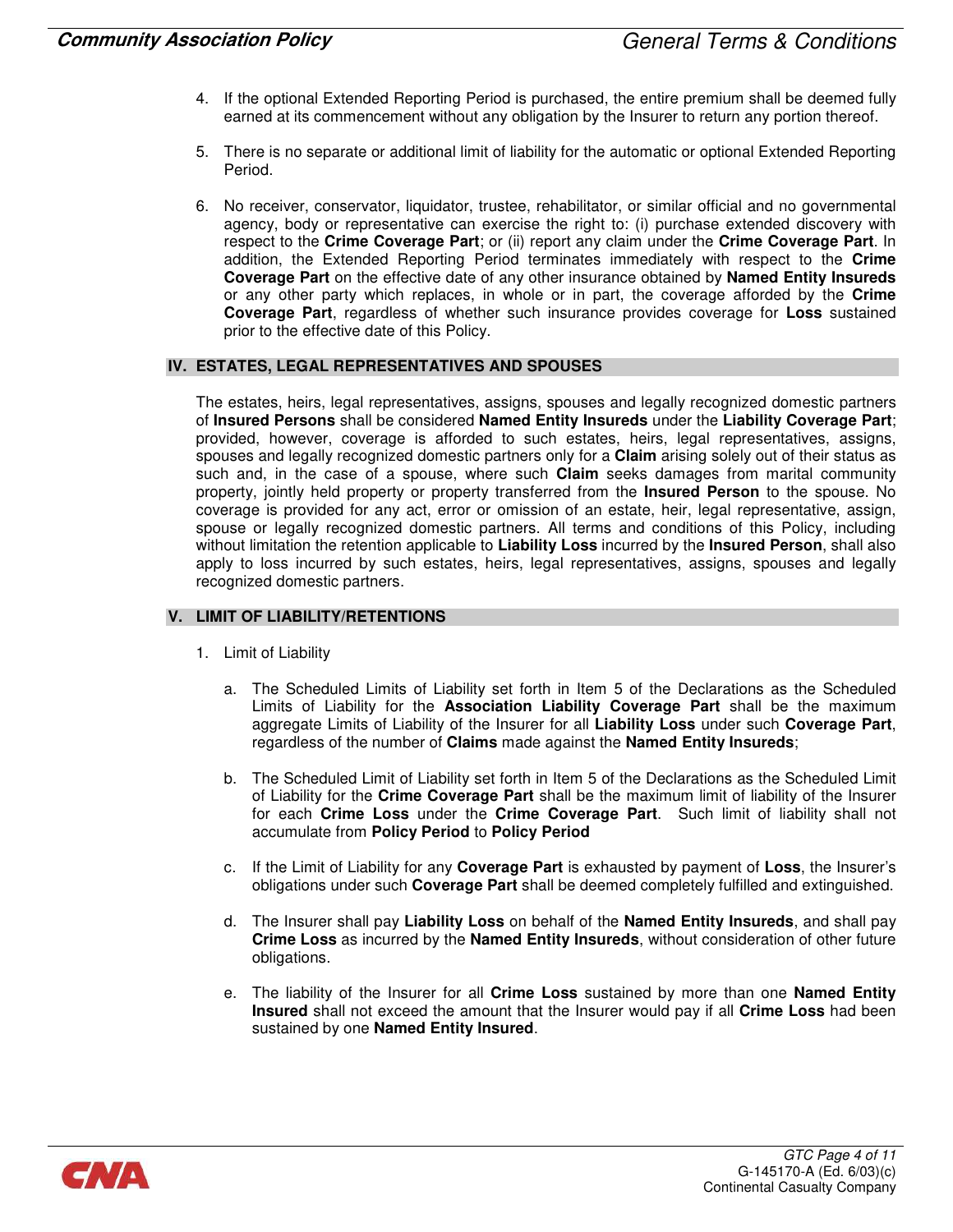- In the event any loss is covered partly by the Crime Coverage Part and partly by any prior canceled or terminated insurance that the Insurer or any affiliate issued to the Named Entity Insureds, the most the Insurer will pay with respect to such loss is the larger of the amount recoverable under the Crime Coverage Part or the prior insurance.
- g. If any loss is covered partly by the Crime Coverage Part and partly by any prior canceled or terminated insurance issued by any carrier other than the Insurer or any affiliate: (i) any retention amount applicable to the loss under the Crime Coverage Part will be reduced by any deductible or retention amount applicable under the prior insurance, and (ii) the limit applicable to the loss under the Crime Coverage Part will be reduced by any amount paid or payable to the Named Entity Insured under the prior insurance.
- 2. Retentions
	- a. Subject to paragraph c below, the Insurer is liable to pay only that amount of Loss in excess of any applicable retention. The Insurer will have no obligation to pay all or any portion of any applicable retention.
	- b. Separate Retentions as set forth in Item 5 of the Declarations as the Scheduled Retentions shall apply to each Loss under each Coverage Part.
	- c. No retention applies with respect to any Liability Loss in a Claim against any Insured Persons if the Named Entity, or any Subsidiary are not permitted to advance Defense Costs or to indemnify such Insured Persons for Liability Loss by reason of:
		- (1) Financial Insolvency; or
		- (2) a good faith determination by Named Entity, or any Subsidiary that such payment is not permitted under the broadest construction of applicable law.
	- d. Subject to Section XII below, if a Loss is covered under more than one Coverage Part and if more than one retention applies to such Loss, the maximum total retention amount applicable to such Loss shall be the amount of the largest applicable retention.

#### VI. DEFENSE AND SETTLEMENT OF LIABILITY CLAIMS

1. Defense of Claims

The Insurer has the right and duty to defend all Liability Claims, even if the allegations are groundless, false or fraudulent. The Insurer shall have the right to appoint counsel and to make such investigation and defense of a Liability Claim as it deems necessary. The Insurer's obligation to defend any Liability Claim or pay any Liability Loss, including Defense Costs, shall be completely fulfilled and extinguished if the limit of liability has been exhausted by payment of Liability Loss, or if the Named Entity has failed to pay its full retention for reasons other than Financial Insolvency.

2. Settlement

The Insurer shall not settle a Liability Claim without the consent of the Named Entity Insureds, other than any Property Manager, which shall not be unreasonably withheld. If the Named Entity Insureds, other than any Property Manager unreasonably refuse to consent to a settlement or compromise recommended by the Insurer, and acceptable to the claimant, then the applicable limit of liability under this Policy shall be reduced to the amount for which the Liability Claim could have been settled plus all Defense Costs incurred up to the time the Insurer made its recommendation.

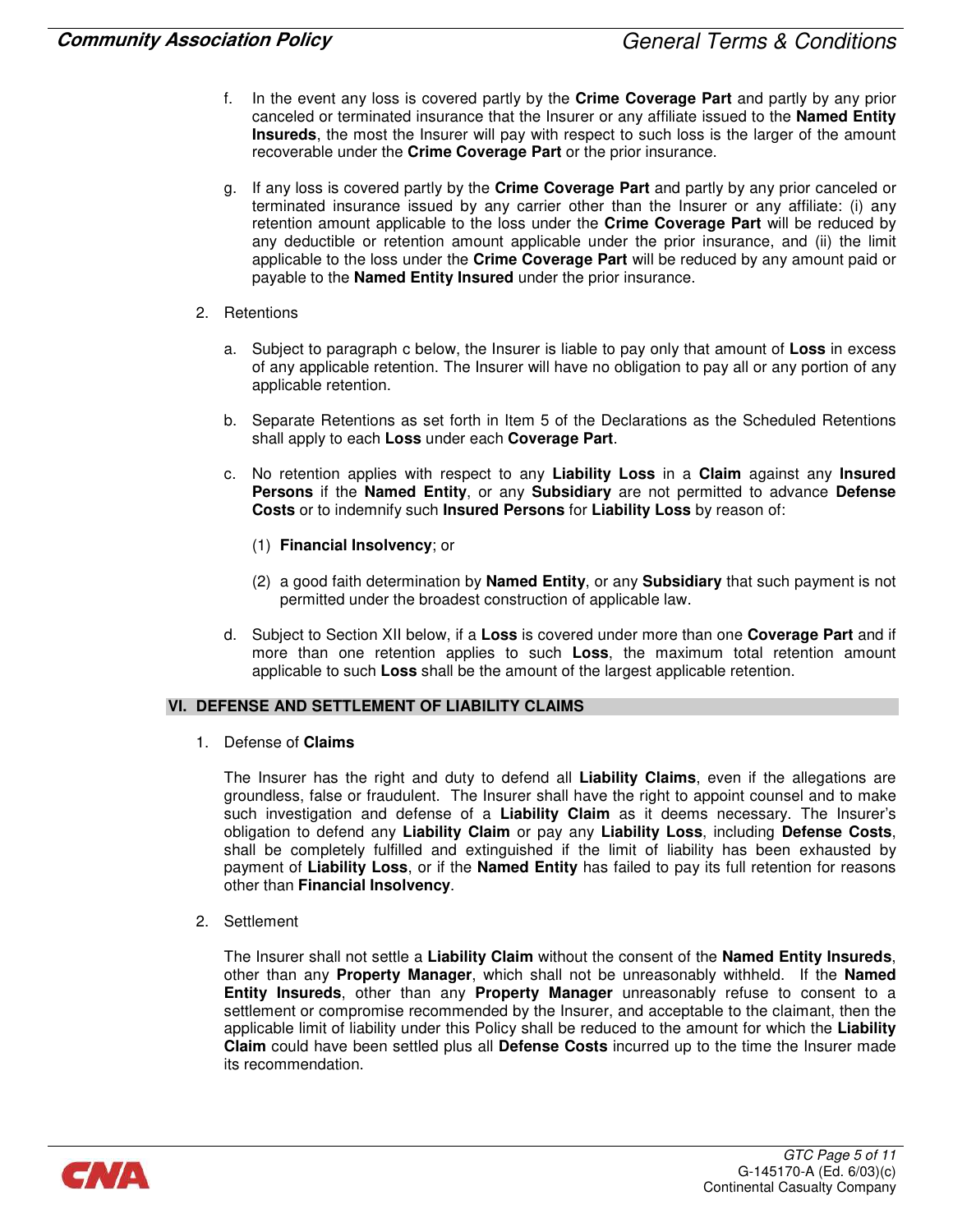#### 3. Cooperation of Named Entity Insureds

The **Named Entity Insureds** shall not admit liability, consent to any judgment, agree to any settlement or make any settlement offer without the Insurer's prior written consent, such consent not to be unreasonably withheld. The Insurer shall not be liable for any Loss to which it has not consented. The Named Entity Insureds agree that they shall not knowingly take any action which increases the Insurer's exposure for Loss under this Policy. The Named Entity Insureds shall furnish the Insurer with copies of reports, investigations, pleadings, and all related papers, and such other information, assistance and cooperation as the Insurer may reasonably request.

#### VII. NOTICE/DATE OF CLAIM/INTERRELATED CLAIM CLAUSE/ SWORN PROOF OF LOSS

- 1. If, during the **Policy Period** or any Extended Reporting Period, if applicable, any **Claim** is first made against the Named Entity Insureds, the Named Entity Insureds shall, as a condition precedent to the obligations of the Insurer under this Policy, give a written notice to the Insurer as soon as reasonably possible.
- 2. If, during the Policy Period the Named Entity Insureds first become aware of a specific Wrongful Act which may reasonably give rise to a future Liability Claim and during such period give written notice to the Insurer of:
	- a. the names of any potential claimants and a description of the Wrongful Act which forms the basis of their potential Claim;
	- b. the identity of the specific **Named Entity Insureds** allegedly responsible for such specific Wrongful Act;
	- c. the consequences that have resulted or may result from such specific Wrongful Act;
	- d. the nature of the potential monetary damages or non-monetary relief which may be sought in consequence of such specific Wrongful Act; and
	- e. the circumstances by which **Named Entity Insureds** first became aware of such specific Wrongful Act;

then any Liability Claim otherwise covered pursuant to the Liability Coverage Part which is subsequently made and which arises out of such Wrongful Act shall be deemed to have been first made and reported to the Insurer by the **Named Entity Insureds** at the time such written notice was received by the Insurer. No coverage is provided for fees and expenses incurred prior to the time such notice results in a Liability Claim.

- 3. Except as provided in subsection 2 above, a Liability Claim shall be deemed made:
	- a. in the case of a civil, criminal, administrative, regulatory proceeding or arbitration, on the earliest of the date of service upon or other receipt by any **Named Entity Insured** of a complaint, indictment, notice of charge or similar document against the **Named Entity** Insured in such proceeding or arbitration;
	- b. in the case of a written demand for monetary damages or non-monetary relief, on the **Named** Entity Insureds' receipt of such written demand.

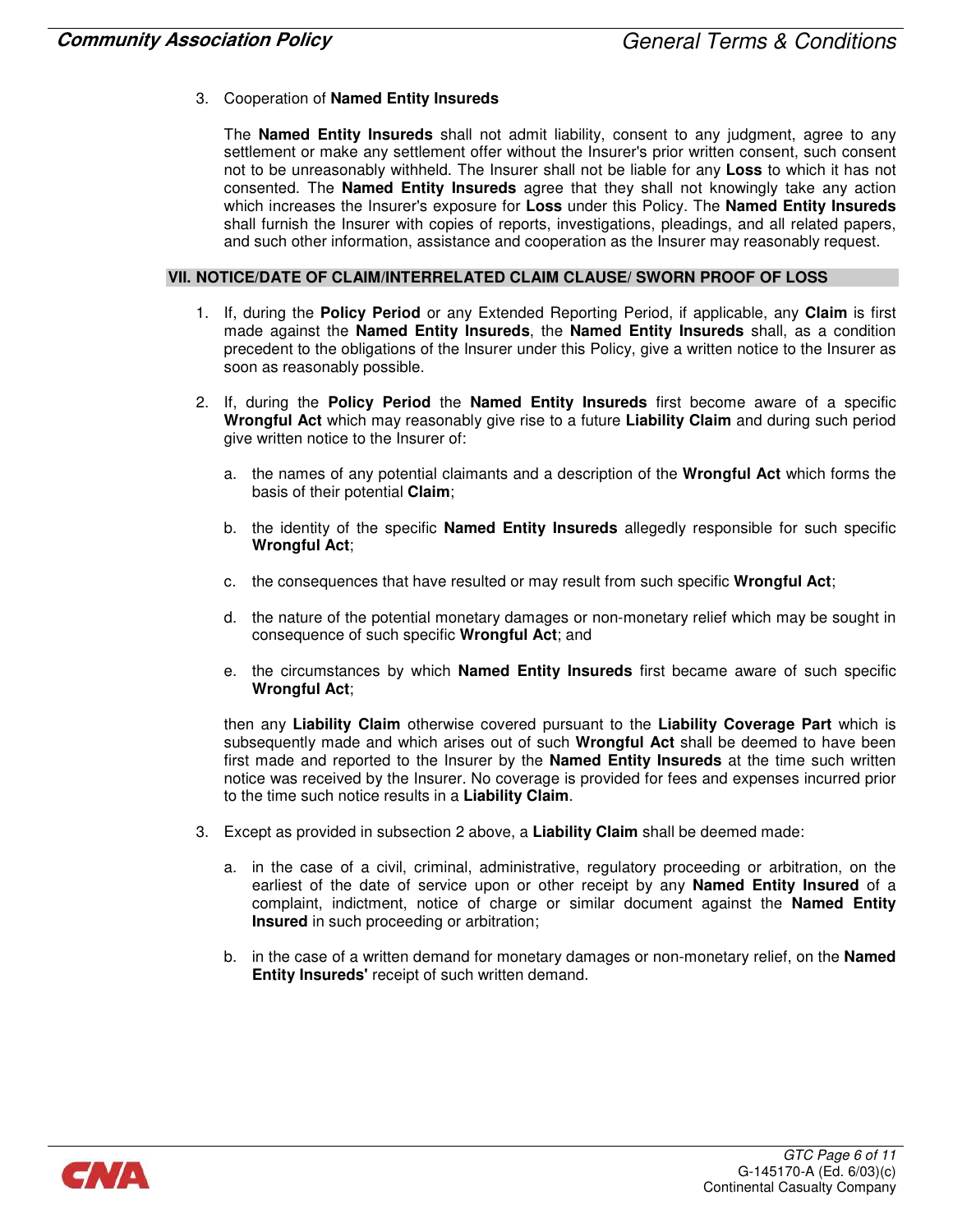- 4. More than one Liability Claim involving the same Wrongful Act or Interrelated Wrongful Acts shall be considered as one Liability Claim which shall be deemed made on the earlier of:
	- a. the date on which the earliest such Liability Claim was first made, or
	- b. the first date valid notice was given by the **Named Entity Insureds** to the Insurer under this Policy of any Wrongful Act or under any prior policy of any Wrongful Act, or any fact, circumstance, situation, event or transaction which underlies any such Liability Claim.
- 5. With respect to the Crime Coverage Part, within 90 days after discovery the Named Entity Insured sustained a loss, the Named Entity Insured shall provide a detailed sworn proof of loss. The **Named Entity Insureds** will, upon request of the Insurer, submit to an examination under oath. The **Named Entity Insureds** will also notify the police if they have reason to believe that any loss involves a violation of law.
- 6. The Named Entity Insureds shall give written notice to the Insurer under this Policy as specified in Item 4 of the Declarations, which shall be effective upon receipt.

#### **VIII.CANCELLATION**

- 1. The Insurer may not cancel this Policy except for non-payment of any premium when due by providing to **Named Entity** written notice stating when, not less than 20 days thereafter, such cancellation shall be effective. This Policy is issued in consideration of the payment of the premium. If there is non-payment of the premium due on inception of the Policy Period, this policy does not take effect, and the Named Insured will be so notified.
- 2. The Named Entity Insureds grant the exclusive authority to cancel this Policy to Named Entity. Named Entity may cancel this Policy by providing the Insurer written notice stating when thereafter such cancellation shall be effective. The mailing or delivery of such notice shall be sufficient. The unearned premium shall be computed pro rata and premium adjustment may be made at the time cancellation is effected or as soon as practicable.

#### IX. NOTICES TO THE NAMED ENTITY

Any notices required under Section VIII, CANCELLATION, shall be provided to Named Entity at the address set forth in Item 1 of the Declarations and to the **Property Manager** if and at the address, specified in Item 6 of the Declarations for this Policy. The mailing of such notice shall be sufficient.

#### X. OTHER INSURANCE

If any Loss resulting from any Claim is insured under any other policies, this Policy shall apply only to the extent the Loss exceeds the amount paid under such other insurance whether such other insurance is stated to be primary, contributory, excess, contingent or otherwise, unless such other insurance is written only as specific excess insurance over this Policy.

#### XI. APPLICATION

The **Named Entity Insureds** represent and acknowledge that the statements contained in the Application are true, are the basis of this Policy and are to be considered as incorporated into and constituting a part of this Policy, and shall be deemed material to the acceptance of this risk or the hazard assumed by the Insurer under this Policy. This Policy is issued in reliance upon the truth of such representations.

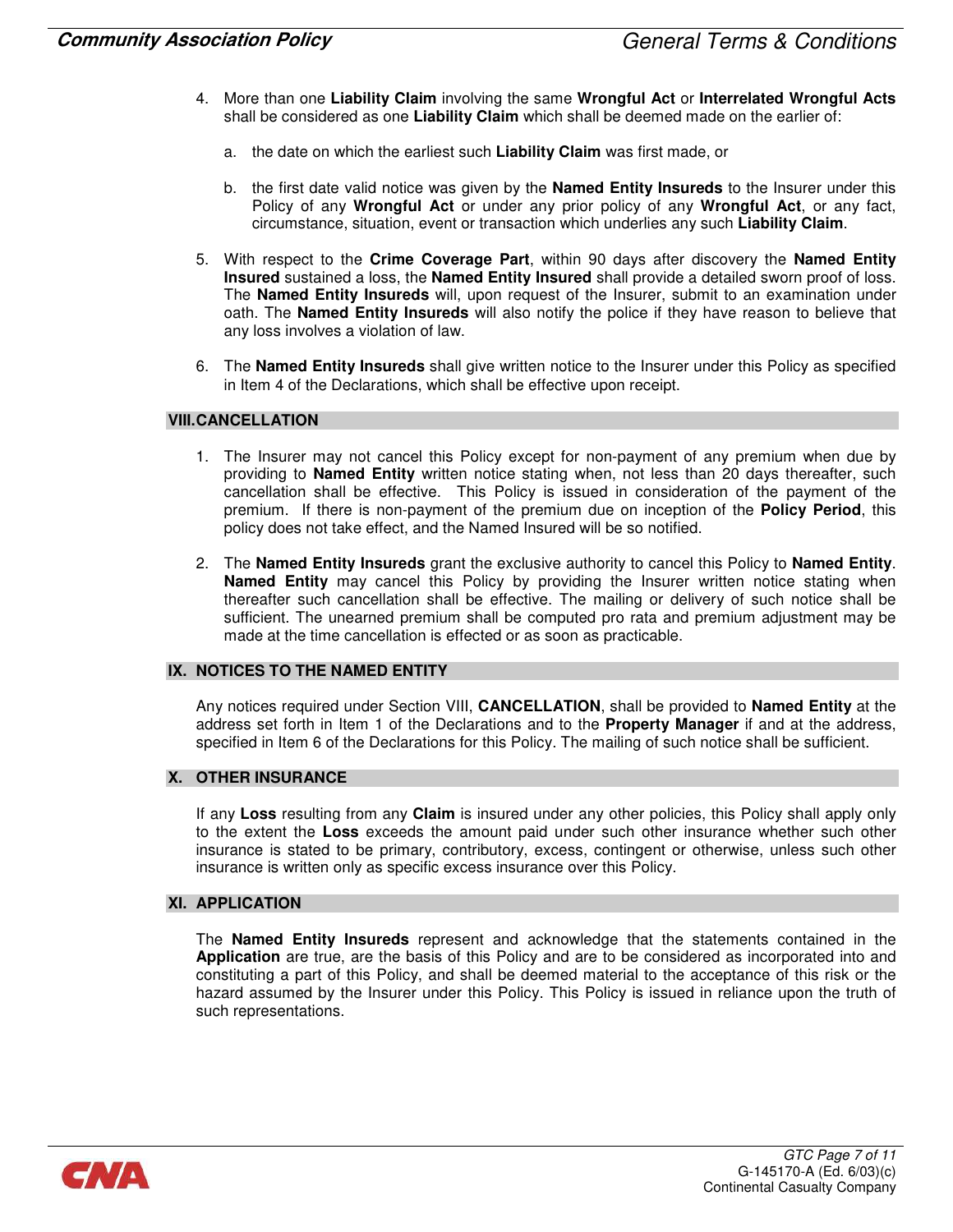#### XII. COORDINATION AMONG COVERAGE PARTS

Should two or more **Coverage Parts** apply to the same Loss, the Insurer will not pay more than the actual Loss incurred by the Named Entity Insureds.

#### XIII. COVERAGE FOR NEW SUBSIDIARIES

- 1. If, after the effective date of this Policy, (i) Named Entity, or any Subsidiary creates or acquires an entity, or (ii) Named Entity, or any Subsidiary merges with another entity such that Named Entity, or any Subsidiary is the surviving entity, then such entity, and any subsidiaries, directors, officers, trustees or employees of such entity who otherwise would thereby become a Named Entity Insured, shall be covered under this Policy, subject to its terms and conditions, only if the Insurer, at its sole option, upon submission of such information as the Insurer may require and payment of any additional premium and/or amendment of the provisions of the Policy, agrees to provide coverage for such entity, subsidiaries, directors, officers or employees.
- 2. There shall be no coverage under the Liability Coverage Part for any Wrongful Act by such created, acquired or merged entity, or by any persons or entities considered to be **Named Entity** Insureds pursuant to Section XII.1 above, where such Wrongful Act occurred in whole or in part before the effective date of such acquisition or merger or for any Wrongful Act occurring on or after such date which, together with any **Wrongful Acts** occurring before such date, would be considered Interrelated Wrongful Acts. There is no coverage under the Crime Coverage Part (if included) for any event discovered prior to the effective date of such creation, merger or acquisition either by **Named Entity Insured**, or by the created, acquired or merged entity.

#### XIV. CHANGE OF STATUS

1. Change in Status of Named Entity

In the event of a Change in Status of Named Entity, coverage under this Policy shall continue until this Policy is otherwise terminated, but only with respect to Wrongful Acts occurring, or Loss under the Crime Coverage Part sustained, before the effective date of the Change in Status, unless (i) the Insurer is notified in writing of the Change in Status prior to the Change in Status effective date and agrees in writing to provide coverage for Wrongful Acts occurring, or Crime Loss sustained, on or after such effective date, and (ii) Named Entity accepts any special terms, conditions, exclusions or additional premium charge required by the Insurer.

2. Cessation of Subsidiary

If any organization ceases to be a **Subsidiary**:

- a. there shall be no coverage under the Liability Coverage Part for any Wrongful Act by such organization or any **Insured Person** of such organization occurring after the date such organization ceased to be a **Subsidiary**; and
- b. there shall be no coverage under the **Crime Coverage Part** (if included) for **Crime Loss** sustained by the Subsidiary after the date it ceased to be a Subsidiary.
- 3. Transfer of a Plan

If the sponsorship of a Plan is transferred so that Named Entity. or any Subsidiary is no longer the sole employer sponsor of such Plan, there shall be no coverage under the Crime Coverage Part (if included) for Crime Loss sustained by or with respect to such Plan after the date of such transfer.

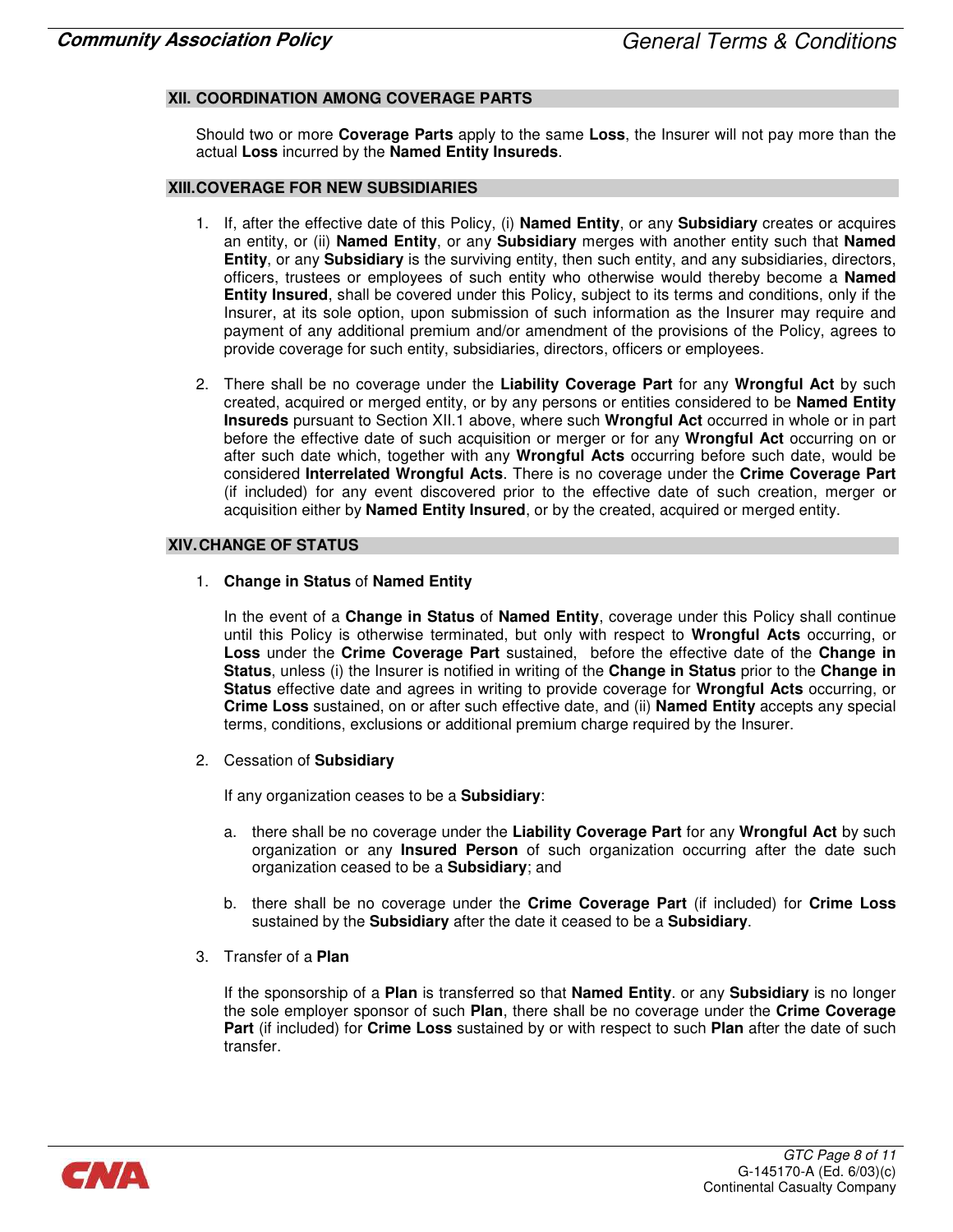#### XV. SUBROGATION AND RECOVERY

- 1. To the extent it pays any Loss, the Insurer shall be subrogated to all the **Named Entity** Insureds' rights of recovery therefor. The Named Entity Insureds shall execute all papers necessary to secure such rights, including executing any documents necessary to enable the Insurer effectively to bring suit in their name, and shall not act or fail to act in any way that impairs the Insurer's rights of subrogation or recovery.
- 2. If a Loss is in part insured and in part uninsured under this Policy or is in an amount in excess of the applicable limit of liability, the **Named Entity Insureds** and the Insurer shall attempt to agree upon an equitable allocation of any recoveries made, whether before or after payment of the Loss by the Insurer, from any person or source responsible for causing the Loss. Reasonable expenses incurred in making a recovery shall always have priority of payment from all such recoveries. If, after exerting their best efforts, the Named Entity Insureds and the Insurer are unable to agree upon such an allocation after taking into account due consideration for the respective parties' willingness to pay the expenses of making any recovery, the Insurer, if requested by the Named Entity Insureds, shall submit the dispute to binding arbitration. The rules of the American Arbitration Association shall apply with respect to the selection of the arbitration panel, which shall consist of one arbitrator selected by the Named Entity Insureds, one arbitrator selected by the Insurer, and a third independent arbitrator selected by the first two arbitrators.
- 3. In no event shall the **Named Entity Insureds** be entitled to recoup from recoveries any amount to satisfy any retention until after all amounts which the Insurer is required to pay or pays under any applicable Coverage Part are reimbursed to the Insurer.
- 4. Any allocation of recoveries for purposes of this Section XV shall not change any provisions dealing with calculation of insured Crime Loss under the Crime Coverage Part.

#### XVI. CHANGES

Notice to or knowledge possessed by any agent or other person acting on behalf of the Insurer shall not effect a waiver or a change in any part of this Policy or stop the Insurer from asserting any right under the provisions of this Policy, nor shall the provisions be waived or changed except by written endorsement issued to form a part of this Policy.

#### XVII. NAMED ENTITY AUTHORIZATION

- 1. The Named Entity Insureds agree that Named Entity will act on behalf of the Named Entity Insureds with respect to giving of all notice to the Insurer (except notices provided in Section VII.1 or 2), the receipt of notices from the Insurer, the payment of the premiums, the receipt of any return premiums that may become due under this Policy, and the acceptance of endorsements.
- 2. Payment of Crime Loss covered under the Crime Coverage Part to Named Entity shall discharge the Insurer from all further obligations under the Crime Coverage Part with respect to such Crime Loss, regardless of which Named Entity Insured sustained the Crime Loss.

#### XVIII.NO ACTION AGAINST INSURER

1. No action shall be taken against the Insurer unless, as a condition precedent, there shall have been full compliance with all the provisions of this Policy nor until the amount of the **Named** Entity Insureds' obligation to pay shall have been finally determined either by final and nonappealable judgment against the **Named Entity Insureds** after trial or by written agreement of the Named Entity Insureds, the claimant and the Insurer.

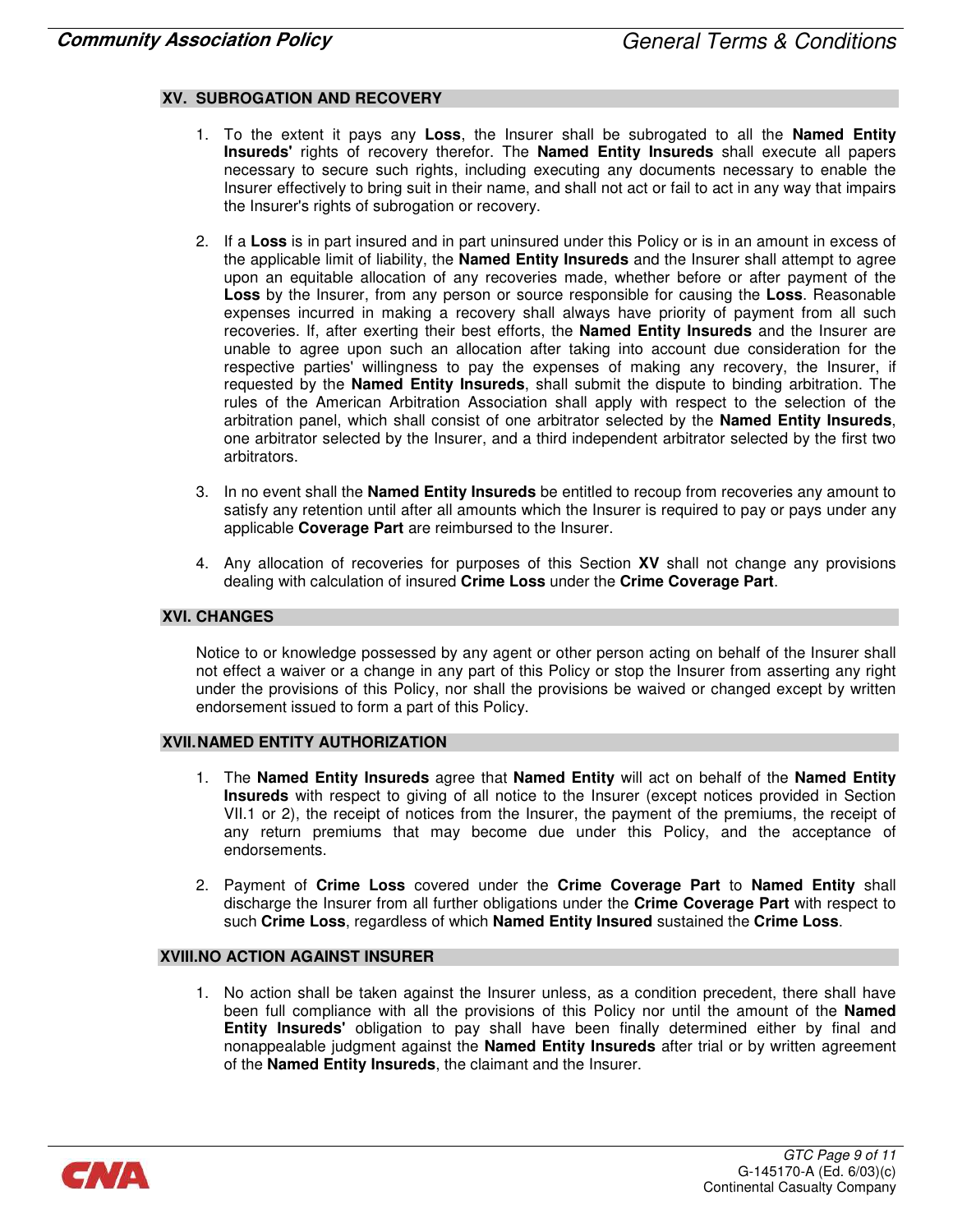- 2. No person or organization shall have any right under this Policy to join the Insurer as a party to any Liability Claim against the Named Entity Insureds to determine the Named Entity Insureds' liability, nor shall the Insurer be impleaded by the Named Entity Insureds or their legal representatives in any such Liability Claim.
- 3. Legal proceedings for the recovery of any Loss claimed under the Crime Coverage Part shall not be brought prior to the expiration of 90 days after proof of loss was received by the Insurer nor more than two years after the loss was discovered.

#### XIX. ASSIGNMENT OF INTEREST

Assignment of interest under this Policy shall not bind the Insurer unless its consent is endorsed to this Policy.

#### XX. TERRITORY

Coverage shall apply solely to Claims brought and maintained entirety within and subject to the laws of the United States of America or any territory, possession, state, province or subdivision thereof.

#### XXI. ENTIRE AGREEMENT

The Named Entity Insureds agree that this Policy, consisting of the Application, the Coverage **Parts**, and all endorsements listed in the Declarations, constitute the entire contract existing between them and the Insurer or any of its agents relating to this insurance.

#### XXII. ECONOMIC AND TRADE SANCTIONS

In accordance with laws and regulations of the United States concerning economic and trade embargoes, this policy is void from its inception with respect to any term or condition of this policy that violates any laws or regulations of the United States concerning economic and trade embargoes including, but not limited to the following:

- 1. Any Named Entity Insured, or any person or entity claiming the benefits of a Named Entity Insured, who is or becomes a Specially Designated National or Blocked Person or who is otherwise subject to U.S. economic or trade sanctions;
- 2. Any Claim that is brought in a Sanctioned Country or by a Sanctioned Country Government, where any action in connection with such Claim is prohibited by U.S. economic or trade sanctions;
- **3.** Any Claim that is brought by any Specially Designated National or Blocked Person or any person or entity who is otherwise subject to U.S. economic or trade sanctions;
- 4. Property that is located in a Sanctioned Country or that is owned by, rented to or in the care, custody or control of a Sanctioned Country Government, where any activities related to such property are prohibited by U.S. economic or trade sanctions; or
- 5. Property that is owned by, rented to or in the care, custody or control of a Specially Designated National or Blocked Person, or any person or entity who is otherwise subject to U.S. economic or trade sanctions.

As used in this Policy, a Specially Designated National or Blocked Person is any person or entity that is on the list of Specially Designated Nationals and Blocked Persons issued by the U.S. Treasury Department's Office of Foreign Asset Control (O.F.A.C.) as it may be from time to time amended.

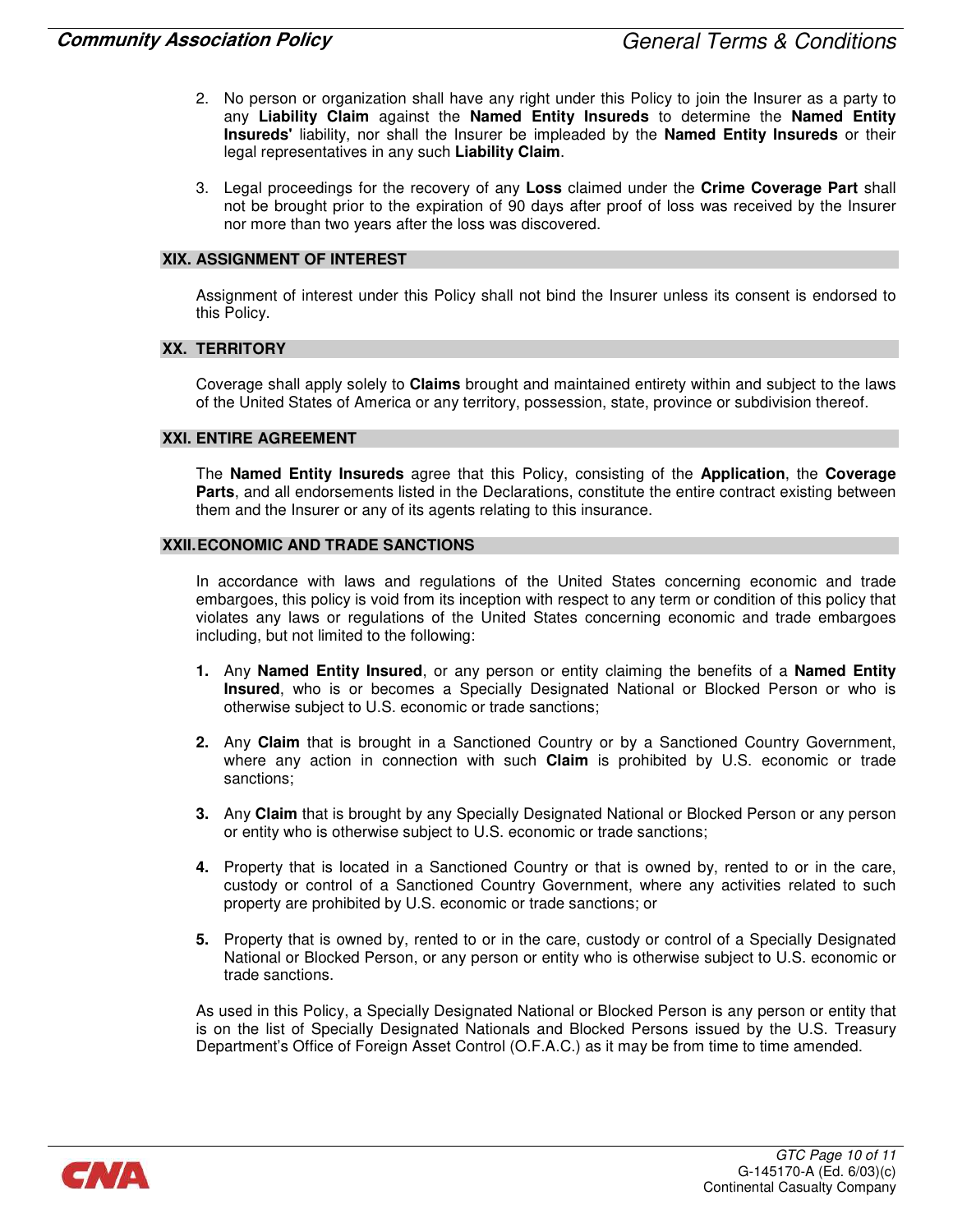As used in this Policy, a Sanctioned Country is any country that is the subject of trade or economic embargoes imposed by the laws or regulations of the United States of America.

IN WITNESS WHEREOF, the Insurer has caused this Policy to be signed by its Chairman and Secretary at Chicago, Illinois, but the same shall not be binding upon the Insurer unless countersigned by a duly authorized representative of the Insurer.

Inhe lear H

Chairman South Martin Secretary

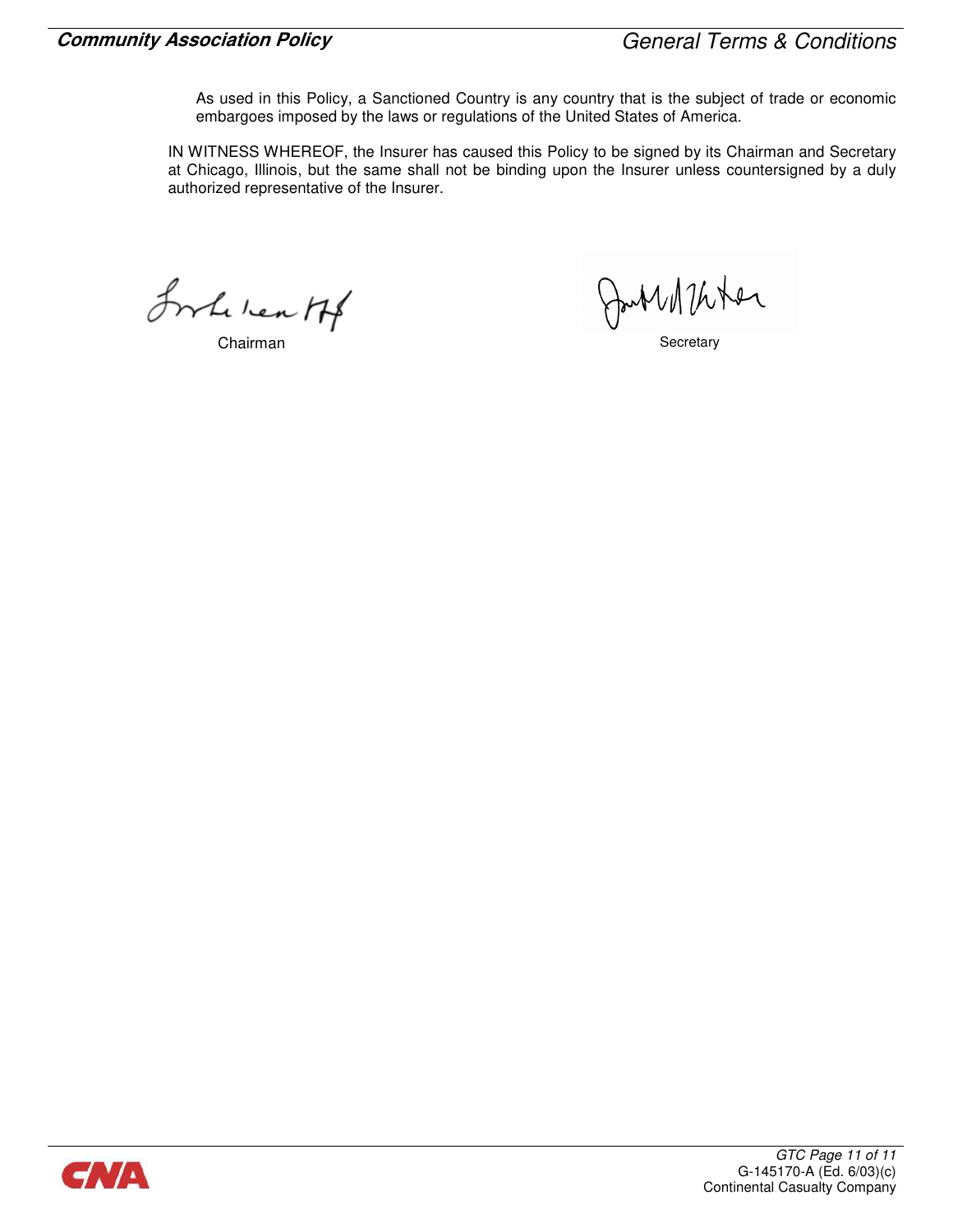#### **INSURING AGREEMENT**

The Insurer shall pay all Loss resulting from any Claim first made against any Named Entity, Subsidiary, Insured Person or Property Manager during the Policy Period or the Extended Reporting Period, if applicable, for a Wrongful Act committed, attempted, or allegedly committed or attempted, by such Named Entity Insured before or during the Policy Period.

#### II. DEFINITIONS

For purposes of coverage under this Coverage Part:

- 1. Claim means:
	- a. a written demand for monetary damages or nonmonetary relief against a **Named Entity** Insured for a Wrongful Act;
	- b. a civil, criminal, or administrative adjudicatory proceeding against a **Named Entity Insured** for a Wrongful Act, including any appeal therefrom; or
	- c. a proceeding before the United States Equal Employment Opportunity Commission or any similar state, local or territorial governmental agency, against a Named Entity Insured for a Wrongful Act which is a Wrongful Employment Practice.
- 2. Construction Defect means any alleged or actual defective, faulty or delayed construction or any other matter recognized as a construction defect under applicable common or statutory law, whether or not as a result of (i) faulty or incorrect design or architectural plans, (ii) improper soil testing, (iii) inadequate or insufficient protection from subsoil, ground water or earth movement or subsidence, (iv) the construction, manufacture or assembly of any tangible property, (v) the failure to provide construction related goods or services as represented or to pay for such goods or services, or (vi) the supervision of such activities.
- 3. Insured Persons means all past, present or future duly elected or appointed directors, officers, trustees, employees (including full time, part time, seasonal, temporary, leased or loaned employees), or committee members of Named Entity or any Subsidiary; volunteers acting on behalf of and at the specific direction of the Named Entity or any Subsidiary; or Property Manager Employees.
- 4. Loss means damages, settlements, judgments (including any award of pre-judgment and postjudgment interest) and Defense Costs for which the Named Entity Insureds are legally obligated to pay on account of a covered Claim. Loss shall not include:
	- a. criminal or civil fines or penalties imposed by law;
	- b. taxes;
	- c. any amounts for which there is no legal recourse against the Named Entity Insureds; or
	- d. matters which are uninsurable under the law pursuant to which this Policy is construed.

Loss shall include punitive, exemplary or multiple damages, if insurable, to the fullest extent permitted by any applicable law.

- 5. Publishers' Wrongful Act means a Wrongful Act that is:
	- a. copyright, trademark, trade name, trade dress or service mark infringement;
	- b. unauthorized use of title;
	- c. plagiarism; or
	- d. misappropriation of ideas.

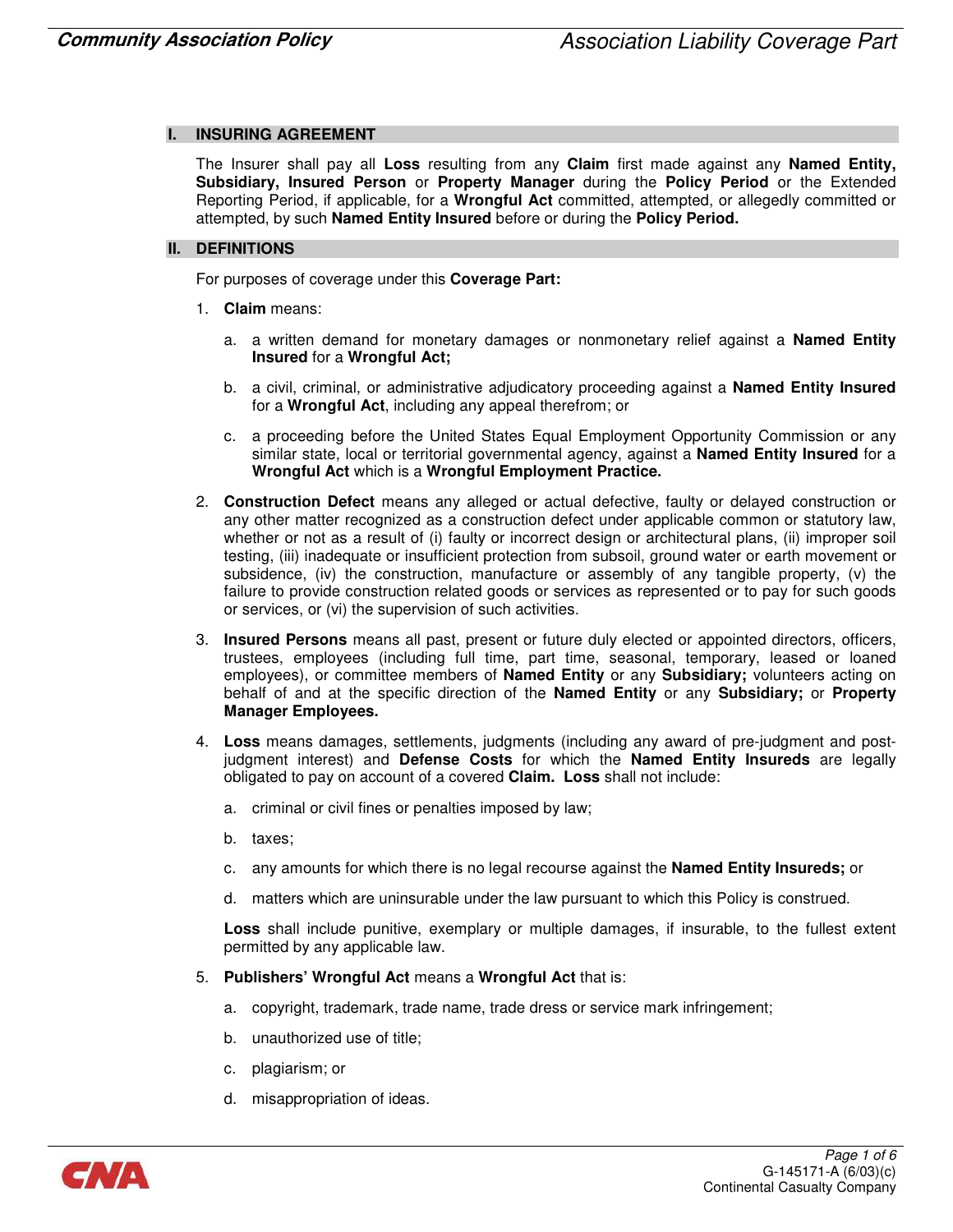- 6. Property Manager Services means the following services provided by the Property Manager for Named Entity for a fee:
	- a. development and implementation of management plans and budget;
	- b. oversight of physical maintenance of property;
	- c. solicitation, evaluation and securing of tenants and management of tenant relations, collection of rent and processing evictions;
	- d. development, implementation and management of loss control and risk management plans for real property;
	- e. development, implementation and management of contracts and subcontracts (excluding property and liability insurance contracts) necessary to the daily functioning of the property;
	- f. feasibility studies and recommendations regarding maintenance, repairs, renovations or alterations of managed premises, provided said maintenance, repairs, renovation or alterations do not involve the services of an architect; and
	- g. personnel administration and record keeping, including tax filings, in connection with a managed property.
- 7. Specified Peril means aircraft or self propelled missiles; explosion; fire; lightning; flood, surface water, waves, tidal water, overflow of a body of water or spray from any of the foregoing, even if driven by wind; hail; leakage from fire equipment; mechanical breakdown; smoke; soil, subsoil or earth movement or subsidence, whether by earthquake, landslide, mudslide, volcanic eruption or other natural or man-made causes; or wind.
- 8. Wrongful Act means any actual or alleged error, misstatement, misleading statement, act, omission, neglect or breach of duty committed or attempted by:
	- a. the Insured Persons in their capacity as such, or any matter claimed against the Insured Person solely by reason of serving in such capacity;
	- b. any Named Entity or Subsidiary; or
	- c. a Property Manager, but solely in the capacity as a Property Manager performing Property Manager Services,

including but not limited to any Publishers' Wrongful Act, any Wrongful Employment Practice, and any Wrongful Personal Injury.

- 9. Wrongful Employment Practice means any Wrongful Act constituting or relating to:
	- a. wrongful dismissal or discharge or termination of employment, whether actual or constructive;
	- b. employment-related misrepresentation;
	- c. violation of any federal, state or local laws (whether common-law or statutory) concerning employment or discrimination in employment, including the Americans with Disabilities Act of 1992, the Civil Rights Act of 1991, the Age Discrimination in Employment Act of 1967, Title VII of the Civil Rights Act of 1964 and the Civil Rights Act of 1866;
	- d. sexual harassment or other unlawful harassment in the work place;
	- e. wrongful deprivation of career opportunity or failure to employ or promote;
	- f. wrongful discipline of employees;
	- g. retaliation against employees for the exercise of any legally protected right or for engaging in any legally protected activity;

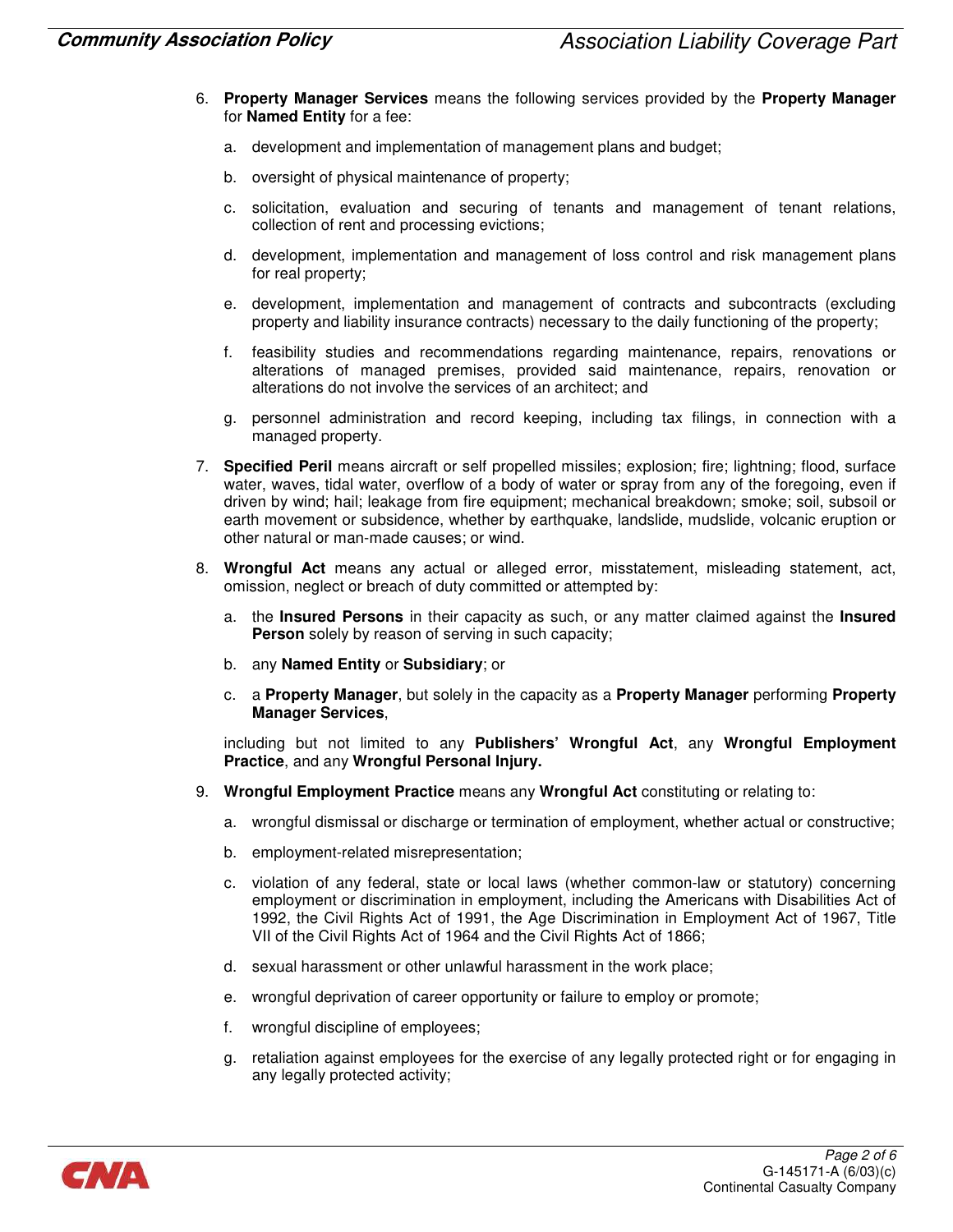- h. negligent evaluation of employees;
- i. failure to adopt adequate workplace or employment policies and procedures;
- j. employment-related defamation or invasion of privacy; or
- k. employment-related wrongful infliction of emotional distress
- 10. Wrongful Personal Injury means a Wrongful Act of:
	- a. false arrest, wrongful detention or imprisonment;
	- b. malicious prosecution;
	- c. libel, slander or other defamation;
	- d. publication or an utterance in violation of an individual's right to privacy;
	- e. wrongful entry or eviction, or other invasion of the right to private occupancy; or
	- discrimination, other than employment related discrimination.

#### III. EXCLUSIONS

1. Exclusions Applicable to all **Loss** 

The Insurer shall not be liable to pay any **Loss** in connection with any **Claim**:

- a. based upon, directly or indirectly arising out of, or in any way involving any:
	- (1) actual or alleged bodily injury, sickness, disease, emotional distress, mental anguish or death of any person (except employment-related wrongful infliction of emotional distress in a Claim for a Wrongful Employment Practice);
	- (2) actual, alleged or threatened inhalation of, ingestion of, contact with, exposure to, existence of, growth or presence of Fungi or Microbes; or the actual, alleged or threatened failure to detect, report, test for, monitor, clean up, remove, contain, treat, detoxify, neutralize, remediate, dispose of or in any way respond to, assess the effects of or advise of the existence of any Fungi or Microbes. This exclusion applies regardless of any other cause or event that contributes concurrently or in any sequence to the Losses claimed;
	- (3) Construction Defect;
	- (4) Specified Peril (except that part of Loss which constitutes Defense Costs in a Claim for such Specified Peril); or
	- (5) damage to tangible property; loss of use or view, or destruction or deterioration of any tangible property; or failure to supervise, repair or maintain tangible property. However, this exclusion shall not apply to that part of Loss which constitutes Defense Costs in Claims for (a) decisions by the board of the Named Entity or any committee thereof to impose assessments upon residents, unit owners or members of the **Named Entity**; or (b) decisions of the board of the **Named Entity** in approving or rejecting the request to make physical changes to tangible property, but in no event decisions relating to the execution or quality of such physical changes;
- b. based upon, directly or indirectly arising out of, or in any way involving:
	- (1) any Wrongful Act or any matter, fact, circumstance, situation, transaction, or event which has been the subject of any notice given under any prior policy, in whole or in part, regardless of whether such prior policy affords coverage; or

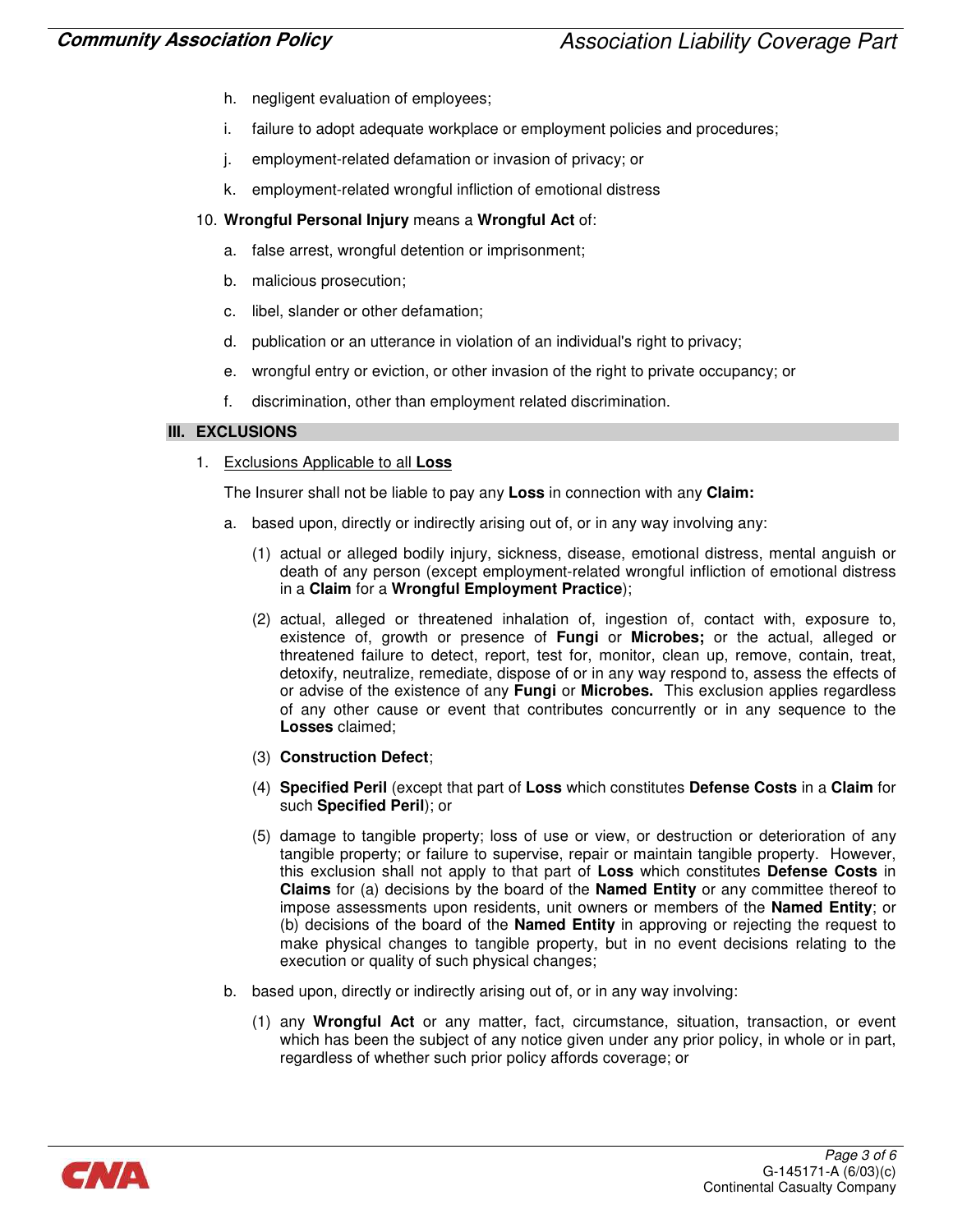- (2) any other Wrongful Act whenever occurring, which, together with a Wrongful Act described in (1) above, would constitute Interrelated Wrongful Acts;
- c. based upon, directly or indirectly arising out of, or in any way involving or constituting any civil, criminal, administrative or regulatory proceeding, investigation or arbitration against any of the Named Entity Insureds:
	- (1) pending prior to the applicable Prior or Pending Date set forth in the Coverage Schedule of the Declarations; or
	- (2) which has been the subject of any notice given under any prior policy, regardless whether such prior policy affords coverage for such proceeding, investigation, or arbitration;

or any fact, circumstance, situation, transaction or event underlying or alleged in such proceeding, investigation or arbitration;

- d. based upon, directly or indirectly arising out of, or in any way involving: any nuclear reaction, radiation or contamination, or any actual, alleged or threatened discharge, release, escape, or disposal of, or exposure to, Pollutants; any request, direction or order that any of the Named Entity Insureds test for, monitor, clean up, remove, contain, treat, detoxify, neutralize or in any way respond to or assess the effect of Pollutants or nuclear reaction, radiation or contamination, or any voluntary decision to do so; or any actual or alleged property damage, or bodily injury, sickness, disease or death of any person, or financial loss to Named Entity or any Subsidiary, their security holders, or their creditors resulting from any of the aforementioned matters; provided however, this exclusion shall not apply to any Claim for retaliatory treatment of the claimant by the Named Entity Insureds on account of the claimant's actual or threatened disclosure of the matters described in this exclusion;
- e. for any Wrongful Act by Insured Persons in the discharge of their duties in their capacities, or solely by reason of their status, as directors, officers, trustees, regents, governors or employees of any entity other than Named Entity, any Subsidiary or the Property Manager, even if directed or requested by Named Entity, any Subsidiary or the Property Manager to serve as directors, officers, trustees, regents, governors or employees of such other entity;
- f. where it is established in a final adjudication by the judge, jury or arbitrator in such Claim that such **Named Entity Insured** gained any profit, remuneration or pecuniary advantage to which they were not legally entitled. For purposes of determining the applicability of this exclusion, the Wrongful Act of an Insured Person shall not be imputed to any other Insured Person, and only facts pertaining to and knowledge possessed by an Executive Officer shall be imputed to the Named Entity, any Subsidiary or Property Manager for the purpose of determining if coverage is available;
- g. where it is established in a final adjudication by the judge, jury or arbitrator in such Claim that such Named Entity Insured committed any fraudulent or criminal Wrongful Act with actual knowledge of its wrongful nature or with intent to cause damage. For purposes of determining the applicability of this exclusion, the Wrongful Act of an Insured Person shall not be imputed to any other Insured Person, and only facts pertaining to and knowledge possessed by an Executive Officer shall be imputed to the Named Entity, any Subsidiary or Property Manager for the purpose of determining if coverage is available;
- h. based upon, directly or indirectly arising out of, or in any way involving a lockout, strike, picket line, replacement or other similar actions resulting from labor disputes or labor negotiations, or the Workers' Adjustment and Retraining Notification Act, Public Law 100-379 (1988), or any amendment thereto, or any similar federal, state, local or common law;

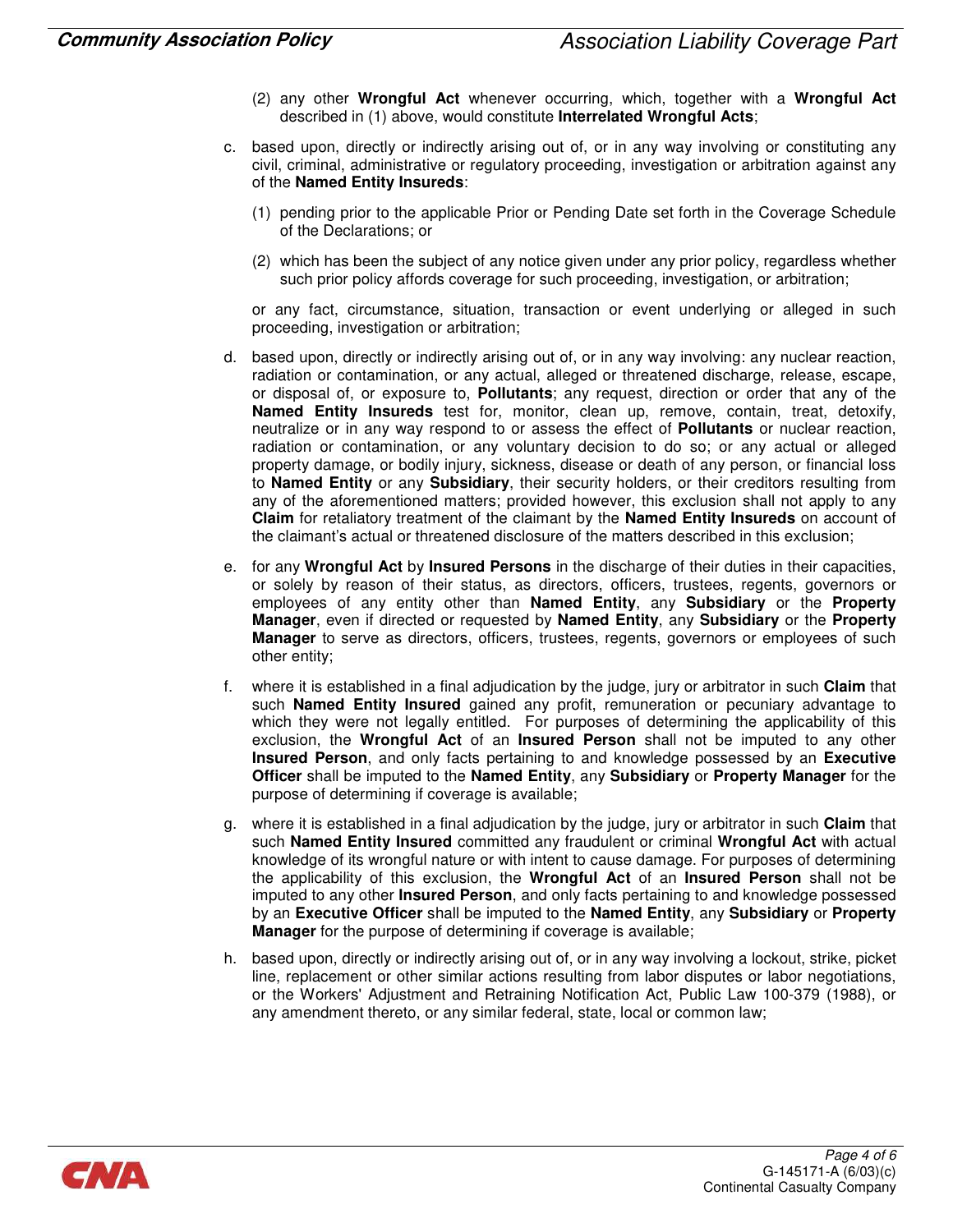- i. based upon, directly or indirectly arising out of, or in any way involving any actual or alleged violation of (i) ERISA or any Similar Act; (ii) any law governing workers' compensation, unemployment insurance, social security, disability or similar law, (iii) the Consolidated Omnibus Budget Reconciliation Act of 1985 (COBRA), (iv) the Fair Labor Standards Act (except the Equal Pay Act), (v) the National Labor Relations Act, (vi) the Occupational Safety and Health Act of 1970 (OSHA), or (vii) any similar federal, state or local law. However, this exclusion shall not apply to any Claim for retaliatory treatment of the claimant by the Named Entity Insureds on account of claimant's exercise of a right pursuant to any such laws;
- j. by or derivatively on behalf of the **Named Entity** or any **Subsidiary;**
- l. for:
	- (1) any Wrongful Act by Insured Persons of any Subsidiary occurring before the date such entity became a Subsidiary, or
	- (2) any other Wrongful Act whenever occurring, which, together with a Wrongful Act described in (1) above, would constitute Interrelated Wrongful Acts;
- m. for:
	- (1) a Named Entity Insured's actual or alleged liability under any oral or written contract or agreement, including but not limited to express warranties or guarantees. Provided, however, that this exclusion shall not apply to any **Claim** for liability under an employment contract;
	- $(2)$  liability of others assumed by the **Named Entity Insured** under any oral or written contract or agreement,

except that coverage otherwise available to a **Named Entity Insured** shall apply to such Named Entity Insured's liability that exists in the absence of such contract or agreement; or

- n. made against any of the **Insureds** in their capacity as sponsors, builders or developers of the Named Entity, or based upon, directly or indirectly arising out of, or in any way involving any actual or alleged misconduct of a sponsor, builder or developer of the Named Entity, including but not limited to actual or alleged conflict of interest, self-dealing, or disputes concerning conversion, construction or development.
- 2. Exclusions Applicable to Loss other than Defense Costs

The Insurer shall not be liable to pay that portion of Loss, other than Defense Costs, which constitutes:

- a. the cost of any non-monetary relief, including without limitation any costs associated with any injunctive relief of any kind or nature imposed by any judgment or settlement;
- b. the costs associated with providing any reasonable accommodations required by, made as a result of, or to conform with the requirements of, the Americans With Disabilities Act and any amendments thereto or any similar federal, state or local statute, regulation, or common laws;
- c. medical or insurance benefits to which the claimant allegedly was entitled or would have been entitled had **Named Entity** or any **Subsidiary** provided the claimant with a continuation or conversion of insurance; or
- d. Loss arising out of the failure to maintain or effect insurance.
- 3. Exclusions Applicable to Property Manager

The Insurer shall not be liable to pay any Loss of the Property Manager based upon, directly or indirectly arising out of, or in any way involving:

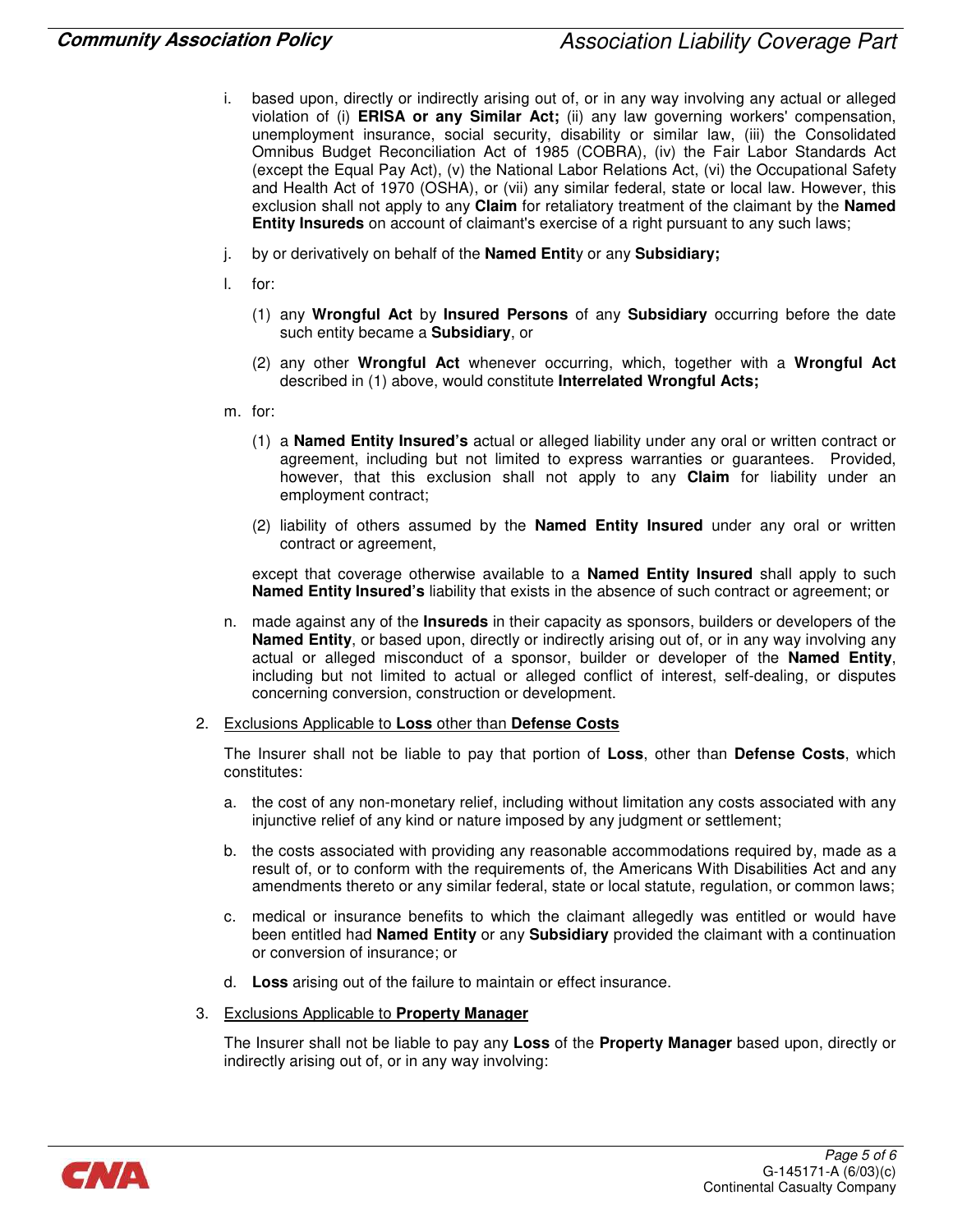- a. the commingling, misappropriation or improper use of, or failure to pay, collect, or safeguard funds;
- b. advice as to property value;
- c. the transfer or failure to transfer funds;
- d. notarization certification or acknowledgment of a signature;
- e. any cease and desist order; or
- f. the failure to give timely notice of claim or loss under any insurance policy
- g. any Claim brought by or derivatively on behalf of the Named Entity Insured against a Property Manager or a Property Manager Employee.

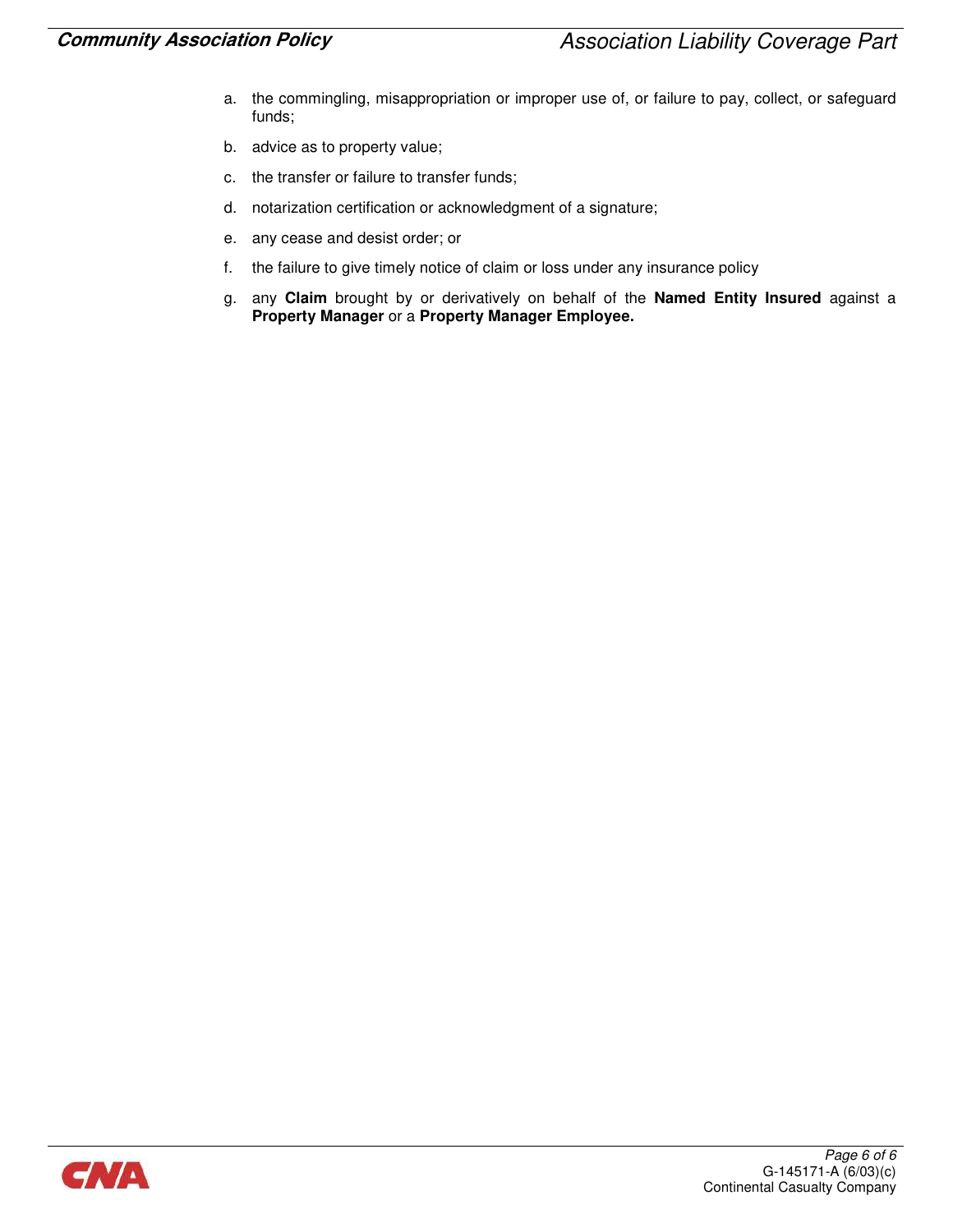### NETWORK RISK AND PRIVACY CLAIM ENDORSEMENT

It is understood and agreed that the Association Liability Coverage Part, the Section entitled DEFINITIONS, is amended as follows:

I. The definition of Claim is amended to include the following:

Claim also includes Privacy and Network Damage Claims.

II. Solely with respect to the coverage provided by this endorsement, the following definitions are added:

Electronic Infection means the transmission of a computer virus to a Network.

Network means a party's local or wide area network owned or operated by or on behalf of or for the benefit of that party; provided, however, **Network** shall not include the Internet, telephone company networks, or other public infrastructure networks.

Non-public Personal Information means personal information not available to the general public from which an individual may be identified, including without limitation, an individual's name, address, telephone number, social security number, account relationships, account numbers, account balances, and account histories.

Privacy and Network Damage Claim means a Claim alleging that:

- a. a third party suffered Privacy Injury or Identity Theft; or
- b. the Named Entity's Network sustained a Security Breach or Electronic Infection that caused a third party to suffer Privacy Injury or Identity Theft.

Privacy Injury or Identity Theft means any unauthorized disclosure of, inability to access, or inaccuracy with respect to, Non-public Personal Information in violation of any federal, state, foreign or other law, statute or regulation governing the confidentiality, integrity or accessibility of Non-public Personal Information, including but not limited, to the Health Insurance Portability and Accountability Act of 1996, Gramm-Leach-Bliley Act, Children's Online Privacy Protection Act, or the EU Data Protection Act.

Security Breach means the failure of the Named Entity's Network hardware, software, firmware, the function or purpose of which is to protect against computer viruses.

III. This endorsement shall not be construed to increase the Limits of Liability of this Policy.

All other terms and conditions of the Policy remain unchanged.

This endorsement, which forms a part of and is for attachment to the Policy issued by the designated Insurers, takes effect on the effective date of said Policy at the hour stated in said Policy, unless another effective date is shown below, and expires concurrently with said Policy.

| Must be Completed      | Complete Only When This Endorsement Is Not Prepared with the Policy or is Not to be |  |  |
|------------------------|-------------------------------------------------------------------------------------|--|--|
|                        | Effective with the Policy.                                                          |  |  |
| Endorsement No.: 1     | Issued To: CERES GLEANN HOMEOWNERS ASSOCIATION, INC.                                |  |  |
| Policy No.: 0250900665 | Effective Date Of This Endorsement: 02/08/2020                                      |  |  |

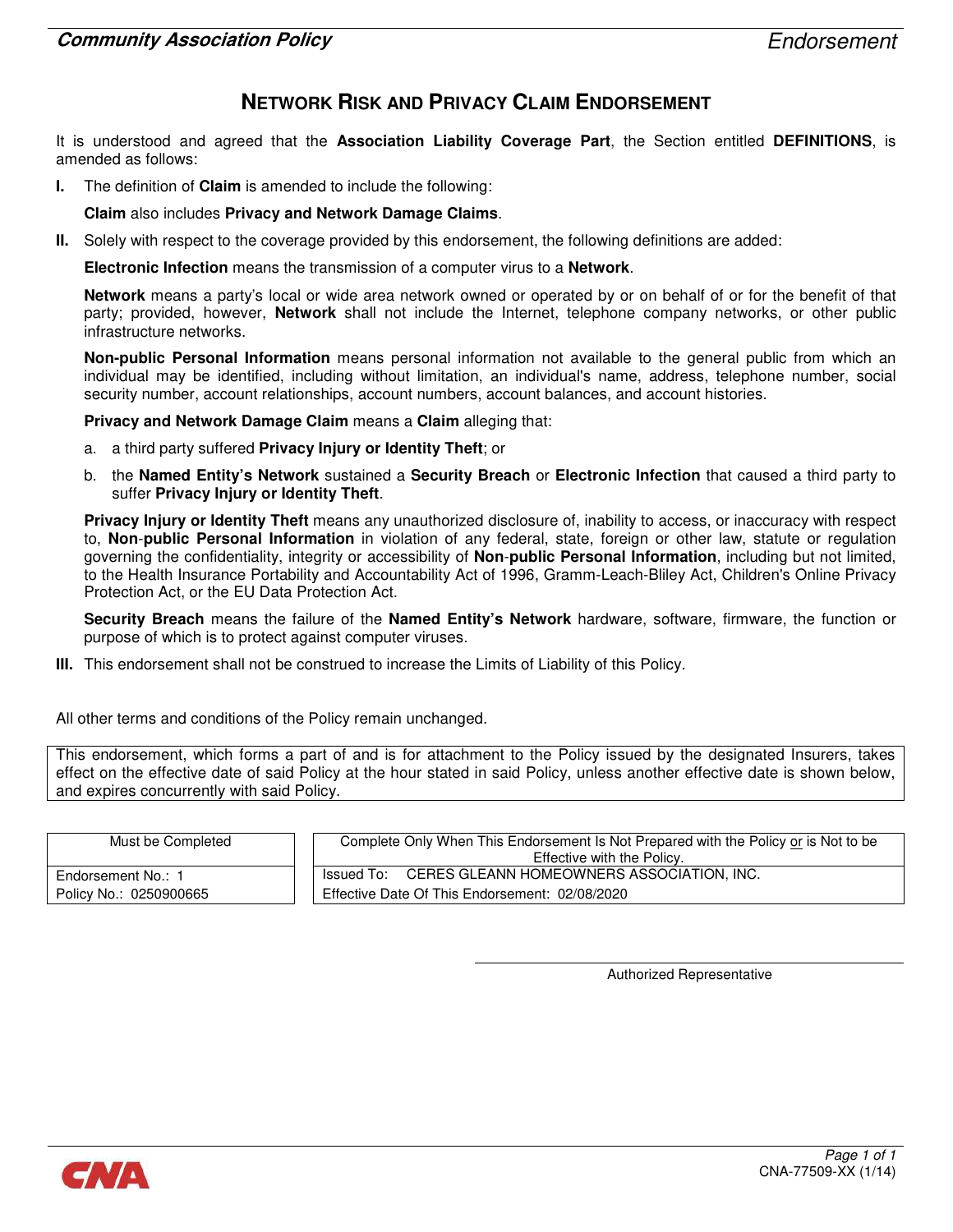# PRIVACY EVENT EXPENSE ENDORSEMENT

It is understood and agreed that the Association Liability Coverage Part is amended as follows:

I. The section entitled **INSURING AGREEMENT** is amended to add the following

#### PRIVACY EVENT EXPENSE

The Insurer will reimburse the **Named Entity** for **Privacy Event Expenses**, up to the limit of liability in the amount of \$100,000, that it incurs to directly respond to a Privacy Event first discovered during the Policy Period; provided, however, that all Privacy Event Expenses must be:

- a. reported to the Insurer as soon as reasonably practicable after the Insured Persons learn of such Privacy Event but in no event later than ten (10) days after termination or expiration of the **Policy Period**;
- b. incurred within twelve months following the date that the **Named Entity Insured** reports the **Privacy Event**; and,
- c. consented to in writing by the Insurer (such consent not to be unreasonably withheld).

All Related Events will be considered as having been made at the time the first Privacy Event is made.

The Limit of Liability stated above shall be a part of, and not in addition to, the Limit of Liability set forth on the Declarations for the Association Liability Coverage Part.

II. Solely with respect to the coverage provided by this endorsement, the section entitled DEFINITIONS is amended to add the following

Nonpublic Corporate Information means proprietary and confidential information, including trade secrets, of a thirdparty entity.

Nonpublic Personal Information means personal information not available to the general public from which an individual may be identified, including without limitation, an individual's name, address, telephone number, social security number, account relationships, account numbers, account balances, and account histories.

Privacy Event means any event or series of events or Related Events which in the reasonable opinion of any director or officer of the **Named Entity Insured** did cause or is reasonably likely to result in the disclosure or unauthorized use of Protected Information in the Named Entity Insured's care or custody.

**Privacy Event Expenses** means all reasonable and necessary fees, costs and expenses incurred by the **Named** Entity Insured and consented to by the Insurer:

- A. to provide voluntary notification to individuals or entities whose **Protected Information** may have been subject to a Privacy Event;
- **B.** to directly effect compliance with a **Security Breach Notice Law** including notification to individuals or entities who are required to be notified;
- C. to hire a computer forensics firm to investigate the existence and cause of a Privacy Event and to determine the extent such Protected Information has been or may have been disclosed;
- D. to hire an attorney or expert to negotiate with regulators and determine the applicability of and the actions necessary to comply with Security Breach Notice Laws after a Privacy Event;
- E. to minimize harm to the Named Entity Insured's reputation from a Privacy Event, including but not limited to the costs to set up a call center or provide a credit monitoring service for those impacted by a **Privacy Event**;
- F. to remediate any deficiencies that gave rise to the **Privacy Event**.

Protected Information means Nonpublic Corporate Information or Nonpublic Personal Information.

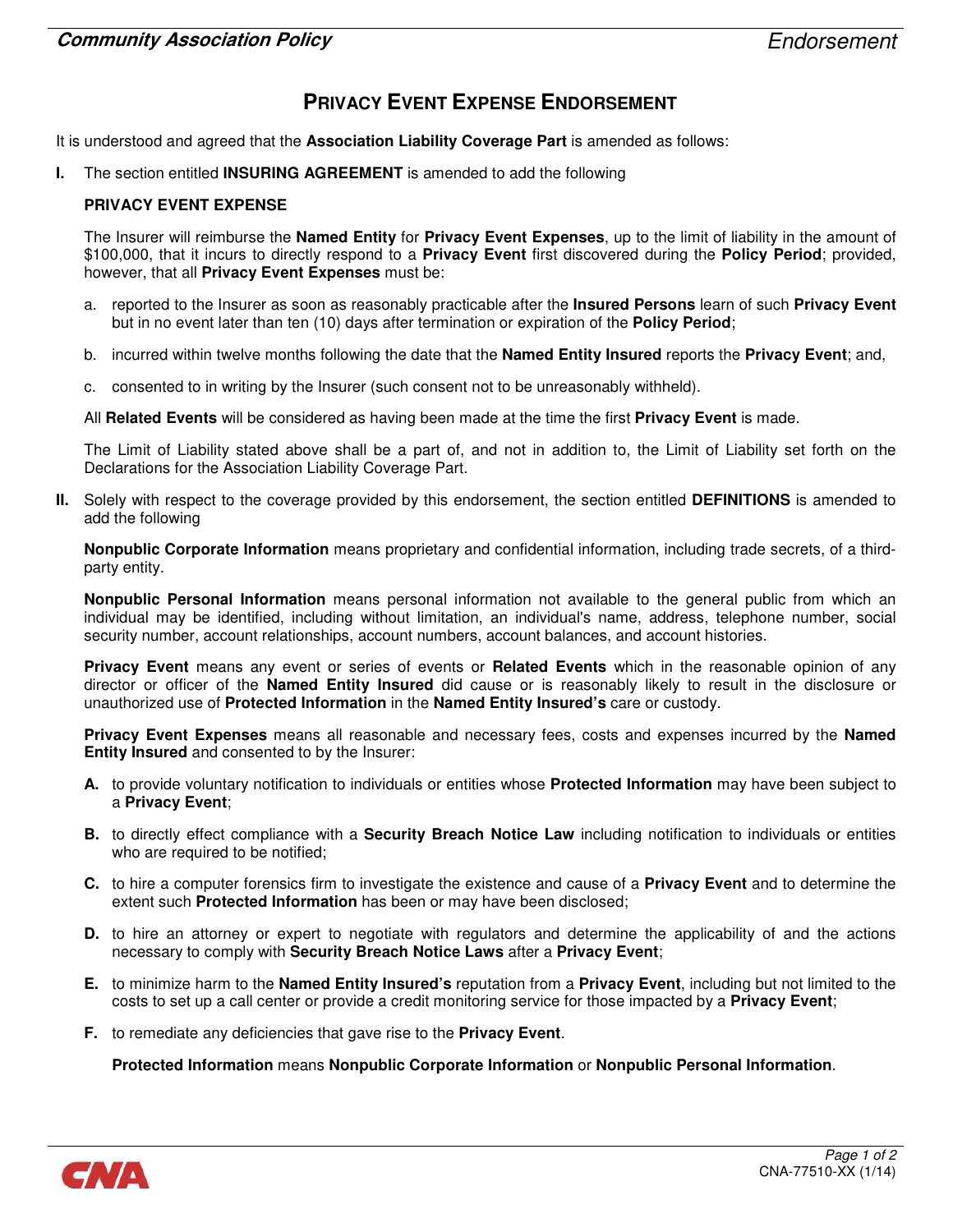Related events mean all Privacy Events that are logically or causally connected by any common fact, circumstance, situation, transaction, event, advice or decision.

Security Breach Notice Law means any statute or regulation that requires an entity that maintains Protected Information to provide notice of a Privacy Event to specified individuals of any actual or potential unauthorized disclosure or potential disclosure of such Protected Information.

All other terms and conditions of the Policy remain unchanged.

This endorsement, which forms a part of and is for attachment to the Policy issued by the designated Insurers, takes effect on the effective date of said Policy at the hour stated in said Policy, unless another effective date is shown below, and expires concurrently with said Policy.

Must be Completed Complete Only When This Endorsement Is Not Prepared with the Policy or is Not to be Effective with the Policy. Endorsement No.: 2 **ISSUED TO: CERES GLEANN HOMEOWNERS ASSOCIATION, INC.** Policy No.: 0250900665 **Effective Date Of This Endorsement: 02/08/2020** 

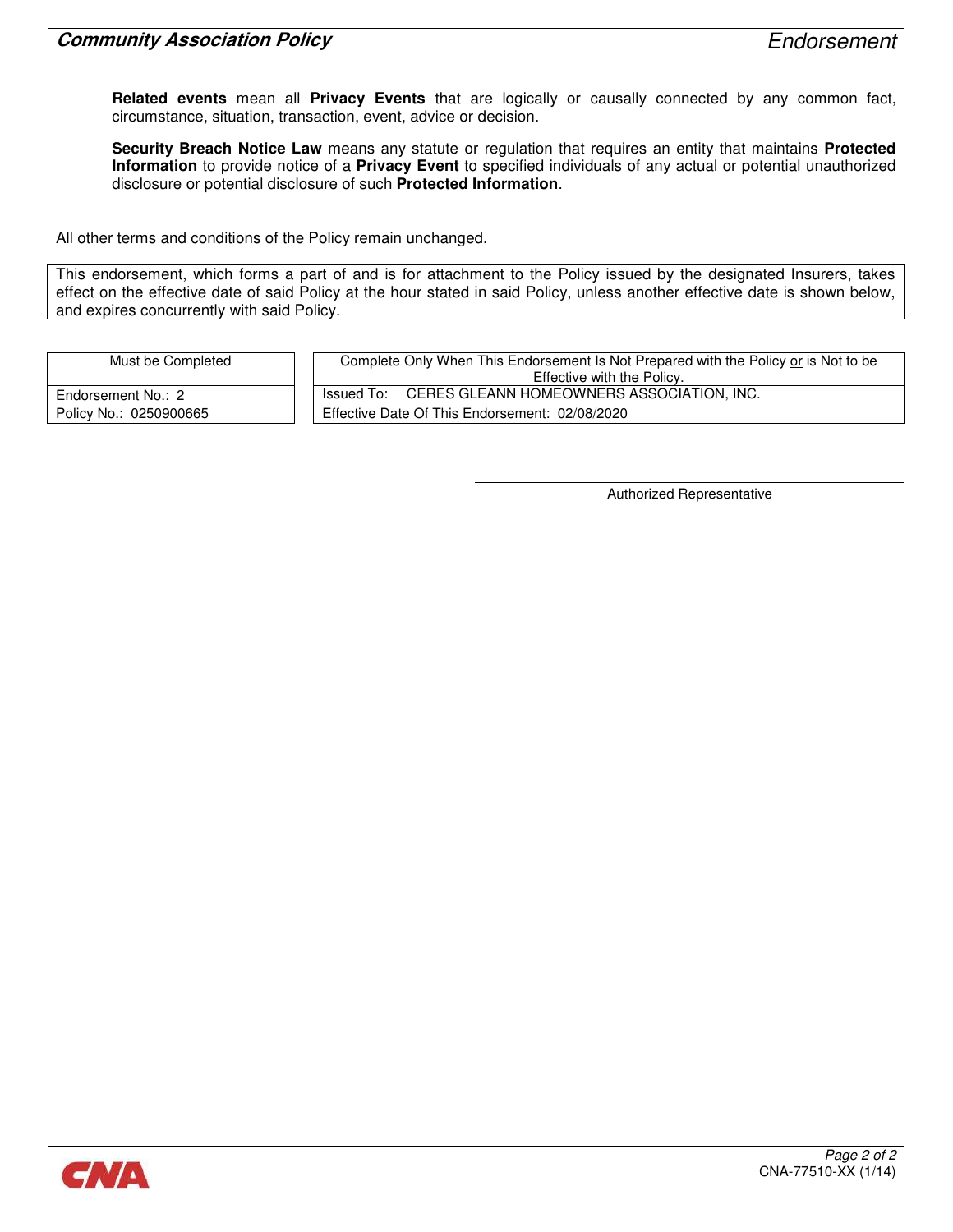### AMEND CLAIMS BY INSURED EXCLUSIONS ENDORSEMENT

It is understood and agreed as follows:

- I. The Section of the Association Liability Coverage Part entitled EXCLUSIONS is amended as follows:
	- A. The subsection entitled Exclusions Applicable to All Loss, Exclusion *i.*, is deleted in its entirety.
	- B. The subsection entitled Exclusions Applicable to Property Manager, Exclusion g., is deleted in its entirety and replaced by the following:

any Claim brought by or derivatively on behalf of the Named Entity against a Property Manager or a Property Manager Employee.

II. The Section of the General Terms & Conditions entitled NAMED ENTITY AUTHORIZATION, paragraph 1., is amended by the addition of the following:

Notwithstanding anything to the contrary in the Policy, in the event of a Claim brought by or on behalf of the Named Entity or any Subsidiary, the Named Entity is not authorized to give notice of such Claim to the Insurer or to receive any notice from the Insurer in connection with such Claim, unless the Claim was asserted against the Named Entity.

All other terms and conditions of the Policy remain unchanged.

This endorsement, which forms a part of and is for attachment to the Policy issued by the designated Insurers, takes effect on the effective date of said Policy at the hour stated in said Policy, unless another effective date is shown below, and expires concurrently with said Policy.

| Must be Completed      | Complete Only When This Endorsement Is Not Prepared with the Policy or is Not to be<br>Effective with the Policy. |
|------------------------|-------------------------------------------------------------------------------------------------------------------|
| Endorsement No.: 3     | Issued To: CERES GLEANN HOMEOWNERS ASSOCIATION, INC.                                                              |
| Policy No.: 0250900665 | Effective Date Of This Endorsement: 02/08/2020                                                                    |

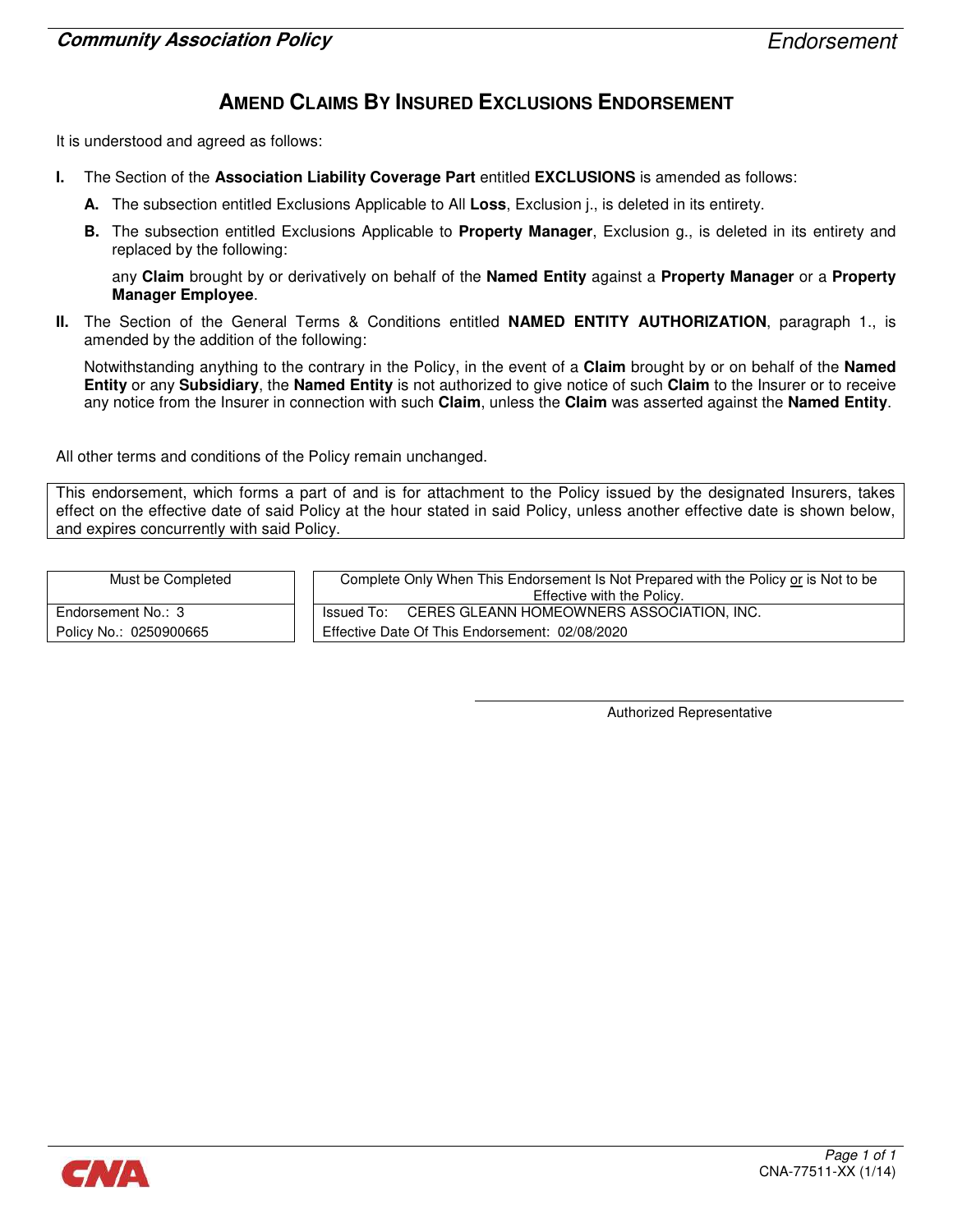# WAGE AND HOUR LAW CLAIMS DEFENSE COSTS COVERAGE ENDORSEMENT

It is understood and agreed as follows:

- I. The Association Liability Coverage Part is amended as follows:
	- A. The Section entitled DEFINITIONS is amended by the addition of the following new Definitions:
		- Wage and Hour Law Claim means any Claim alleging violation of a Wage and Hour Law.
		- Wage and Hour Law means those provisions of a state or local law or any federal law (including the applicable provisions of the Fair Labor Standards Act other than the Equal Pay Act) or any state, local or federal regulations governing the payment of wages (including but not limited to the payment of overtime, oncall time, rest periods minimum wages) or the classification of employees for the purpose of determining employees' eligibility for compensation or other benefits.
	- B. The Section entitled EXCLUSIONS, the Subsection entitled Exclusions Applicable to all Loss, Exclusion i., is deleted in its entirety and replaced by the following:

based upon, directly or indirectly arising out of, or in any way involving any actual or alleged violation of (i) **ERISA** or any Similar Act; (ii) any law governing workers' compensation, unemployment insurance, social security, disability or similar law, (iii) the Consolidated Omnibus Budget Reconciliation Act of 1985 (COBRA), (iv) the National Labor Relations Act, (v) the Occupational Safety and Health Act of 1970 (OSHA), or (vi) any similar federal, state or local law. However, this exclusion shall not apply to any **Claim** for retaliatory treatment of the claimant by the Named Entity Insureds on account of claimant's exercise of a right pursuant to any such laws;

- C. The Section entitled EXCLUSIONS, the Subsection entitled Exclusions Applicable to Loss other than Defense Costs, is amended by the addition of the following new exclusion:
	- The Insurer shall not be liable under this Coverage Part to pay that portion of Loss, other than Defense Costs, which constitutes damages based upon or arising out of any Wage and Hour Law. The Insurer will pay all Defense Costs associated with any Wage and Hour Law Claim subject to the Wage and Hour Law Claim Limit of Liability set forth in paragraph II. of this Endorsement, and the Insurer shall provide the Named Entity Insured with a defense of such Wage and Hour Law Claims. Such defense will not waive any of the Insurer's rights under this Policy. Notwithstanding anything to the contrary herein, there is no coverage under this Liability Coverage Part for any actual or alleged violation of a Wage and Hour Law if any Executive Officer, any supervisory employee of the Named Entity, Subsidiary or Property Manager or any employee within the human resources or risk management department of the Named Entity, Subsidiary or Property Manager was aware of the violations of the Wage and Hour Law prior to the inception date of this Policy.
- II. The Section of the General Terms & Conditions entitled LIMIT OF LIABILITY/RETENTIONS is amended to add the following new paragraphs:
	- Wage and Hour Law Claims Defense Costs Only Limit of Liability

Subject to the applicable Retention, if any, and the Insurer's maximum aggregate Limit of Liability under the Liability Coverage Part, the amount of:

#### \$100,000

shall be the maximum Aggregate Limit of Liability of the Insurer for all Defense Costs under the Policy in connection with Wage and Hour Law Claims, regardless of the number of Wage and Hour Law Claims, made against a **Named Entity Insured**. This amount is a sublimit of liability which further reduces, and in no way increases, the Scheduled Limit of Liability for the Liability Coverage Part as stated in the Declarations.

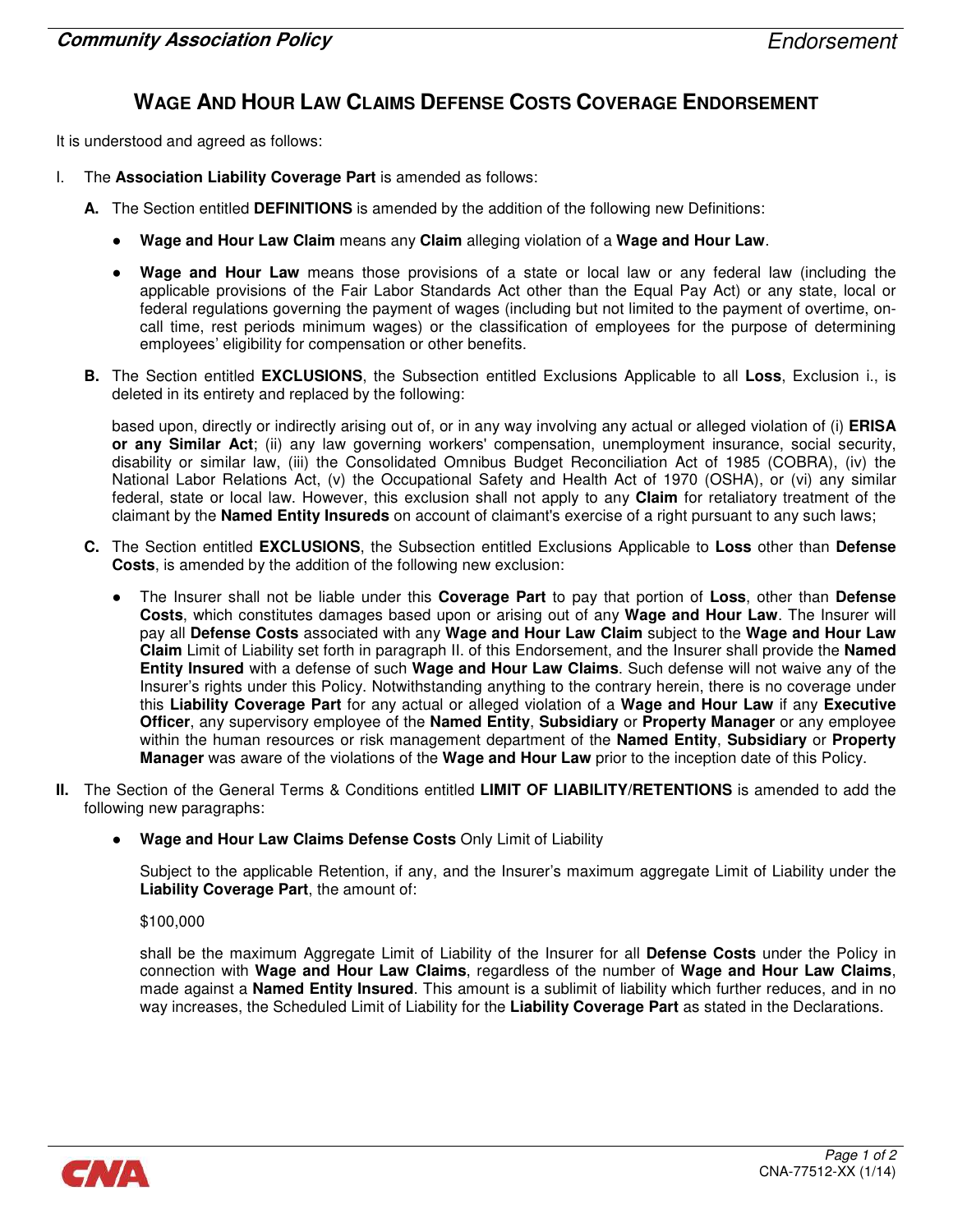### **Community Association Policy Endorsement**

All other terms and conditions of the Policy remain unchanged.

This endorsement, which forms a part of and is for attachment to the Policy issued by the designated Insurers, takes effect on the effective date of said Policy at the hour stated in said Policy, unless another effective date is shown below, and expires concurrently with said Policy.

| Must be Completed      | Complete Only When This Endorsement Is Not Prepared with the Policy or is Not to be<br>Effective with the Policy. |  |
|------------------------|-------------------------------------------------------------------------------------------------------------------|--|
| Endorsement No.: 4     | Issued To: CERES GLEANN HOMEOWNERS ASSOCIATION, INC.                                                              |  |
| Policy No.: 0250900665 | Effective Date Of This Endorsement: 02/08/2020                                                                    |  |

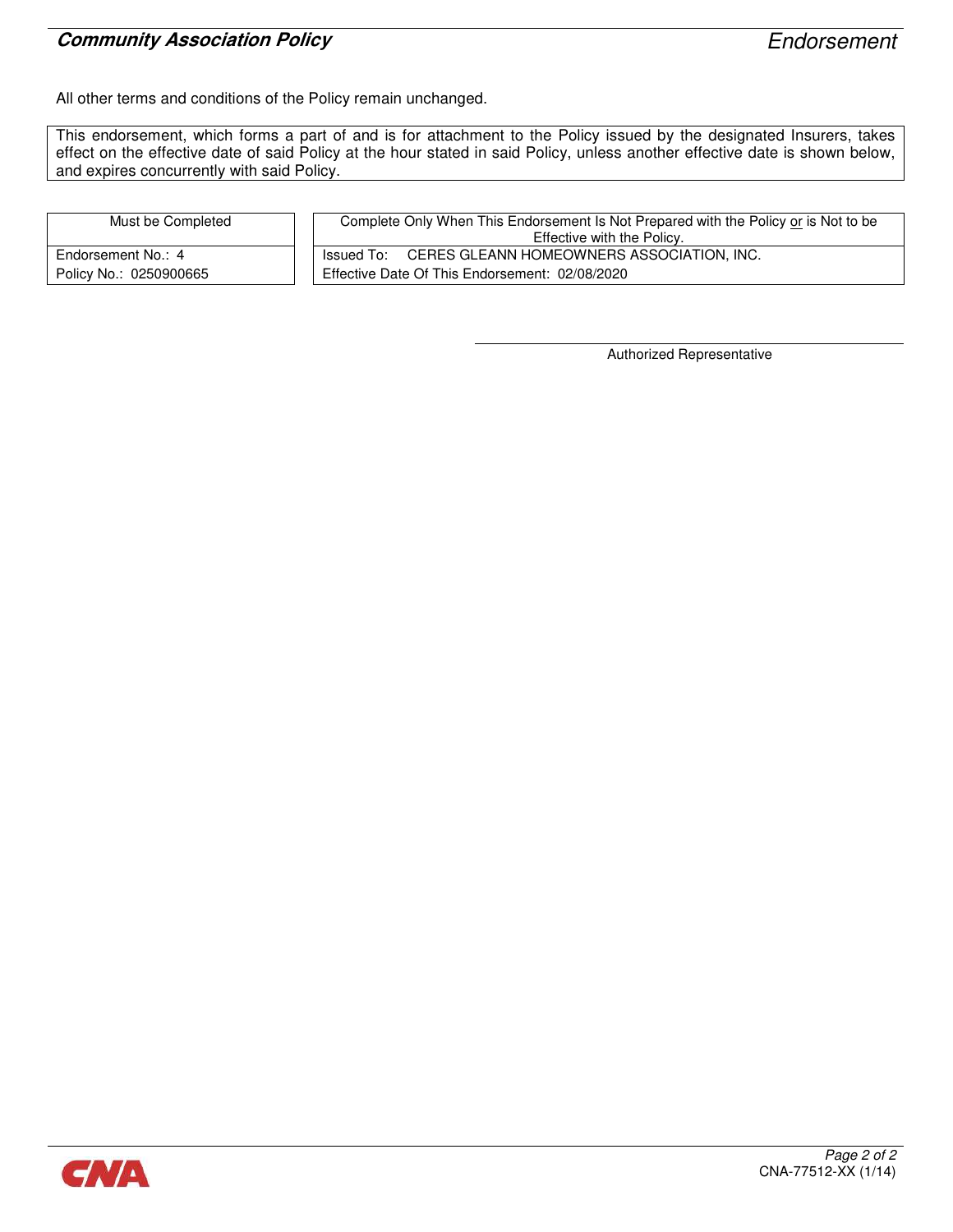# OUTSIDE DIRECTOR ENDORSEMENT

It is understood and agreed that the Policy is amended as follows:

I. The Section of the Association Liability Coverage Part entitled EXCLUSIONS, the Subsection entitled Exclusions Applicable to all Loss, Exclusion e., is deleted in its entirety and replaced by the following:

for any Wrongful Act by Insured Persons in the discharge of their duties in their capacities, or solely by reason of their status, as directors, officers, trustees, regents, governors or employees of any entity other than Named Entity. any Subsidiary or the Property Manager, even if directed or requested by Named Entity, any Subsidiary or the Property Manager to serve as directors, officers, trustees, regents, governors or employees of such other entity; provided, however, that this exclusion does not apply to **Insured Persons** representing the **Named Entity** on other community association boards, joint councils, master associations or sub associations, provided that such entities are not-for-profit;

II. Solely with respect to the coverage provided by this endorsement, the General Terms & Conditions, the Section entitled OTHER INSURANCE, is amended by the addition of the following:

Any coverage under this Policy for Claims against any Insured Person representing the Named Entity on other community association boards, joint councils, master associations or other related associations shall be specifically excess of any valid and collectible insurance and/or indemnification available to such Insured Person from such board, council or association.

All other terms and conditions of the Policy remain unchanged.

This endorsement, which forms a part of and is for attachment to the Policy issued by the designated Insurers, takes effect on the effective date of said Policy at the hour stated in said Policy, unless another effective date is shown below, and expires concurrently with said Policy.

| Must be Completed      | Complete Only When This Endorsement Is Not Prepared with the Policy or is Not to be<br>Effective with the Policy. |  |
|------------------------|-------------------------------------------------------------------------------------------------------------------|--|
| Endorsement No.: 5     | Issued To: CERES GLEANN HOMEOWNERS ASSOCIATION, INC.                                                              |  |
| Policy No.: 0250900665 | Effective Date Of This Endorsement: 02/08/2020                                                                    |  |

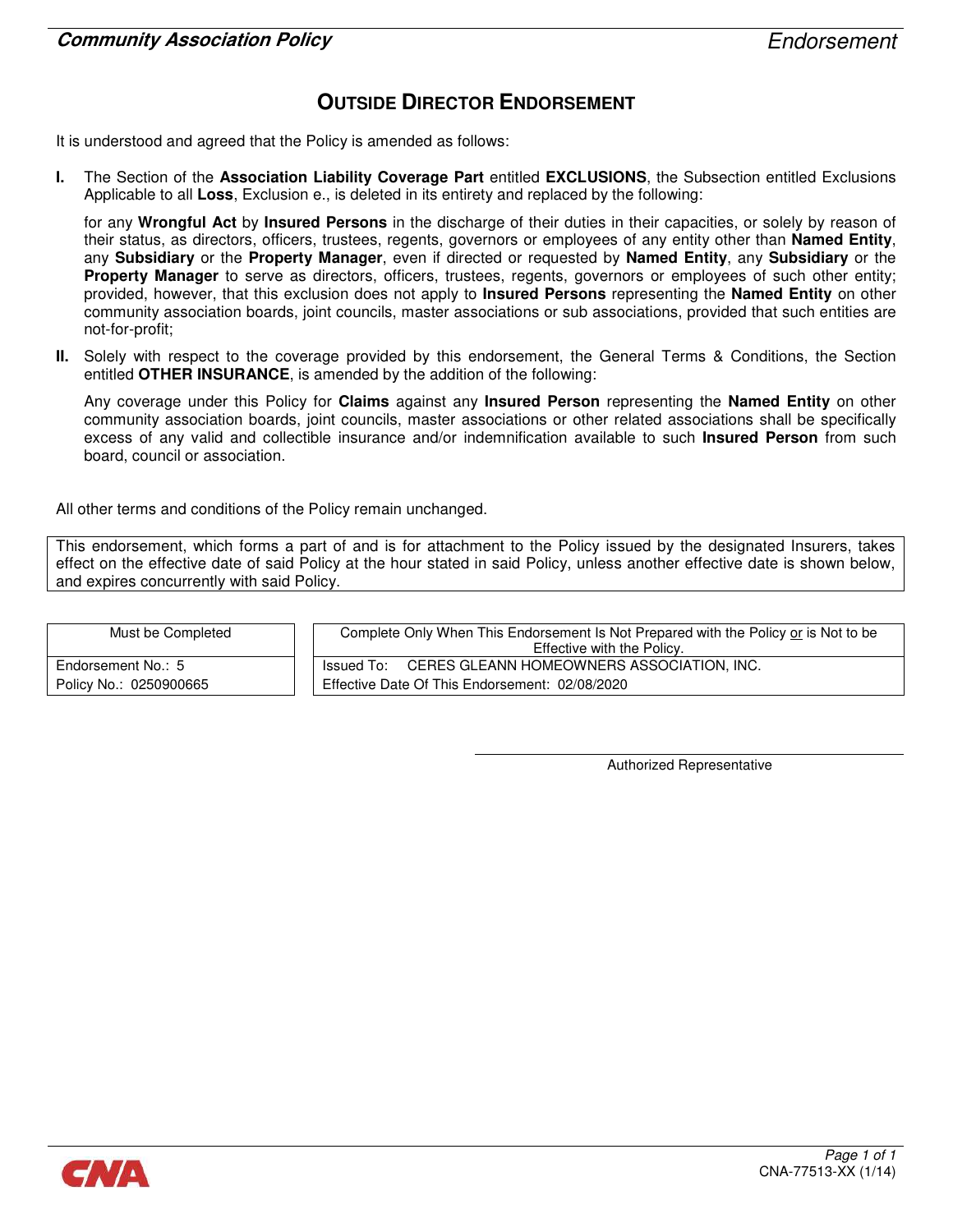### SUPPLEMENTARY PAYMENT – DEFENDANT REIMBURSEMENT ENDORSEMENT

It is understood and agreed that the Association Liability Coverage Part is amended by the addition of the following Supplementary Payment:

#### **Supplementary Payment - Defendant Reimbursement**

If the Insurer requests an Insured Person's presence at a trial, hearing, deposition, mediation or arbitration, the Insurer will pay up to \$250.00 a day per person for reimbursement of lost wages, subject to a maximum amount of \$2,500 per Claim per Policy Period. Such payments are in addition to the limits of liability and do not erode any retention.

All other terms and conditions of the Policy remain unchanged.

This endorsement, which forms a part of and is for attachment to the Policy issued by the designated Insurers, takes effect on the effective date of said Policy at the hour stated in said Policy, unless another effective date is shown below, and expires concurrently with said Policy.

| Must be Completed      | Complete Only When This Endorsement Is Not Prepared with the Policy or is Not to be<br>Effective with the Policy. |
|------------------------|-------------------------------------------------------------------------------------------------------------------|
| Endorsement No.: 6     | Issued To: CERES GLEANN HOMEOWNERS ASSOCIATION, INC.                                                              |
| Policy No.: 0250900665 | Effective Date Of This Endorsement: 02/08/2020                                                                    |

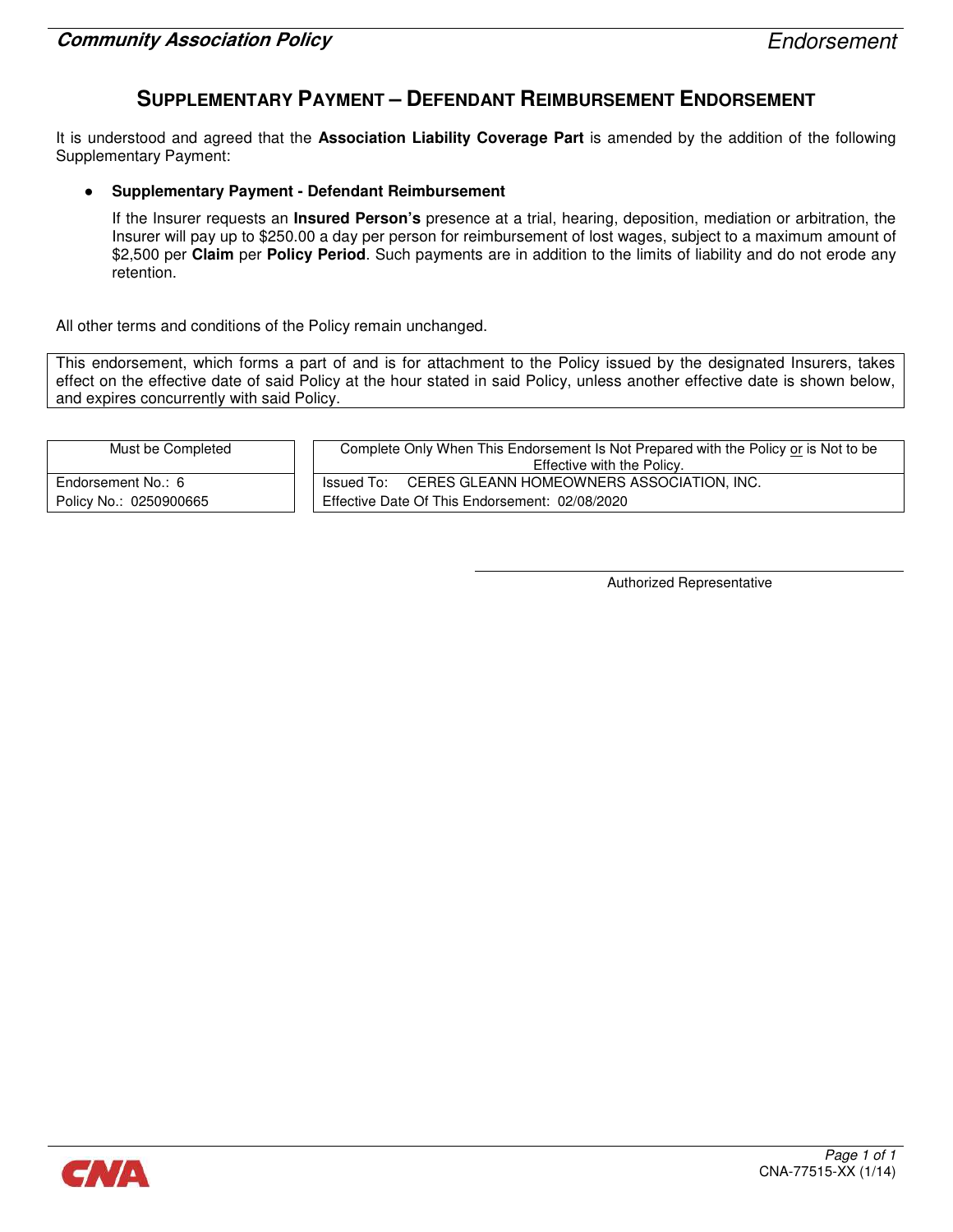# DEFENSE COSTS OUTSIDE THE LIMITS ENDORSEMENT

It is understood and agreed that the Policy is amended as follows:

- I. The third paragraph of the Notice on the Declarations is deleted in its entirety.
- II. Item 5. of the Declarations, the Column entitled SCHEDULED LIMITS OF LIABILITY, is amended to read as follows:

SCHEDULED LIMITS OF LIABILITY (exclusive of Defense Costs)

- III. The General Terms & Conditions, the Section entitled LIMIT OF LIABILITY/RETENTIONS, the paragraph entitled Limit of Liability is amended as follows:
	- A. The following new paragraph is added:
		- **Defense Costs**

Defense Costs are in addition to the limits of liability.

B. The following parenthetical is added in every instance where the defined term Liability Loss or Loss (other than when used in the defined term Crime Loss) appears:

#### (other than Defense Costs)

- IV. The General Terms & Conditions, the Section entitled DEFENSE AND SETTLEMENT OF LIABILITY CLAIMS, is amended as follows:
	- A. The subsection entitled Defense of **Claims** is deleted in the entirety and replaced by the following:

#### Defense of Claims

The Insurer has the right and duty to defend all Liability Claims, even if the allegations are groundless, false or fraudulent. The Insurer shall have the right to appoint counsel and to make such investigation and defense of a Liability Claim as it deems necessary. The Insurer's obligation to defend any Liability Claim or pay any Liability Loss shall be completely fulfilled and extinguished if the limit of liability has been exhausted by payment of Liability Loss.

B. The subsection entitled Settlement is deleted in its entirety and replaced by the following:

#### **Settlement**

The Insurer shall not settle a Liability Claim without the consent of the Named Entity Insureds, other than any Property Manager, which consent shall not be unreasonably withheld. If the Named Entity Insureds, other than any **Property Manager**, unreasonably refuse to consent to a settlement or compromise recommended by the Insurer, and acceptable to the claimant, then the applicable limit of liability under this Policy shall be reduced to the amount for which the Liability Claim could have been settled.

All other terms and conditions of the Policy remain unchanged.

This endorsement, which forms a part of and is for attachment to the Policy issued by the designated Insurers, takes effect on the effective date of said Policy at the hour stated in said Policy, unless another effective date is shown below, and expires concurrently with said Policy.

| Must be Completed      | Complete Only When This Endorsement Is Not Prepared with the Policy or is Not to be<br>Effective with the Policy. |
|------------------------|-------------------------------------------------------------------------------------------------------------------|
| Endorsement No.: 7     | Issued To: CERES GLEANN HOMEOWNERS ASSOCIATION, INC.                                                              |
| Policy No.: 0250900665 | Effective Date Of This Endorsement: 02/08/2020                                                                    |

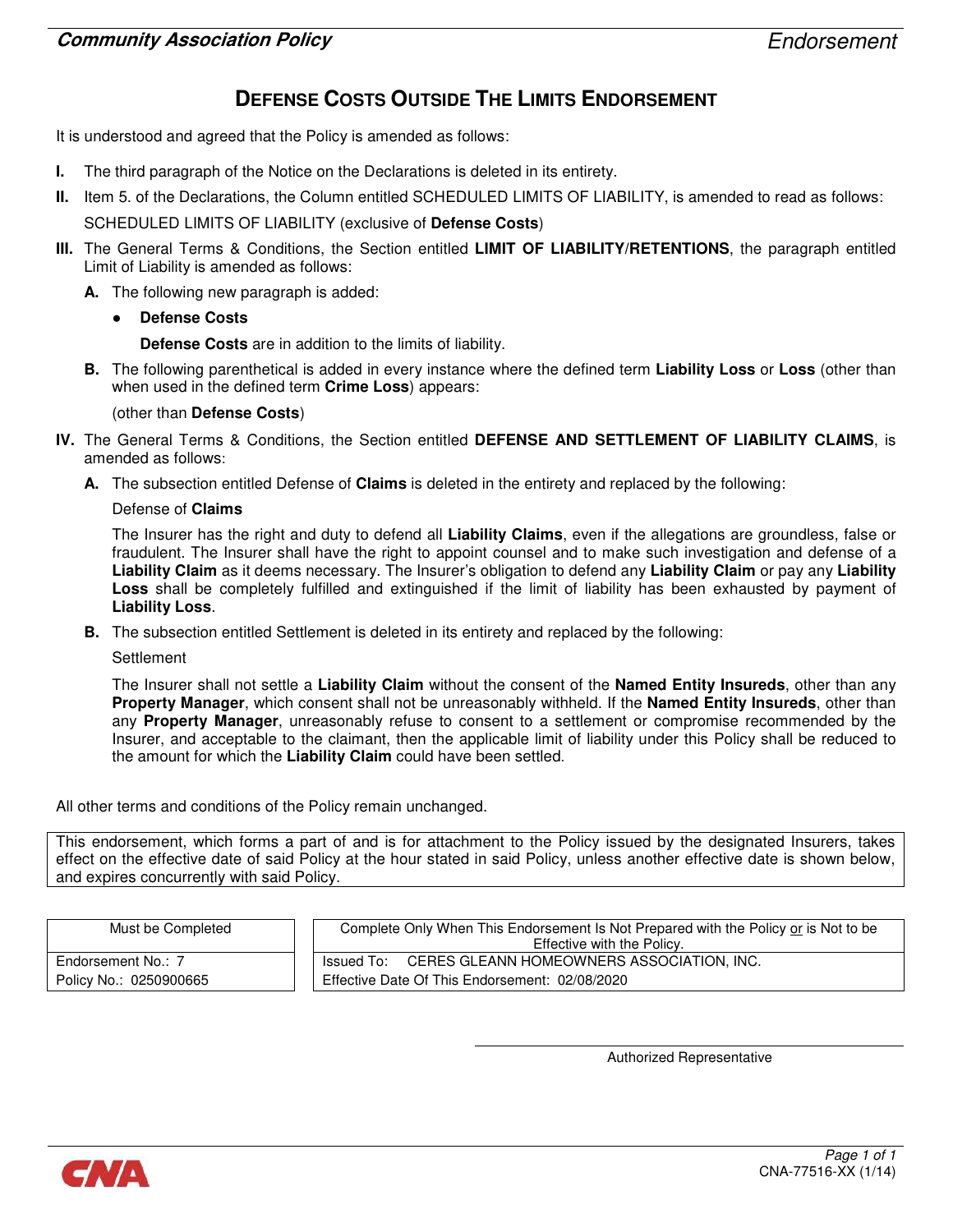# PUBLIC RELATIONS EVENT EXPENSES ENDORSEMENT

It is understood and agreed that the Association Liability Coverage Part is amended as follows:

- A. The following is added as a Supplementary Payment:
	- **Public Relations Event Expenses**

The Insurer will reimburse the Named Entity up to \$15,000 per Public Relations Event, subject to a maximum of \$50,000 per Policy Period, for reasonable Public Relations Expenses incurred by the Named Entity for advisory services provided by a public relations firm to the **Named Entity** as a result of a **Public Relations Event** which occurs during the **Policy Period.** 

- **B.** The Section entitled **DEFINITIONS** is amended by the addition of the following new Definitions:
	- **Public Relations Event means:** 
		- A. departure, incapacitation, illness or death of an Executive Officer or association board member of the Named Entity;
		- B. the Named Entity's dissolution for any reason other than bankruptcy; or
		- C. violent act, kidnapping, sexual assault, criminal firearm use or workplace accident resulting in negative local or national media coverage of the Named Entity.
	- Public Relations Expenses means reasonable fees and expenses incurred by the Named Entity for advisory services provided by a public relations firm to the **Named Entity** for up to 60 days following a **Public Relations Event**

All other terms and conditions of the Policy remain unchanged.

This endorsement, which forms a part of and is for attachment to the Policy issued by the designated Insurers, takes effect on the effective date of said Policy at the hour stated in said Policy, unless another effective date is shown below, and expires concurrently with said Policy.

| Must be Completed      | Complete Only When This Endorsement Is Not Prepared with the Policy or is Not to be<br>Effective with the Policy. |
|------------------------|-------------------------------------------------------------------------------------------------------------------|
| Endorsement No.: 8     | Issued To: CERES GLEANN HOMEOWNERS ASSOCIATION, INC.                                                              |
| Policy No.: 0250900665 | Effective Date Of This Endorsement: 02/08/2020                                                                    |

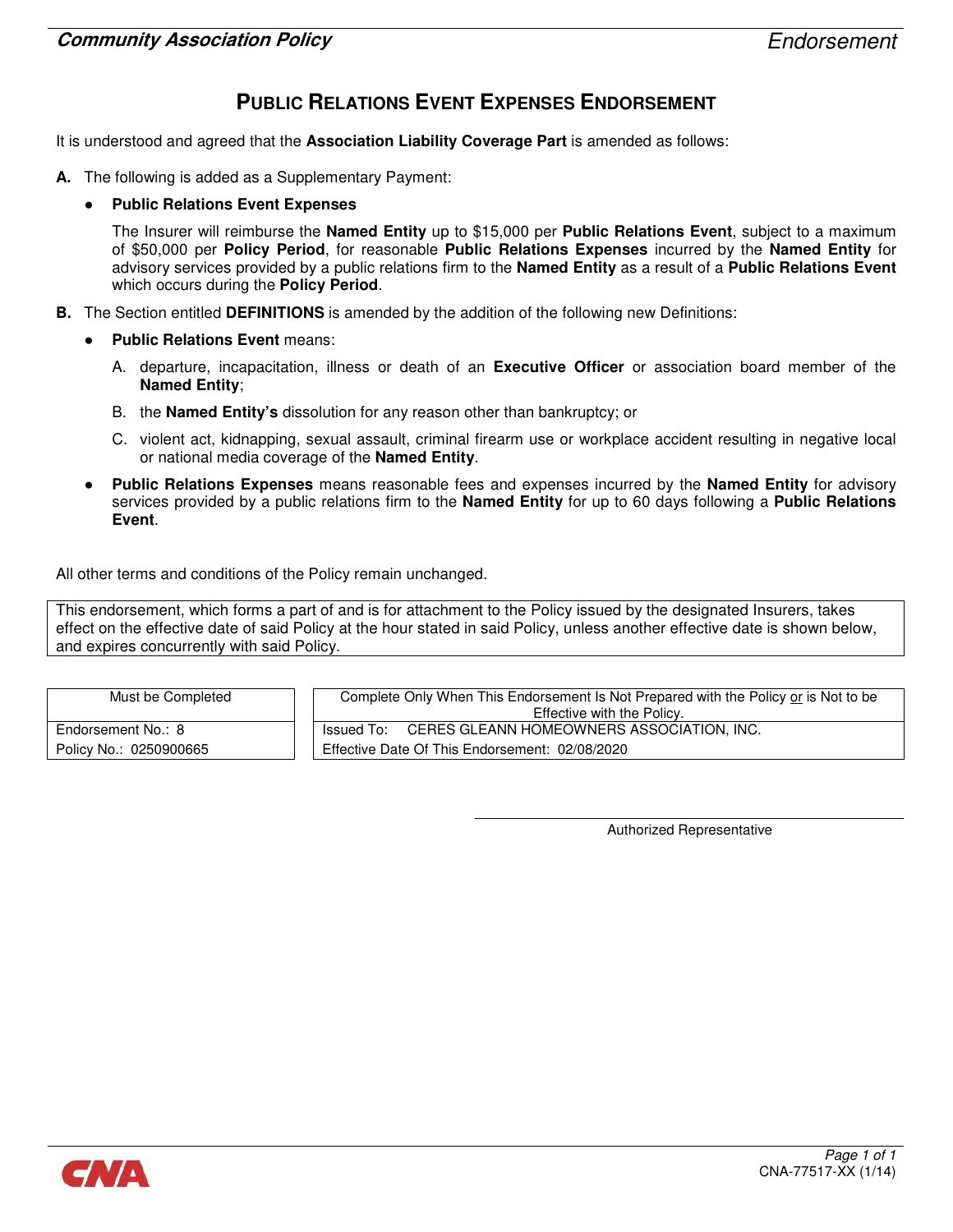# UNLIMITED EXTENDED REPORTING PERIOD ENDORSEMENT FOR PAST DIRECTORS OR **OFFICERS**

Solely with respect to the Association Liability Coverage Part, it is understood and agreed that the General Terms & Conditions, the Section entitled EXTENDED REPORTING PERIOD/DISCOVERY, is amended as follows:

I. The following new paragraph is added:

If the Named Entity cancels or non-renews this Policy, other than as a result of a takeover, an Insured Person who is a past director or officer of the Named Entity, but was not serving in such capacity at the time the Policy was cancelled or non-renewed, shall have, at no additional charge, an unlimited period in which to report Claims, but only with respect to Claims first made against such Insured Person after the date of such cancellation or non-renewal arising out of Wrongful Acts which occurred prior to the date of cancellation or non-renewal; provided, however, that such unlimited period shall not apply to any Claim arising out of a Wrongful Employment Practice made against such Insured Person if such Insured Person was not a director or officer of the Named Entity at the time such Wrongful Employment Practice occurred.

This period shall be referred to as the unlimited Extended Reporting Period.

Further, there shall be no coverage for any Claim otherwise covered under this endorsement if any other policy of insurance which is a renewal, replacement or extension (including run-off) of this Policy, covering such Insured Person, is in effect at the time the Claim is made, whether or not such policy affords coverage for such Claim.

II. Paragraph 5. is deleted in its entirety and replaced by the following:

There is no separate or additional limit for the automatic, optional or unlimited Extended Reporting Period.

All other terms and conditions of the policy remain unchanged.

This endorsement, which forms a part of and is for attachment to the policy issued by the designated Insurers, takes effect on the Policy Effective date of said policy at the hour stated in said policy, unless another effective date (the Endorsement Effective Date) is shown below, and expires concurrently with said policy.

| Must be Completed      | Complete Only When This Endorsement Is Not Prepared with the Policy or is Not to be |
|------------------------|-------------------------------------------------------------------------------------|
|                        | Effective with the Policy.                                                          |
| Endorsement No.: 9     | Issued To: CERES GLEANN HOMEOWNERS ASSOCIATION, INC.                                |
| Policy No.: 0250900665 | Effective Date Of This Endorsement: 02/08/2020                                      |

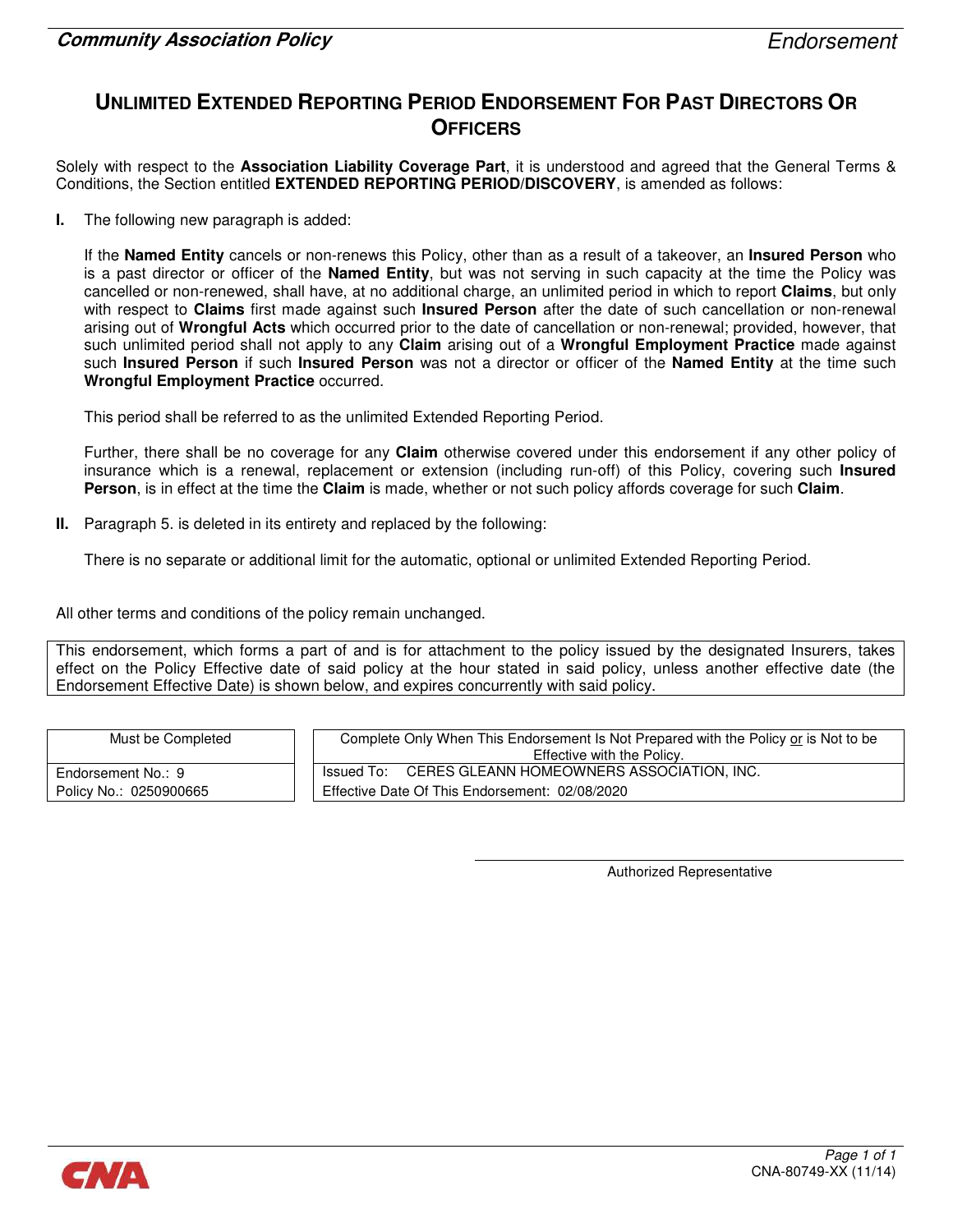# CAP ON LOSSES FROM CERTIFIED ACTS OF TERRORISM ENDORSEMENT

### **SCHEDULE**

Solely with respect to any Coverage Part set forth in the Schedule, it is understood and agreed as follows:

Whenever used in this endorsement, 1) "we" means the insurer listed on the policy declarations page; and 2) "you" means the Named Insured listed on the policy declarations page.

#### A. Cap on Certified Terrorism Losses

"Certified act of terrorism" means an act that is certified by the Secretary of the Treasury, in consultation with the Secretary of Homeland Security and the Attorney General of the United States, to be an act of terrorism pursuant to the Terrorism Risk Insurance Act, as extended and reauthorized (the "Act"). The criteria contained in the Act for a "certified act of terrorism" include the following:

- 1. The act resulted in insured losses in excess of \$5 million in the aggregate, attributable to all types of insurance subject to the Terrorism Risk Insurance Act; and
- 2. The act is a violent act or an act that is dangerous to human life, property or infrastructure and is committed by an individual or individuals as part of an effort to coerce the civilian population of the United States or to influence the policy or affect the conduct of the United States Government by coercion.

If aggregate insured losses attributable to terrorist acts certified under the Act exceed \$100 billion in a calendar year (January 1 through December 31) and we have met our insurer deductible under the Act, we shall not be liable for the payment of any portion of the amount of such losses that exceeds \$100 billion, and in such case insured losses up to that amount are subject to pro rata allocation in accordance with procedures established by the Secretary of the Treasury.

#### B. Application of Exclusions

The terms and limitations of any terrorism exclusion, or the inapplicability or omission of a terrorism exclusion, do not serve to create coverage for any loss which would otherwise be excluded under this Policy, such as losses excluded by the Nuclear Hazard Exclusion or the War And Military Action Exclusion.

All other terms and conditions of the Policy remain unchanged.

This endorsement, which forms a part of and is for attachment to the Policy issued by the designated Insurers, takes effect on the effective date of said Policy at the hour stated in said Policy, unless another effective date is shown below, and expires concurrently with said Policy.

| Must be Completed      | Complete Only When This Endorsement Is Not Prepared with the Policy or is Not to be |
|------------------------|-------------------------------------------------------------------------------------|
|                        | Effective with the Policy.                                                          |
| Endorsement No.: 10    | Issued To: CERES GLEANN HOMEOWNERS ASSOCIATION, INC.                                |
| Policy No.: 0250900665 | Effective Date Of This Endorsement: 02/08/2020                                      |

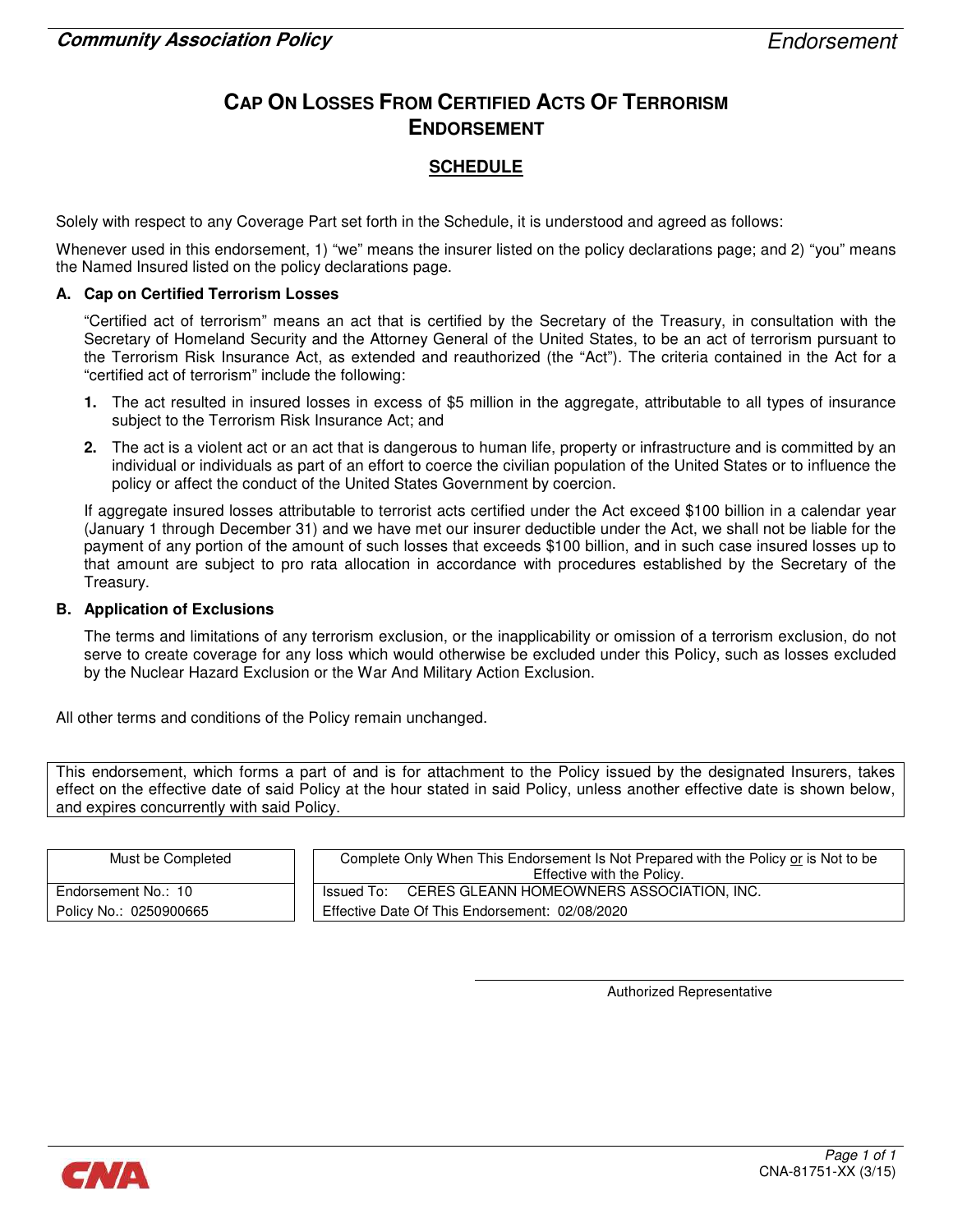#### IMMIGRATION CLAIM DEFENSE COSTS ENDORSEMENTS (with Sublimit)

It is understood and agreed that the solely with respect to the **Association Liability Coverage Part**, the Policy is amended as follows:

- I. The General Terms and Conditions is amended as follows:
	- A. The section entitled NOTICE/DATE OF CLAIM/INTERRELATED CLAIM CLAUSE/ SWORN PROOF OF LOSS, paragraph "3." is amended to add the following:
		- c. or, notwithstanding anything to the contrary, any **Immigration Claim** shall be deemed made on the earliest of the date of:
			- i. service upon, or other receipt by any **Named Entity Insured** of a complaint, subpoena, indictment, notice of charge or similar document in a criminal proceeding, criminal administrative proceeding or criminal regulatory proceeding; or
			- ii. an Insured Person being identified by name in a formal order of investigation, Wells Notice, target letter (within the meaning of Title 9, §11.151 of the United States Attorney's Manual), or similar document, someone against whom a criminal investigation may be brought.
	- B. The section entitled LIMIT OF LIABILITY/RETENTIONS is amended as follows:

#### Immigration Claims Defense Costs Sublimit of Liability

Subject to the applicable retention and the **Policy Period** aggregate Limit of set forth in the Declarations, the amount of \$100,000 shall be the maximum per **Policy Period** aggregate Limit of Liability of the Insurer for all Defense Costs under the Policy for all Immigration Claims covered under the Association Liability Coverage Part, regardless of the number of such Immigration Claims, Named Entity Insureds or claimants. This amount is a sublimit of liability which further reduces, and in no way increases, the Limit of Liability for the Association Liability Coverage Part set forth in the Declarations.

- II. The Association Liability Coverage Part, is amended as follows:
	- A. The section entitled DEFINITIONS is amended as follows:
		- 1. The definition of Claim, is deleted in its entirety and replaced with the following:

Claim means:

- a. a written demand for monetary damages or nonmonetary relief against a **Named Entity Insured** for a Wrongful Act;
- b. a civil, criminal, or administrative adjudicatory proceeding against a **Named Entity Insured** for a Wrongful Act, including any appeal therefrom (other than an Immigration claim); or
- c. a proceeding before the United States Equal Employment Opportunity Commission or any similar state, local or territorial governmental agency, against a Named Entity Insured for a Wrongful Act which is a Wrongful Employment Practice (other than an Immigration claim); or
- d. an Immigration Claim for a Wrongful Act, which is a Wrongful Immigration Employment Practice, including any appeal therefrom;

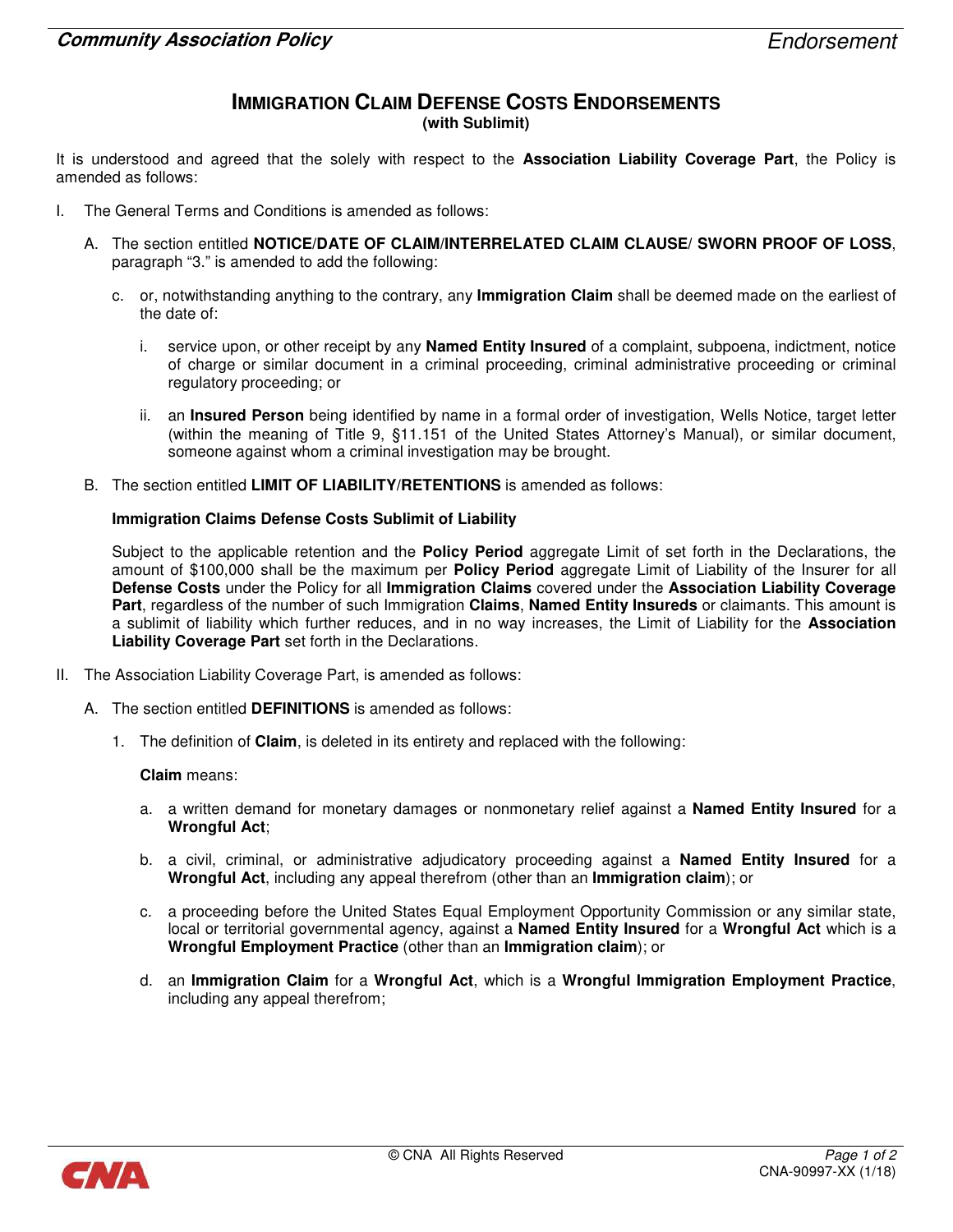#### **Community Association Policy Endorsement Community Association Policy**

- 2. Immigration Claim means;
	- a. a criminal proceeding, criminal administrative or criminal regulatory proceeding against a **Named Entity** Insured; or
	- b. a criminal investigation of an **Insured Person**;

based upon or arising out of an actual or alleged violation of the Federal Immigration & Nationality Act, 8 U.S.C., Section 1101, et seq., as amended.

- 3. The definition of Wrongful Employment Practice, is amended to add the following
	- Wrongful Immigration Employment Practice
- 4. The following new definition is added:

Wrongful Immigration Employment Practice means any actual or alleged hiring, harboring, employment or attempted employment of illegal aliens or potential illegal aliens committed or attempted by the Insured Persons in their capacity as such or by the **Named Entity** or **Subsidiar**y.

B. The section entitled EXCLUSIONS, the sub-section Exclusions Applicable to Loss other than Defense Costs is amended to add the following new exclusion:

#### For an Immigration Claim.

All other terms and conditions of the policy remain unchanged.

This endorsement, which forms a part of and is for attachment to the policy issued by the designated Insurers, takes effect on the Policy Effective date of said policy at the hour stated in said policy, unless another effective date (the Endorsement Effective Date) is shown below, and expires concurrently with said policy.

| Must be Completed      | Complete Only When This Endorsement Is Not Prepared with the Policy or is Not to be |
|------------------------|-------------------------------------------------------------------------------------|
|                        | Effective with the Policy.                                                          |
| Endorsement No.: 11    | Issued To: CERES GLEANN HOMEOWNERS ASSOCIATION, INC.                                |
| Policy No.: 0250900665 | Effective Date Of This Endorsement: 02/08/2020                                      |

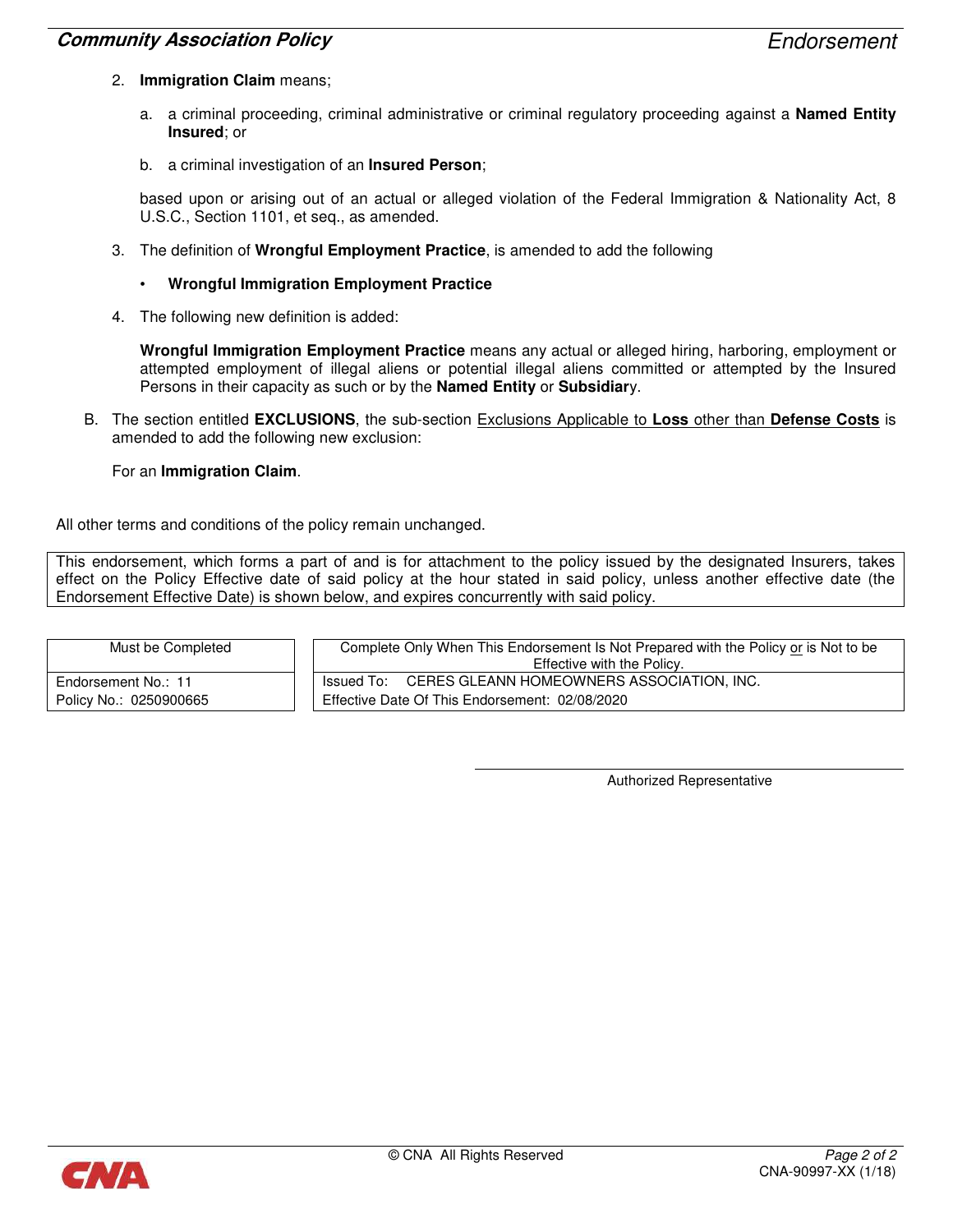# WORKPLACE VIOLENCE ACT ENDORSEMENT (WITH SUBLIMIT)

It is understood and agreed that notwithstanding anything to the contrary and solely with respect to the coverage provided by this endorsement, the Policy is amended as follows:

I. The General Terms and Conditions are amended as follows:

#### Workplace Violence Act Expenses Sublimit of Liability

Subject to Scheduled Limits of Liability for the Association Liability Coverage Part, the, the amount of \$100,000 shall be the maximum aggregate Limits of Liability of the Insurer for all Workplace Violence Act Expenses under the Policy for all Workplace Violence Acts covered under the Insuring Agreement entitled Workplace Violence Act Expenses, regardless of the number of such Workplace Violence Acts or Named Entity Insureds. This amount is a sublimit of liability which further reduces, and in no way increases, the Limit of Liability for the Association Liability Coverage Part set on the Declarations.

- II. The Liability Coverage Part is amended as follows:
	- A. The section entitled INSURING AGREEMENT is amended by the addition of the following new Insuring Agreement:

#### Workplace Violence Act Expenses

The Insurer shall pay all Loss that constitutes Workplace Violence Act Expenses, up to the Workplace Violence Act Expenses sublimit of liability, resulting from any Workplace Violence Act first taking place during the Policy Period, provided that such Workplace Violence Act is reported to the Insurer in writing as soon as practicable but in no event later than sixty (60) days after the occurrence of the Workplace Violence Act. No retention applies to Workplace Violence Act Expenses.

- B. The section entitled DEFINITIONS is amended as follows:
	- 1. The definition of Loss is amended by the addition of the following:

Loss also means Workplace Violence Act Expenses.

2. The following new definitions are added:

Premises means any buildings, facilities or properties occupied by the Named Entity, Subsidiary or Property Manager and in which such Named Entity, Subsidiary or Property Manager conducts its business operations.

Workplace Violence Act means any intentional or unlawful act:

- a. of deadly force involving the use of a lethal weapon; or
- b. involving the threat of deadly force via the display of a lethal weapon;

which is committed on or in the **Premises** and which causes, or could cause, bodily injury or death to an Insured Person.

Workplace Violence Act Expenses means the reasonable and necessary fees and expenses (other than regular or overtime wages or salaries) incurred by the Named Entity, Subsidiary or Property Manager, with the prior written consent of the Insurer, in connection with a Workplace Violence Act and for:

- a. an independent security consultant for the first ninety (90) days immediately following the date on which the Workplace Violence Act takes place;
- b. an independent public relations consultant for the first ninety (90) days immediately following the date on which the Workplace Violence Act takes place;

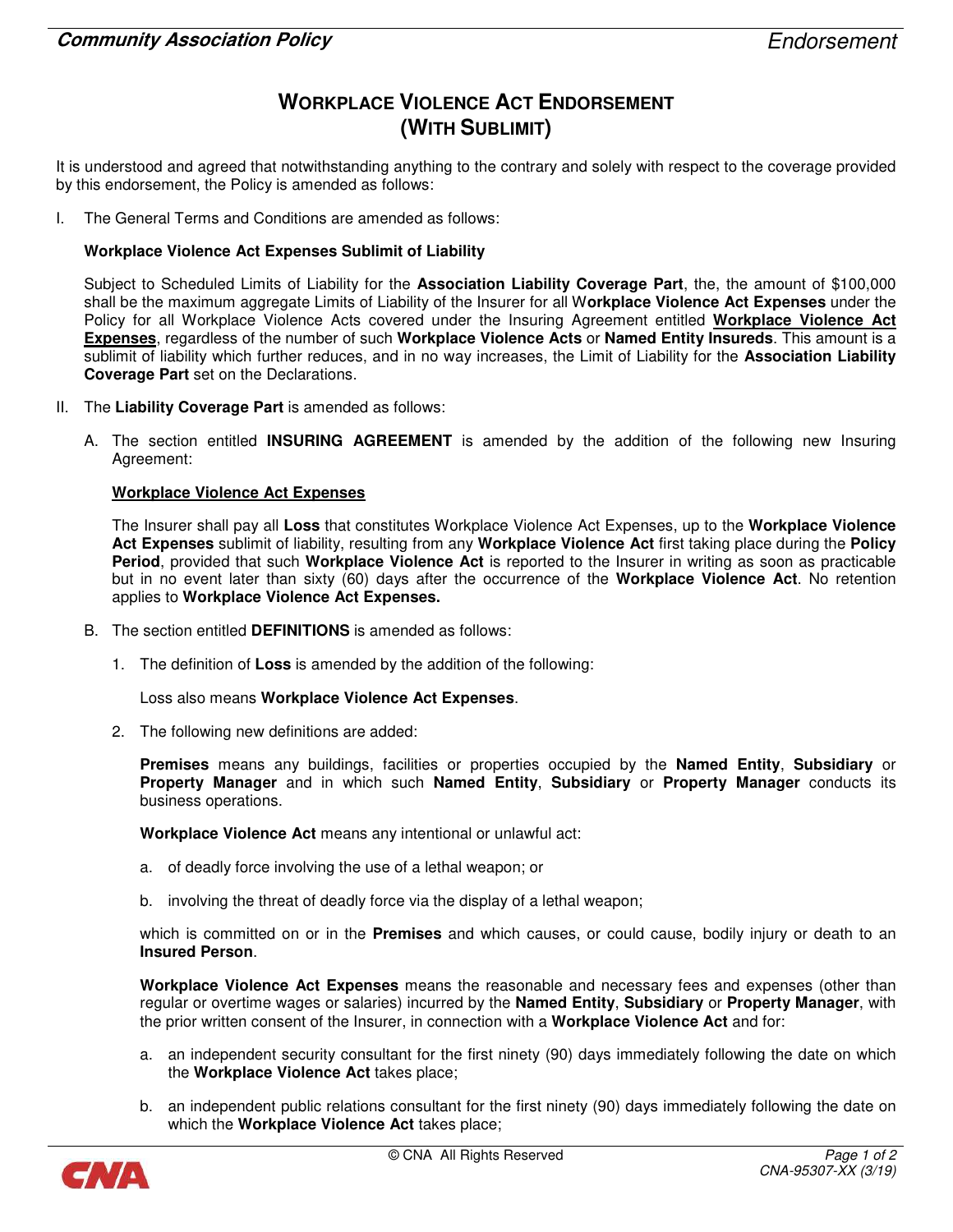- c. a counseling seminar for all employees of the Named Entity, Subsidiary or Property Manager conducted by an independent consultant within the first ninety (90) days immediately following the date on which the Workplace Violence Act takes place;
- d. an independent security guard service for the first fifteen (15) days immediately following the date on which the **Workplace Violence Act** takes place; and
- e. an independent forensic analyst for the first ninety (90) days immediately following the date on which the Workplace Violence Act takes place.
- C. The section entitled EXCLUSIONS is amended as follows:
	- 1. The paragraph entitled Exclusions Applicable to All Loss is amended by the addition of the new exclusion:
		- based upon or arising out of a Workplace Violence Act;
	- 2. The following is added:

#### Exclusions Applicable to Workplace Violence Acts

The Insurer shall not be liable to pay under this Coverage Part:

- 1. any Workplace Violence Act Expenses resulting from any Workplace Violence Act which takes place at or in any location other than an Named Entity, Subsidiary, or Property Manager's Premises;
- 2. any Workplace Violence Act Expenses resulting from any Workplace Violence Act which is based upon or arises out of declared or undeclared war, civil war, insurrection, civil commotion, insurrection, rebellion, revolution, military action, invasion, riot, government intervention, expropriation or nationalization;
- 3. any Workplace Violence Act Expenses resulting from any Workplace Violence Act which is based upon or arises out of the use or threat of force or violence occurring for the purpose of demanding money, securities or property; or
- 4. any legal costs, attorneys' fees, expenses, settlement, judgments, penalties or other amounts incurred as a result of any proceeding brought against any **Named Entity Insured** in connection with a Workplace Violence Act.

All other terms and conditions of the Policy remain unchanged.

This endorsement, which forms a part of and is for attachment to the Policy issued by the designated Insurers, takes effect on the effective date of said Policy at the hour stated in said Policy, unless another effective date is shown below, and expires concurrently with said Policy.

| Must be Completed      | Complete Only When This Endorsement Is Not Prepared with the Policy or is Not to be<br>Effective with the Policy. |
|------------------------|-------------------------------------------------------------------------------------------------------------------|
| Endorsement No.: 12    | Issued To: CERES GLEANN HOMEOWNERS ASSOCIATION, INC.                                                              |
| Policy No.: 0250900665 | Effective Date Of This Endorsement: 02/08/2020                                                                    |

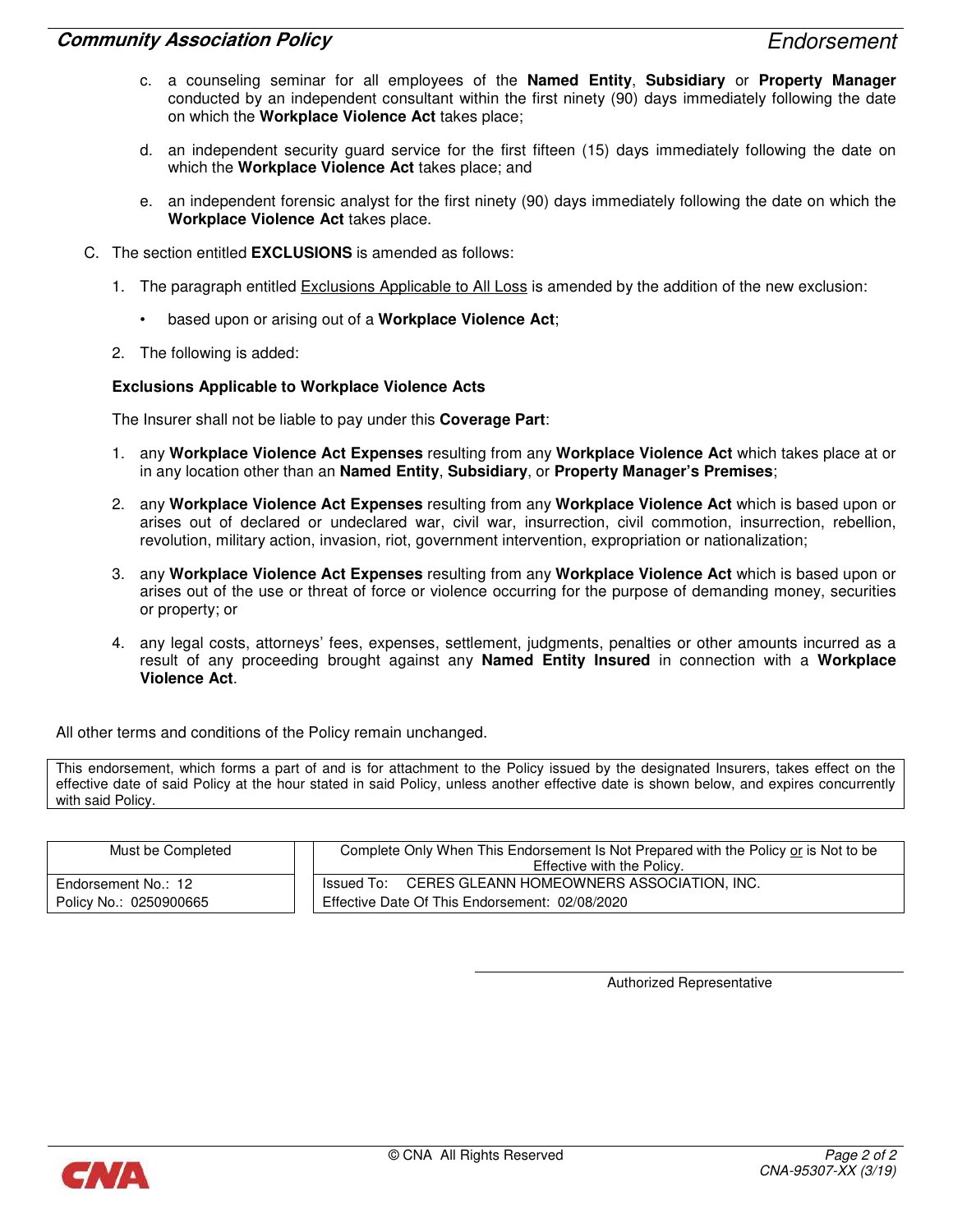# REMOVE SPECIFIED PERIL

In consideration of the premium paid for this Policy, it is agreed that the Liability Coverage Part is amended as follows:

- 1. Section II. DEFINITIONS, Definition 7., Specified Peril is deleted in its entirety.
- 2. Section III. EXCLUSIONS, Paragraph 1., Exclusions Applicable to All Loss, subparagraph (a)(4) Specified Peril, is deleted in its entirety.

All other terms and conditions of the Policy remain unchanged.

This endorsement, which forms a part of and is for attachment to the Policy issued by the designated Insurers, takes effect on the effective date of said Policy at the hour stated in said Policy and expires concurrently with said Policy unless another effective date is shown below.

Must be Completed

Endorsement No.: 13 Policy No.: 0250900665

| Complete Only When This Endorsement Is Not Prepared with the Policy or is Not to be |  |
|-------------------------------------------------------------------------------------|--|
| Effective with the Policy.                                                          |  |
| Issued To: CERES GLEANN HOMEOWNERS ASSOCIATION, INC.                                |  |
| Effective Date Of This Endorsement: 02/08/2020                                      |  |

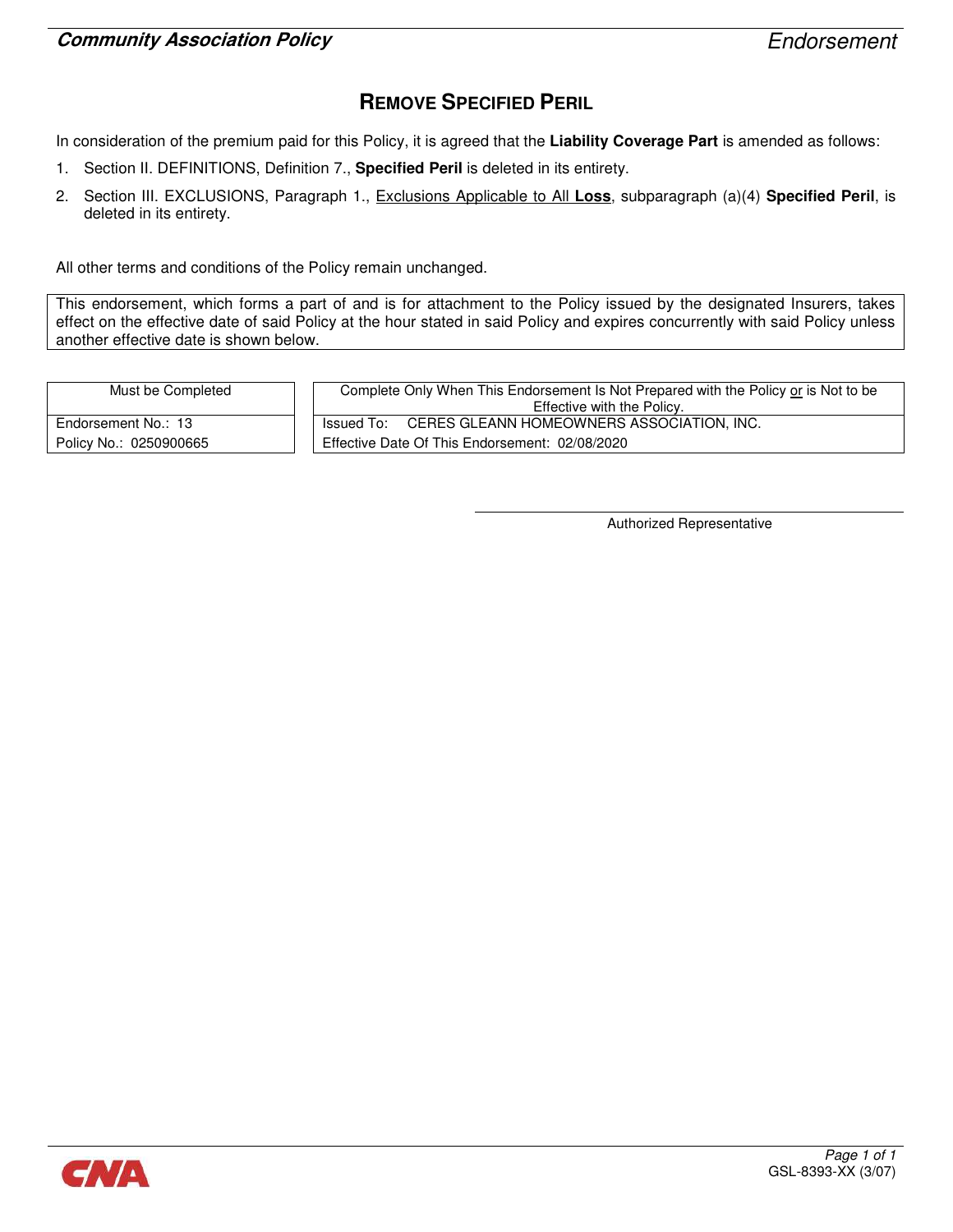### BREACH OF CONTRACT DEFENSE COVERAGE WITH SUBLIMIT ENDORSEMENT

In consideration of the premium paid, it is hereby understood and agreed that the Liability Coverage Part, Section III, EXCLUSIONS, is amended as follows:

1. Paragraph 1, Exclusions Applicable to All Loss, subparagraph m. is deleted in its entirety and replaced as follows:

m. for:

- (1) a Named Entity Insured's actual or alleged liability under any oral contract or agreement, including but not limited to express warranties or guarantees. Provided, however, that this exclusion shall not apply to any Claim for liability under an employment contract;
- (2) liability of others assumed by the **Named Entity Insured** under any oral or written contract or agreement,

except that coverage otherwise available to a **Named Entity Insured** shall apply to such **Named Entity** Insured's liability that exists in the absence of such contract or agreement; or

- 2. Paragraph 2. Exclusions Applicable to Loss Other than Defense Costs, is amended to add the following new Exclusion:
	- The Insurer shall not be liable to pay that portion of Loss, other than Defense Costs, for:

a Named Entity Insured's actual or alleged liability under any written contract or agreement, including but not limited to express warranties or guarantees. Provided, however, that this exclusion shall not apply to any Claim for liability under an employment contract; except that coverage otherwise available to a **Named Entity Insured** shall apply to such **Named Entity Insured's** liability that exists in the absence of such written contract or agreement.

Defense Costs coverage provided herein shall be subject to the following Retention and Sublimit. Such sublimit shall be included within, and not in addition to, the aggregate Limit of Liability for all Liability Loss as stated in Item 5. on the Declarations.

Retention: \$1,000 per Claim Sublimit: \$1,000,000 per Claim and in the aggregate

All other terms and conditions of the Policy remain unchanged.

This endorsement, which forms a part of and is for attachment to the Policy issued by the designated Insurers, takes effect on the effective date of said Policy at the hour stated in said Policy and expires concurrently with said Policy unless another effective date is shown below.

| Must be Completed      | Complete Only When This Endorsement Is Not Prepared with the Policy or is Not to be |
|------------------------|-------------------------------------------------------------------------------------|
|                        | Effective with the Policy.                                                          |
| Endorsement No.: 14    | Issued To: CERES GLEANN HOMEOWNERS ASSOCIATION, INC.                                |
| Policy No.: 0250900665 | Effective Date Of This Endorsement: 02/08/2020                                      |

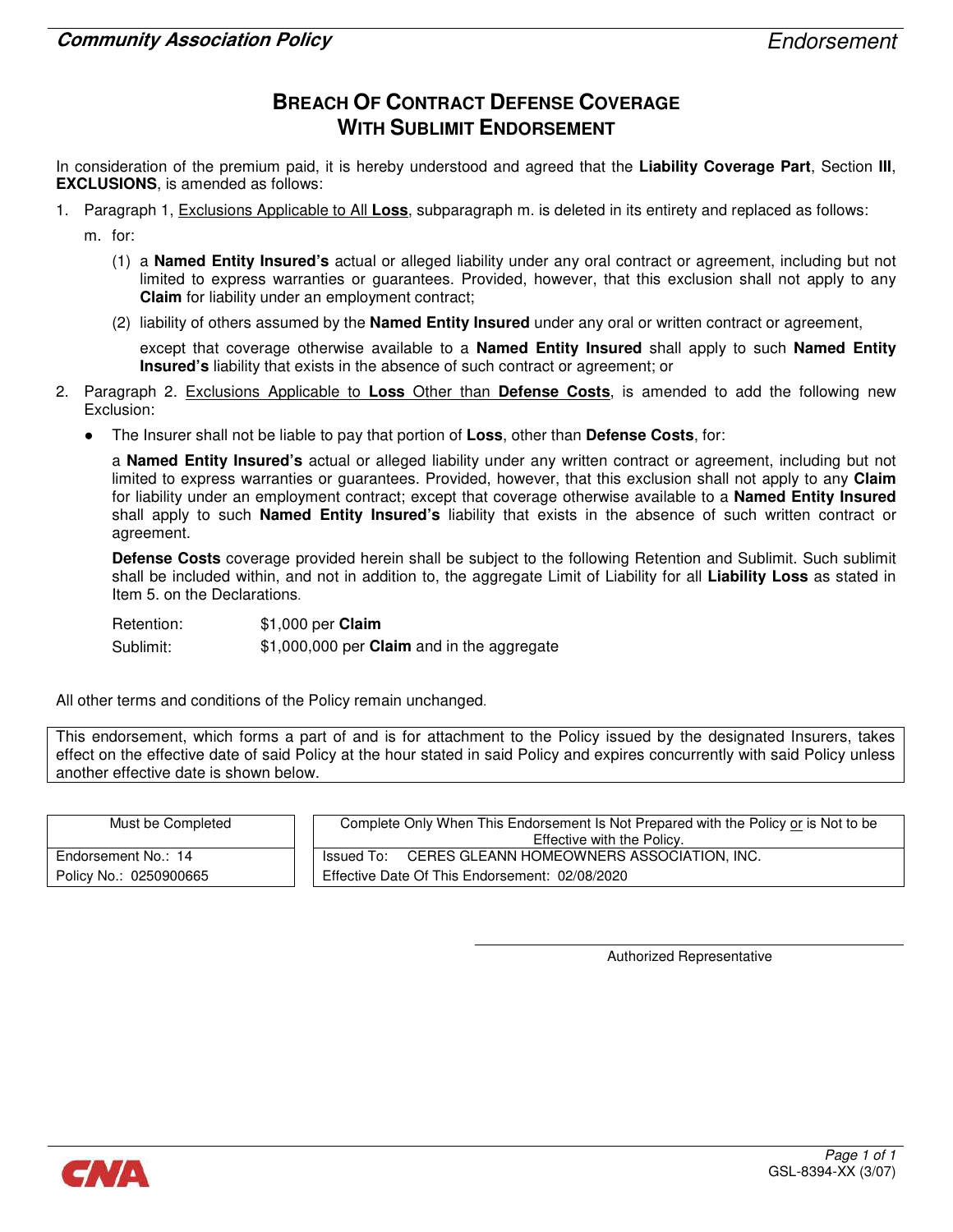### AMEND SETTLEMENT ENDORSEMENT

In consideration of the premium paid for this Policy, it is hereby understood and agreed that the General Terms & Conditions, Section VI. DEFENSE AND SETTLEMENT OF LIABILITY CLAIMS, Paragraph 2. Settlement, is deleted in its entirety and replaced as follows:

2. Settlement

The Insurer shall not settle a Liability Claim without the written consent of the Named Entity Insureds, other than the Property Manager. If the Named Entity Insured, other than the Property Manager, refuses to consent to a settlement or compromise recommended by the Insurer, and acceptable to the claimant, then the limit of liability applicable to such Liability Claim for all Loss including Defense Costs under this Policy shall be reduced to:

a. the amount of the proposed settlement plus Defense Costs incurred up to the date of the Named Entity Insured's refusal to consent to proposed settlement of such Liability Claim;

plus:

b. eighty percent (80%) of any Loss, including Defense Costs, in excess of the amount referenced in paragraph a. above, incurred in connection with such Liability Claim. The remaining twenty percent (20%) of any Loss, including Defense Costs, in excess of the amount referenced in paragraph a. above will be borne uninsured and at the **Insured's** own risk;

which amount shall not exceed the remainder of the applicable limit of liability specified on the Declarations.

All other terms and conditions of the Policy remain unchanged.

This endorsement, which forms a part of and is for attachment to the Policy issued by the designated Insurers, takes effect on the effective date of said Policy at the hour stated in said Policy, unless another effective date is shown below, and expires concurrently with said Policy.

| Must be Completed      | Complete Only When This Endorsement Is Not Prepared with the Policy or is Not to be<br>Effective with the Policy. |
|------------------------|-------------------------------------------------------------------------------------------------------------------|
| Endorsement No.: 15    | Issued To: CERES GLEANN HOMEOWNERS ASSOCIATION, INC.                                                              |
| Policy No.: 0250900665 | Effective Date Of This Endorsement: 02/08/2020                                                                    |

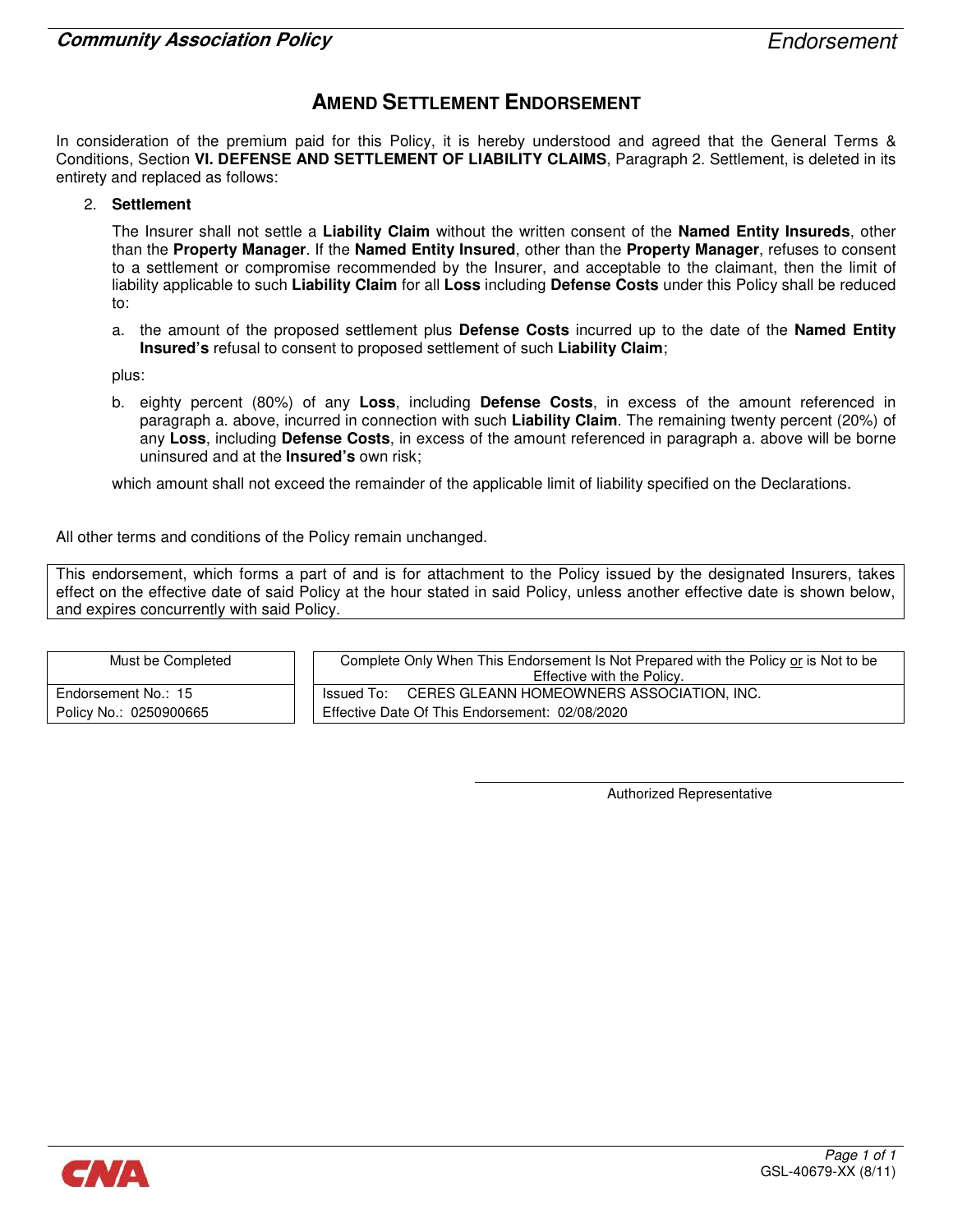# MEDIATION ENDORSEMENT

In consideration of the premium paid for this Policy, it is hereby understood and agreed that the General Terms & Conditions, Section VI. DEFENSE AND SETTLEMENT OF LIABILITY CLAIMS, is amended to add the following new paragraph at the end as follows:

#### Mediation

If, prior to institution of arbitration proceedings or service of suit or within sixty (60) days of the institution of such proceedings or service of suit, the Insurer and the **Named Entity** agree to use a process of non binding intervention by a neutral third party to resolve any Liability Claim reported to the Insurer, and if such Liability Claim is resolved through such process, the Insurer will reduce the retention applicable to such Liability Claim by fifty percent (50%) or five thousand dollars (\$5,000.00), whichever is less.

All other terms and conditions of the Policy remain unchanged.

This endorsement, which forms a part of and is for attachment to the Policy issued by the designated Insurers, takes effect on the effective date of said Policy at the hour stated in said Policy, unless another effective date is shown below, and expires concurrently with said Policy.

| Must be Completed      | Complete Only When This Endorsement Is Not Prepared with the Policy or is Not to be |
|------------------------|-------------------------------------------------------------------------------------|
|                        | Effective with the Policy.                                                          |
| Endorsement No.: 16    | Issued To: CERES GLEANN HOMEOWNERS ASSOCIATION, INC.                                |
| Policy No.: 0250900665 | Effective Date Of This Endorsement: 02/08/2020                                      |

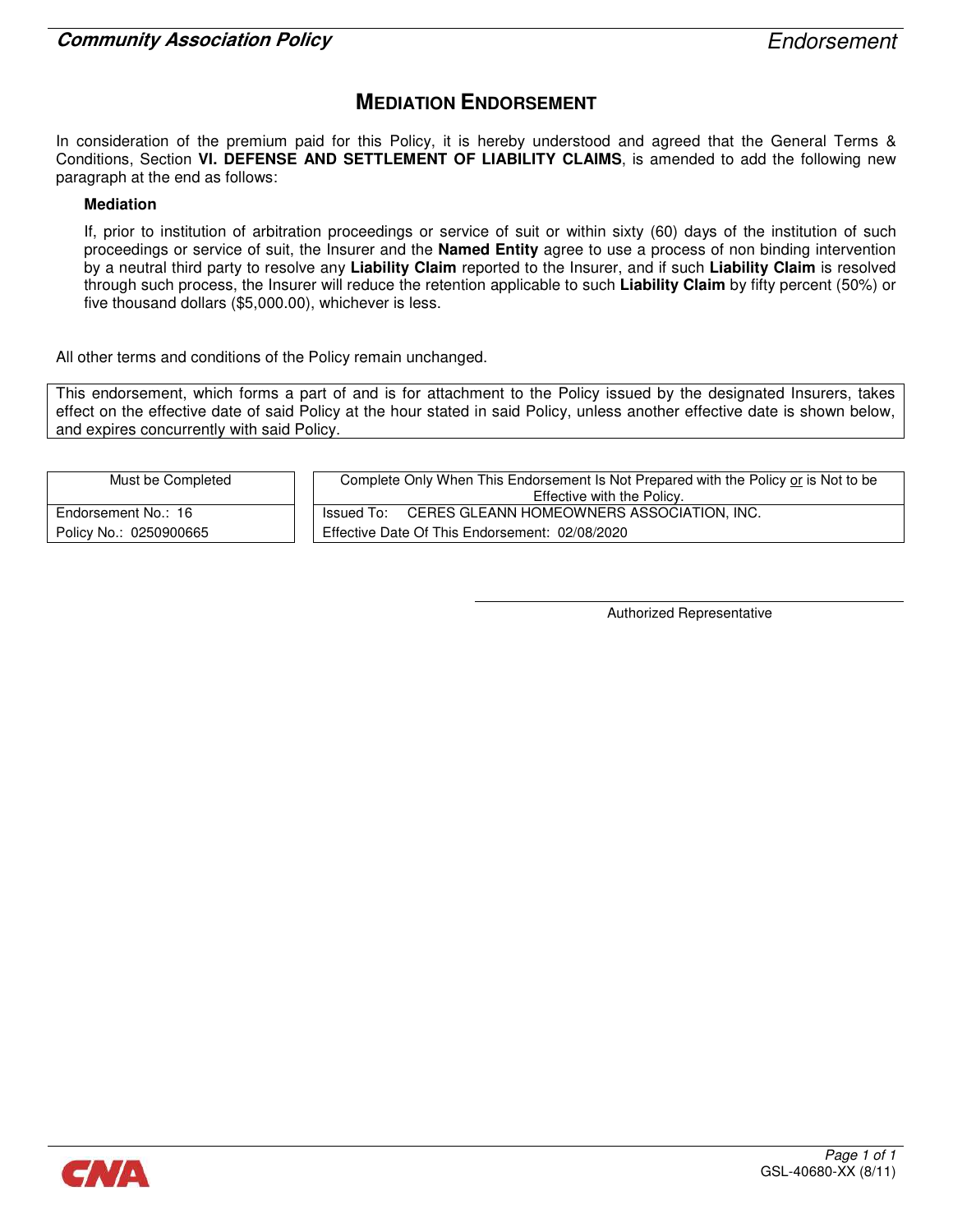# FIRST DOLLAR DEFENSE ENDORSEMENT

It is understood and agreed that the Policy is amended as follows:

I. Solely with respect to the Association Liability Coverage Part, the Item on the Declarations entitled Coverage, Column 3. of the chart, is amended to read as follows:

SCHEDULED RETENTIONS (exclusive of Defense Costs)

- II. The Section of the General Terms & Conditions entitled LIMIT OF LIABILITY/RETENTIONS, the subsection entitled Retentions, paragraphs a. and b., are deleted in their entirety and replaced by the following:
	- a. Subject to paragraph c. below, the Insurer is liable to pay only that amount of Loss, other than Defense Costs, in excess of any applicable retention. The Insurer will have no obligation to pay all or any portion of any applicable retention.
	- b. Separate Retentions as set forth in Item 5 of the Declarations as the Scheduled Retentions shall apply to each Loss, other than Defense Costs, under each Coverage Part.

All other terms and conditions of the policy remain unchanged.

This endorsement, which forms a part of and is for attachment to the policy issued by the designated Insurers, takes effect on the Policy Effective date of said policy at the hour stated in said policy, unless another effective date (the Endorsement Effective Date) is shown below, and expires concurrently with said policy.

Must be Completed Complete Only When This Endorsement Is Not Prepared with the Policy or is Not to be Effective with the Policy. Endorsement No.: 17 **ISSUED TO:** CERES GLEANN HOMEOWNERS ASSOCIATION, INC. Policy No.: 0250900665 **Effective Date Of This Endorsement: 02/08/2020** 

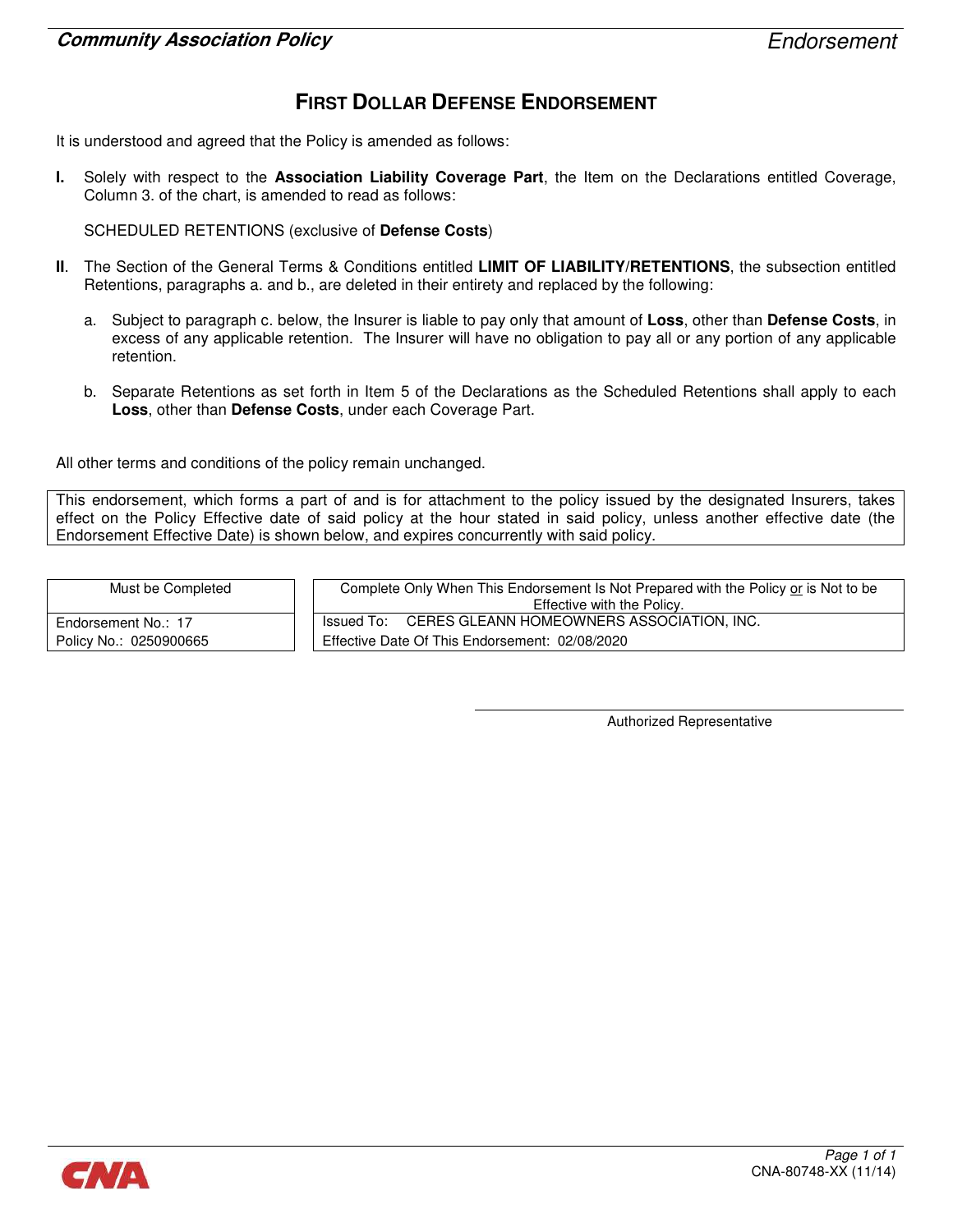### CANCELLATION AND NON-RENEWAL ENDORSEMENT - OREGON

In consideration of the premium paid for this Policy, the General Terms & Conditions, Section VIII. Cancellation is deleted in its entirety and replaced with the following:

VIII. Cancellation/Nonrenewal

1. Cancellation by the **Named Entity** 

The Named Entity has the right to cancel this Policy at any time by giving notice to the Insurer stating when thereafter the cancellation shall be effective. If this Policy is so canceled, earned premium shall be computed pro rata.

2. Cancellation by the Insurer

The Insurer has the right to cancel this Policy at any time and for any reason within the first sixty (60) days. The Insurer must mail notice of cancellation and reason for such cancellation at least ten (10) business days prior to the effective date of such cancellation.

After this Policy has been in effect for sixty (60) days or more, it may be canceled for one of the following reasons:

- a) Nonpayment;
- b) Fraud or material misrepresentation;
- c) Substantial risk increase;
- d) Failure to comply with reasonable loss control recommendations
- e) Breach of contractual duties, conditions or warranties.
- f) Loss or decrease in reinsurance covering the risk.
- g) Where the Commissioner has determined that a continuation of a line of insurance or class of business to which the policy belongs will jeopardize a company's solvency or place it in violation of law.
- h) Any other reason approved by the Commissioner.

The Insurer must mail notice of cancellation at least thirty (30) days prior to the effective date of such cancellation. If cancellation is for non-payment of premium, the effective date of such cancellation will be ten (10) business days after the Named Entity receives the written notice of cancellation. All notices shall state the reason for cancellation.

3. Non-Renewal by the Insurer

The Insurer has the right to non-renew this Policy effective of any Policy anniversary date. All notices of nonrenewal must be mailed to the **Named Entity** at the last mailing address known to the Insurer, at least thirty (30) days prior to the effective date of non-renewal and shall provide a specific explanation of the reason(s) for nonrenewal.

4. Other Provisions

The Insurer will mail a thirty (30) day written notice if the Insurer intends to renew on less favorable terms or at higher rates.

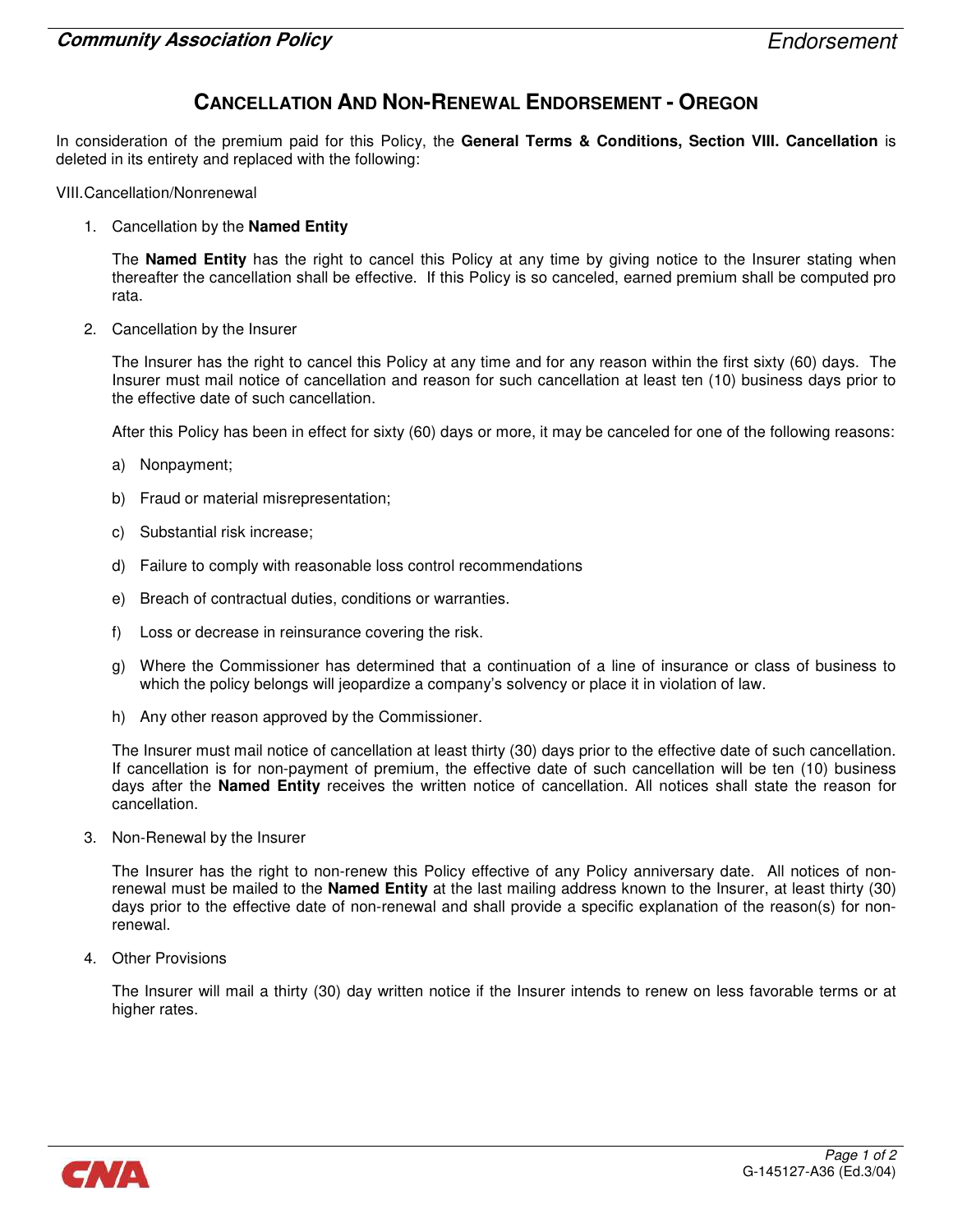# **Community Association Policy Endorsement**

All other terms and conditions of the Policy remain unchanged.

| Must be Completed      | Complete Only When This Endorsement Is Not Prepared with the Policy or is Not to be<br>Effective with the Policy. |
|------------------------|-------------------------------------------------------------------------------------------------------------------|
| Endorsement No.: 18    | Issued To: CERES GLEANN HOMEOWNERS ASSOCIATION, INC.                                                              |
| Policy No.: 0250900665 | Effective Date Of This Endorsement: 02/08/2020                                                                    |